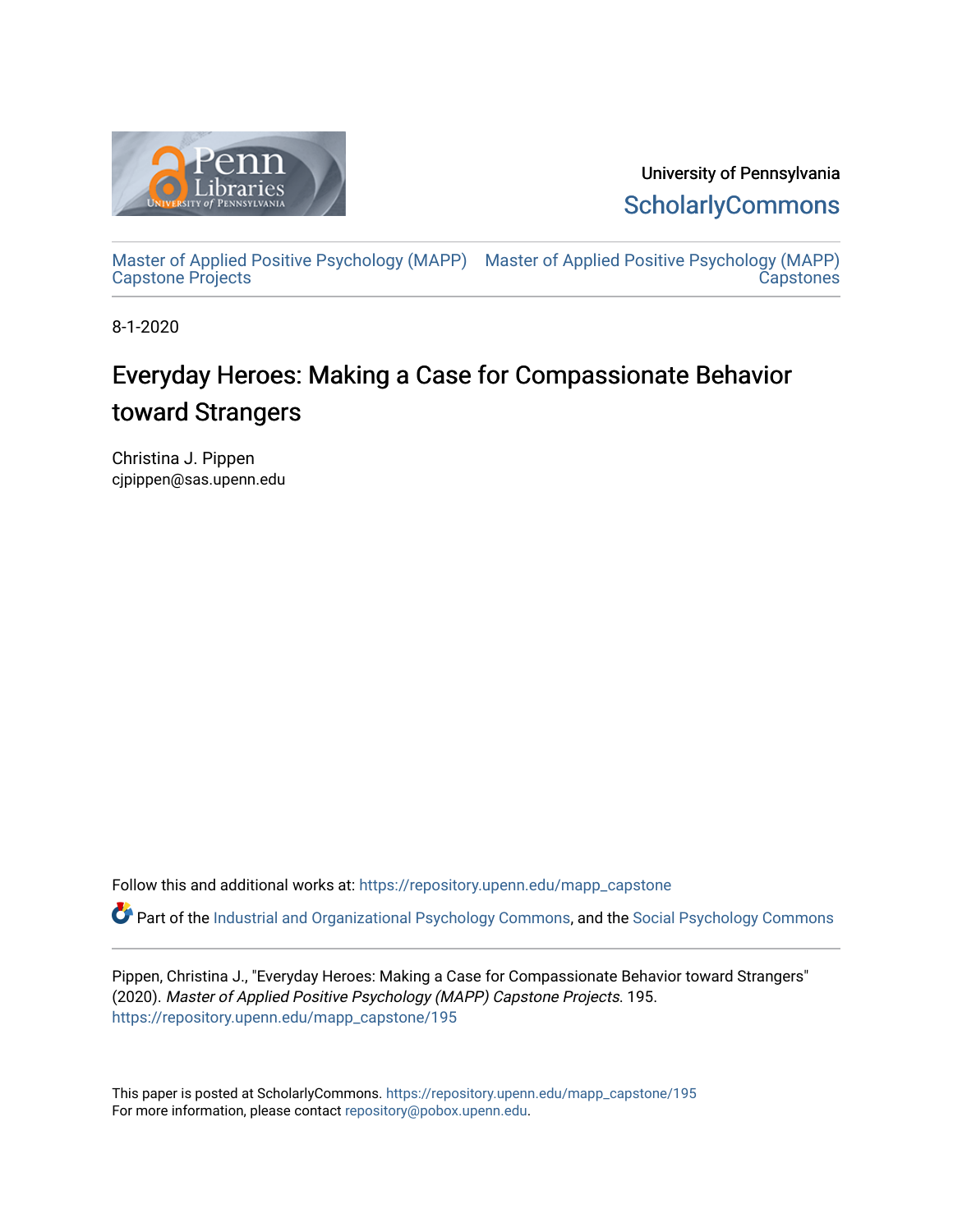## Everyday Heroes: Making a Case for Compassionate Behavior toward Strangers

## **Abstract**

Helping and supportive behavior that reduced the suffering of others laid the foundation for the interconnected society we live in today, so why does it currently feel disconnected and chaotic? One need not look further than the news in 2020 to see that we have unprecedented awareness of human incivility and violence. Small but significant acts of compassion toward strangers are necessary to move our world past the unprecedented pain in which it is currently suffering. Compassion makes us aware of suffering in others, but also brings forth the best in us: our kindness, our willingness to help, our connection to humanity. This wellspring of goodness is studied within and amplified by positive psychology, or the study of what is good in an individual, family or organizational system. Amplification of individual resources is necessary so that individuals have the resources to achieve greater resilience and enact more pro-social behaviors in the face of the challenges we see in our modern society.

## Keywords

compassion, strangers, humanity, 2020, racism, pandemic, action, empathy

## **Disciplines**

Industrial and Organizational Psychology | Social Psychology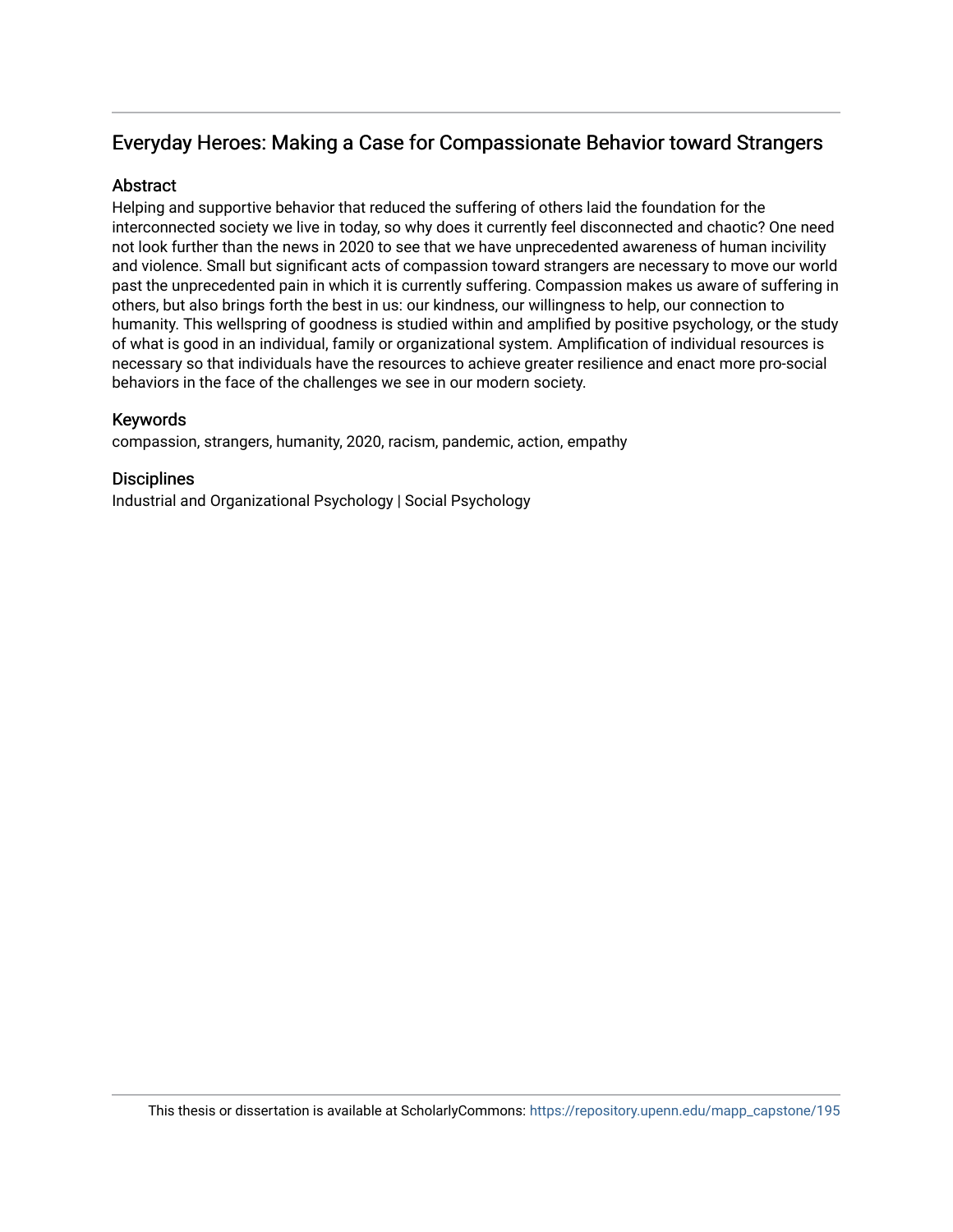Everyday Heroes: Making a Case for Compassionate Behavior toward Strangers

Christina J. Pippen

University of Pennsylvania

A Capstone Project Submitted

In Partial Fulfillment of the Requirements for the Degree of

Master of Applied Positive Psychology

Advisor: Jane E. Dutton

August 1, 2020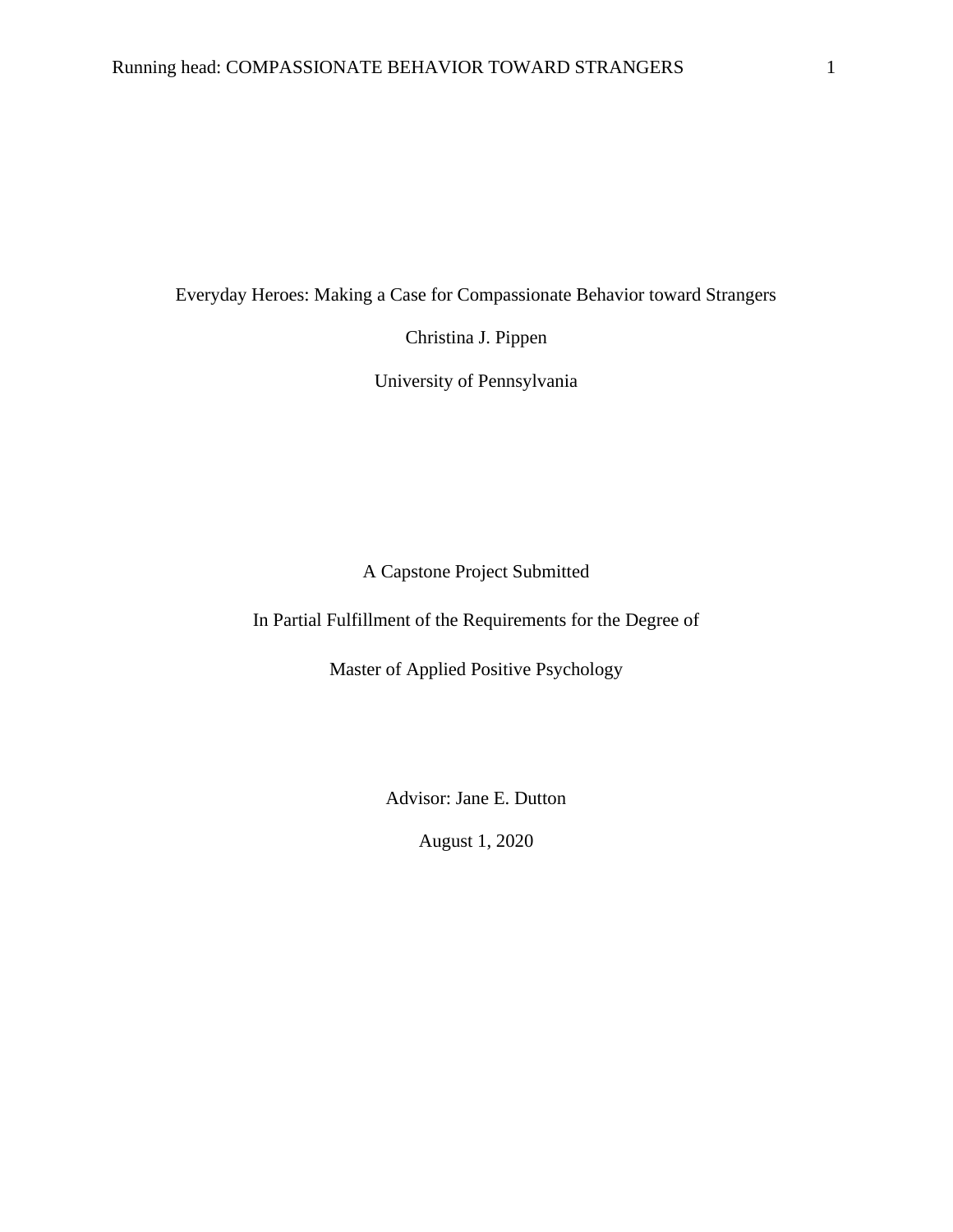## Everyday Heroes: Making a Case for Compassionate Behavior toward Strangers Christina J. Pippen cjpippen@sas.upenn.edu

Capstone Project Master of Applied Positive Psychology University of Pennsylvania Advisor: Jane E. Dutton August 1, 2020

Abstract

Helping and supportive behavior that reduced the suffering of others laid the foundation for the interconnected society we live in today, so why does it currently feel disconnected and chaotic? One need not look further than the news in 2020 to see that we have unprecedented awareness of human incivility and violence. Small but significant acts of compassion toward strangers are necessary to move our world past the unprecedented pain in which it is currently suffering. Compassion makes us aware of suffering in others, but also brings forth the best in us: our kindness, our willingness to help, our connection to humanity. This wellspring of goodness is studied within and amplified by positive psychology, or the study of what is good in an individual, family or organizational system. Amplification of individual resources is necessary so that individuals have the resources to achieve greater resilience and enact more pro-social behaviors in the face of the challenges we see in our modern society.

*Keywords:* compassion, strangers, humanity, 2020, racism, pandemic, action, empathy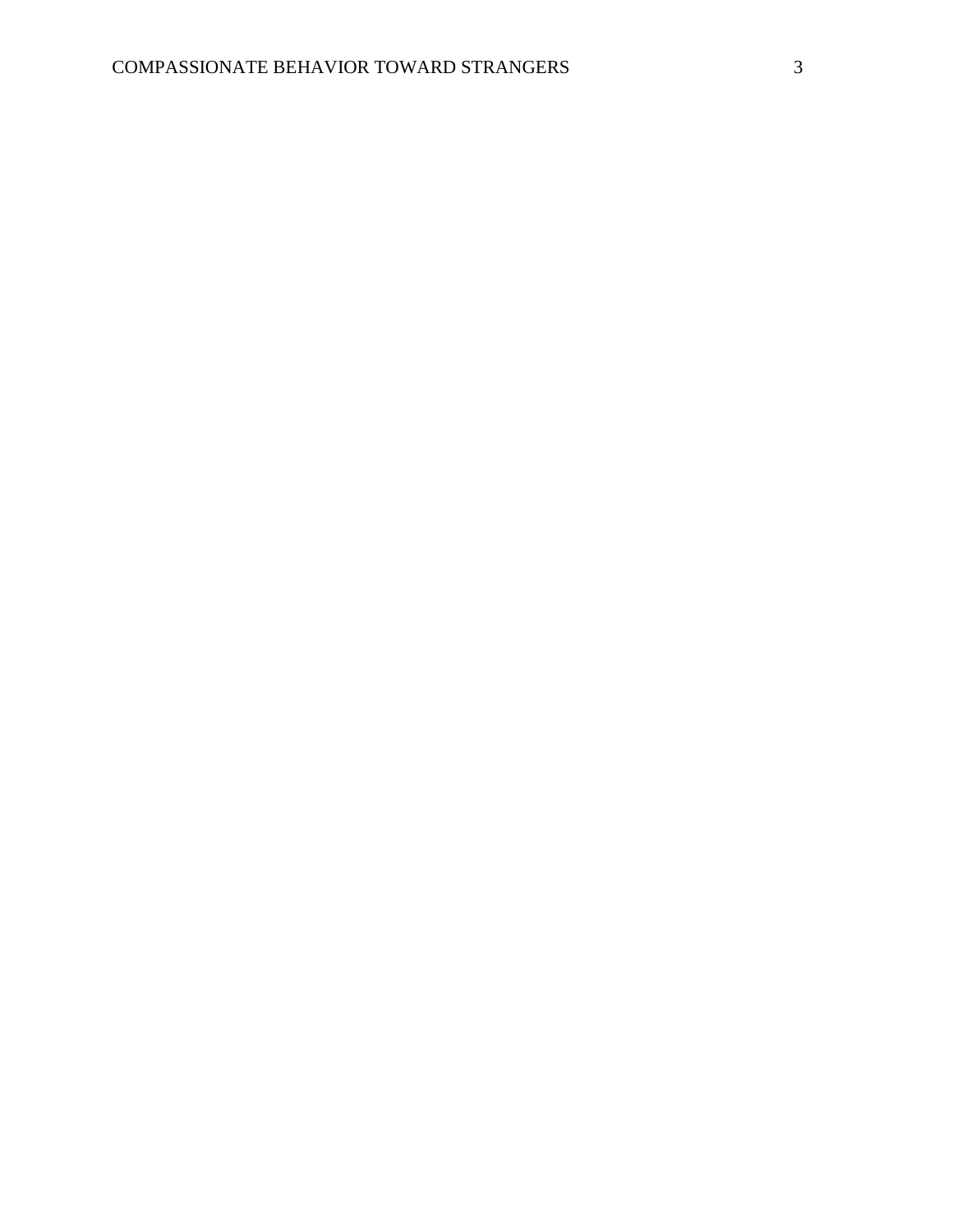#### Acknowledgements

There are several amazing women who made this MAPP year a magical one, and I would like to acknowledge them below. However, MAPP '15 as a whole is a very special group of people, and each and every one of you have a place in my heart and a seat at my table. So much love for you all.

**Leona Brandwene:** A former MAPPster once told me you are the secret ingredient that makes MAPP so special, and I could not agree more. Thank you for your kind heart, listening ear, and lightning-quick responses with a connection or offer of your time — but most of all thank you for your compassion this year.

**Jan Stanley:** The fairy godmother I didn't know I needed! What a joy to have you read and respond to my journal entries. Your words were often just the encouragement I needed, at just the right time. Thank you.

**Jenn Beatty:** My soul sister. You are the epitome of love and light, and it is an honor to call you "friend." Thank you so much for shining your intellect, wisdom, generosity, love, and kindness on me. I cannot wait to watch you liberate the world!

#### **Cohort Four (Cindy Chou, Michelle Florin, Lauren Schrimmer, and Victoria**

**Roebuck):** Our first cohort was the best possible introduction to MAPP. Thank you for all of the vulnerability, assistance, hard work, and wine at the White Dog. I never thought I would say this, but I hope we darken that door again!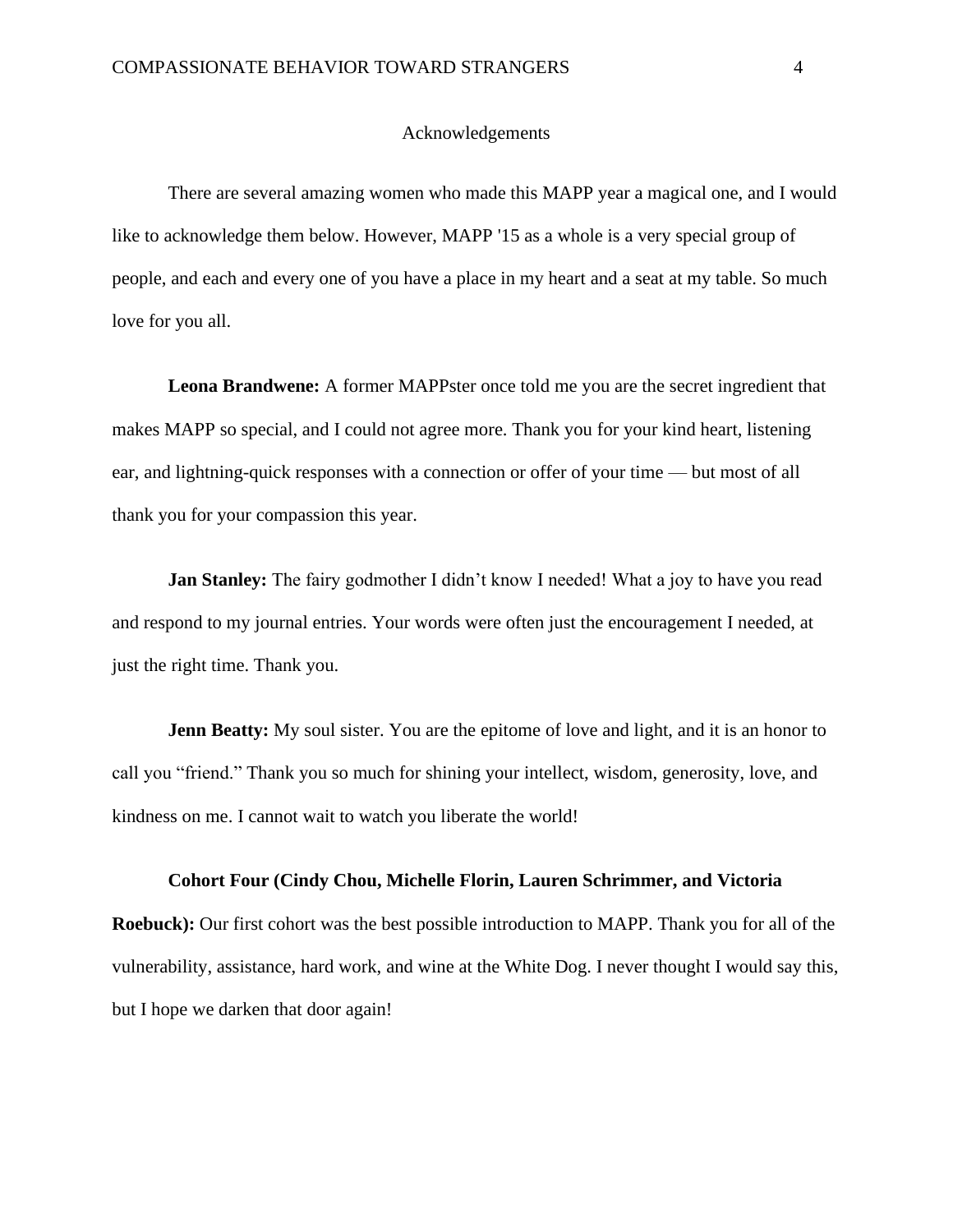#### **Blue Belles (Liza McDevitt, Victoria Roebuck, and Jodi Wellman):** Working

alongside you three set the bar incredibly high for all friends (and teams) who will follow. I treasure all of our Zooms, Calls, Slacks, and pre-pandemic in-person bonding, over the hardest subject possible. I would do anything for each of you. Especially if there are sandwiches.

**Jane Dutton:** Your unfailing dedication to this capstone was incredibly meaningful. You took the time to read each word several times, and provided swift and astute feedback that made this paper immeasurably better. I have overflowing respect and gratitude for you and your work. Thank you again!

Finally, I would like to thank my parents Carole and John Hill and kids Izzy and Jake Pippen. Without your support and encouragement this year would have been markedly harder. I especially want to thank my living-and-breathing positive intervention/fiancée, Jake Ritter. Without you this life-changing experience would not have been possible — you have my undying love and gratitude. Also, incredibly, you exemplify this body of knowledge without having read a single word.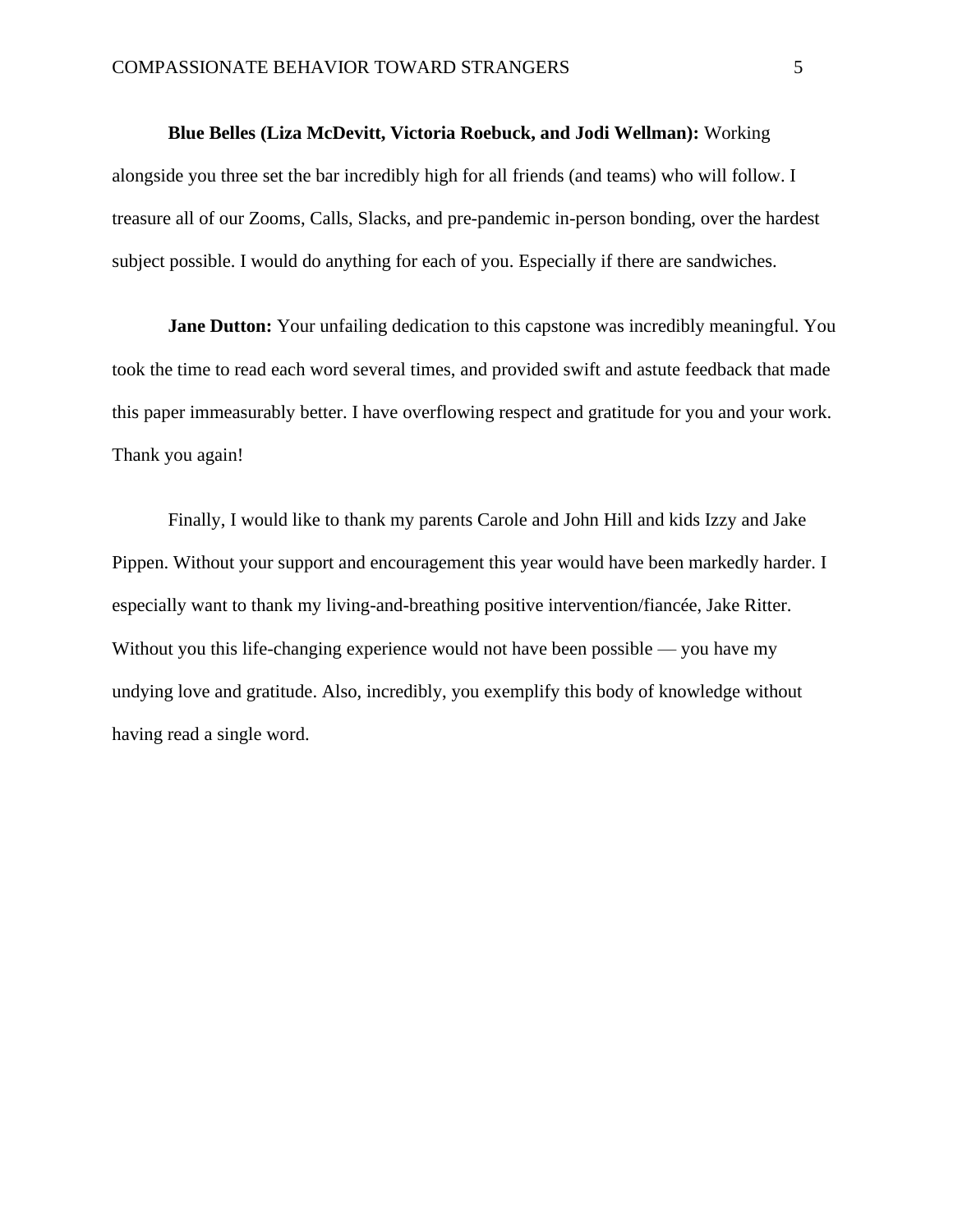Everyday Heroes: Making a Case for Compassionate Behavior toward Strangers

"Too often we underestimate the power of a touch, a smile, a kind word, a listening ear, an honest compliment, or the smallest act of caring, all of which have the potential to turn

a life around." - Leo Buscaglia

Before the crises of a global pandemic and resultant financial implosions, before the alarming and inequitable treatment of people of color was undeniably laid bare by the murder of George Floyd, our nation was experiencing pain by many measures:

In the United States, approximately 5 children die from child abuse and neglect on a daily basis. 2.9 million cases of child abuse are reported every year in the United States, with a report of child abuse happening once every ten seconds (Centers for Disease Control, 2019).

On average, nearly 20 people per minute are physically abused by an intimate partner in the United States. During one year, this equates to more than 10 million women and men (Black et al., 2011).

Adult retrospective studies show that  $1$  in  $4$  women and  $1$  in  $6$  men were sexually abused before the age of 18 (Centers for Disease Control, 2019).

• An estimated 17.3 million adults (7.1% of all U.S. adults) in the United States had at least one major depressive episode in 2017 (McCance-Katz, 2018).

Though global health markers have risen and global poverty levels have decreased (Rosling, Rosling, & Rönnlund Rosling, 2018) there has also been an increase in American disconnection and self-focus, and a decrease in individual levels of empathy (Twenge, Campbell, & Freeman, 2012). One can arguably say that the industrial and technological revolutions of the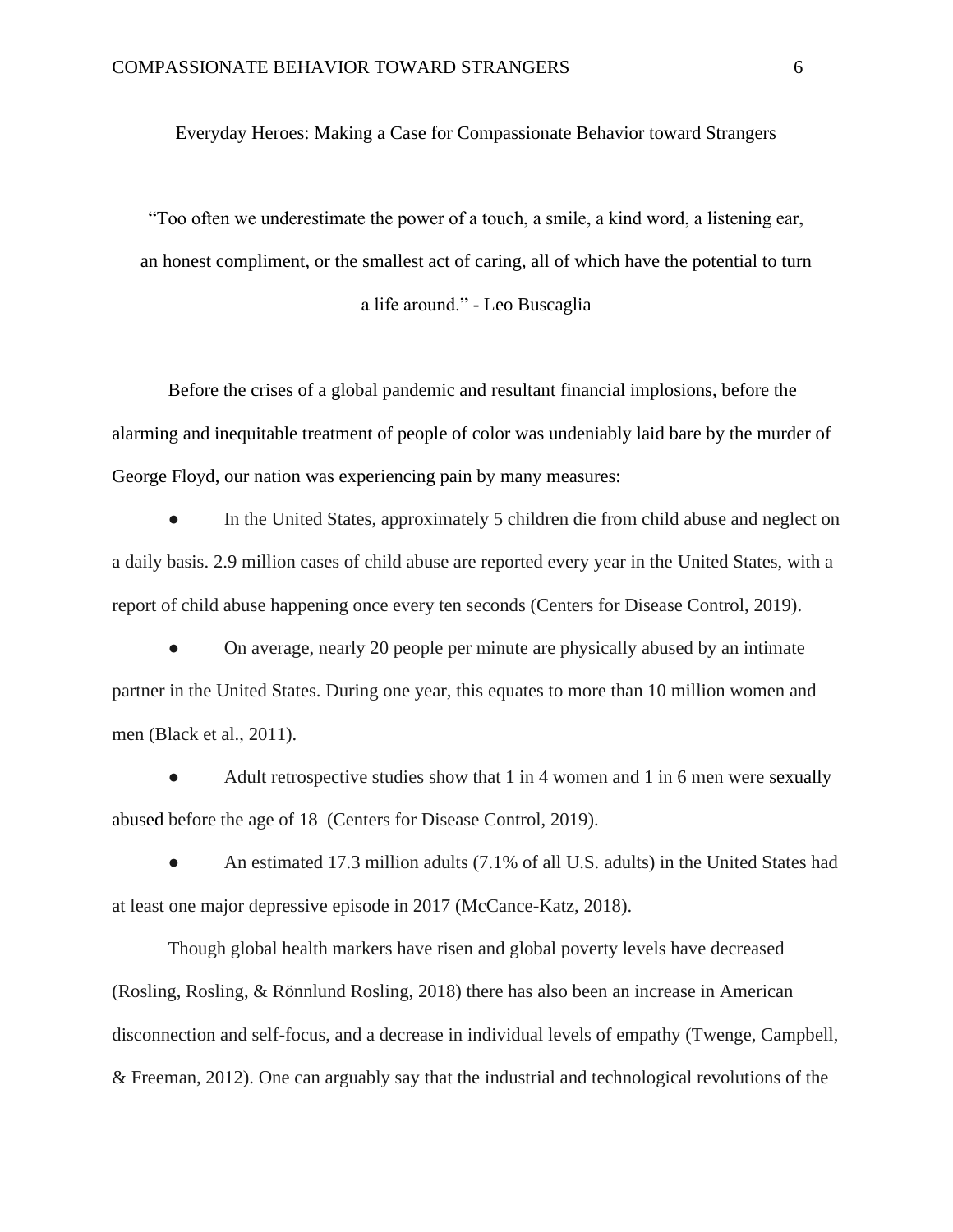past century have prioritized profit over people. The result has been a focus on competition over caring (Gilbert, 2017). Research presented in this paper will show that those in the most advantageous position to help others due to higher education, income and power, are less likely to do so.

However, a seismic cultural shift can be felt, both in organizational culture and in popular culture. We are moving from valuing individual resources such as money and power to legitimizing intangible and collective resources such as equality, trust and respect between individuals (Feldman, 2004). And the news headlines write the shift in equality in real time, as monuments to slave culture are removed from public spaces, CEOs are removed for racist acts or sentiments, and a widespread police reform bill is being written by Congress (Elis, 2020; Morris, 2020; Neuman, 2020).

It is the perfect time in human history for widespread dissemination of the study of wellbeing. We can start by communicating that we are all part of a common humanity by acknowledging one another's pervasive pain. It is through the lens of current pain points in our culture and our workplaces that I will make a case for the immediate use of one's compassion in service of a goal of well-being, not just for those closest to you but for those unknown to you. I would like to make the case for compassionate behavior shown toward strangers.

This paper will include an overview of the field of positive psychology; relevant terms including the Strauss, Taylor, Gu, Kuyken, Baer, Jones, and Cavanagh (2016) compassion definition; areas where stranger-to-stranger interaction can occur; the benefits of compassion; what impedes the process of compassion, and what helps the process. It is my fervent hope that the reader will emerge more educated about compassion and the untapped reservoir of beneficial human connection that is available when compassionate action is extended to strangers. An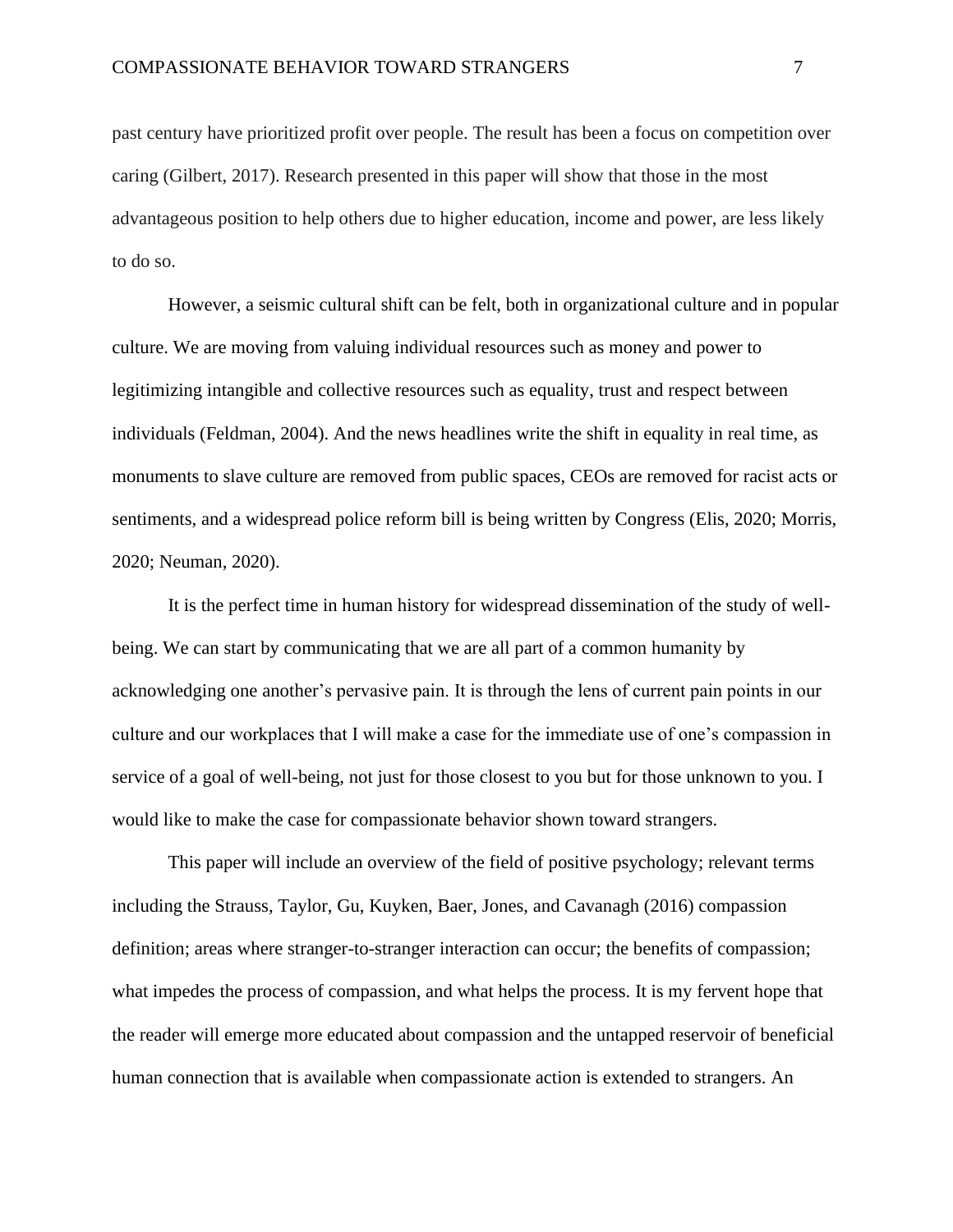appendix will include extraordinary examples of stranger-to-stranger compassion pulled from the events of 2020.

#### **Definition of Compassion and Relevant Terms**

Compassion is defined in several ways in the scientific literature: as a motivation, as an emotion, as a process as a disposition, and as a trait (Goetz & Simon-Thomas, 2017). The term compassion is often used interchangeably with empathy, which is defined by the Oxford English Dictionary as: "the power of mentally identifying oneself with (and so fully comprehending) a person or object of contemplation." To add to the confusion around these terms, empirical studies often measure compassion by measuring levels of felt empathy or acts of altruism, adding more closely-worded terms that can be confused with compassion. Compassion is expressed in response to suffering, while empathy can be felt in a wide range of emotions including joy and anger (Strauss et al., 2016).

As compassion is thought to have evolved in humans as evolutionarily imperative to mate selection, child rearing and other peer-dependent behaviors such as hunting and gathering (Hardy & van Vugt, 2006) it is widely agreed that compassion is a prosocial behavior or is an emotional precondition for prosocial behaviors to occur (Goetz et al., 2010; Miller, Bernzweig, Eisenberg, & Fabes, 1991; Eisenberg, 2000). Psychologists currently define compassion as an other-directed emotion that involves awareness of others pain with the inclusion of the desire to alleviate that pain (Goetz et al., 2010; Batson, 1991; Wispé, 1991). I believe that compassion needs to be defined as a process that includes action, as Dutton, Workman, and Hardin (2014) do in their definition of compassion: noticing, feeling, sensemaking, and *acting* to alleviate the suffering of another person. However, in this paper I am adhering to the Strauss, et al. definition of compassion, which includes the following five elements: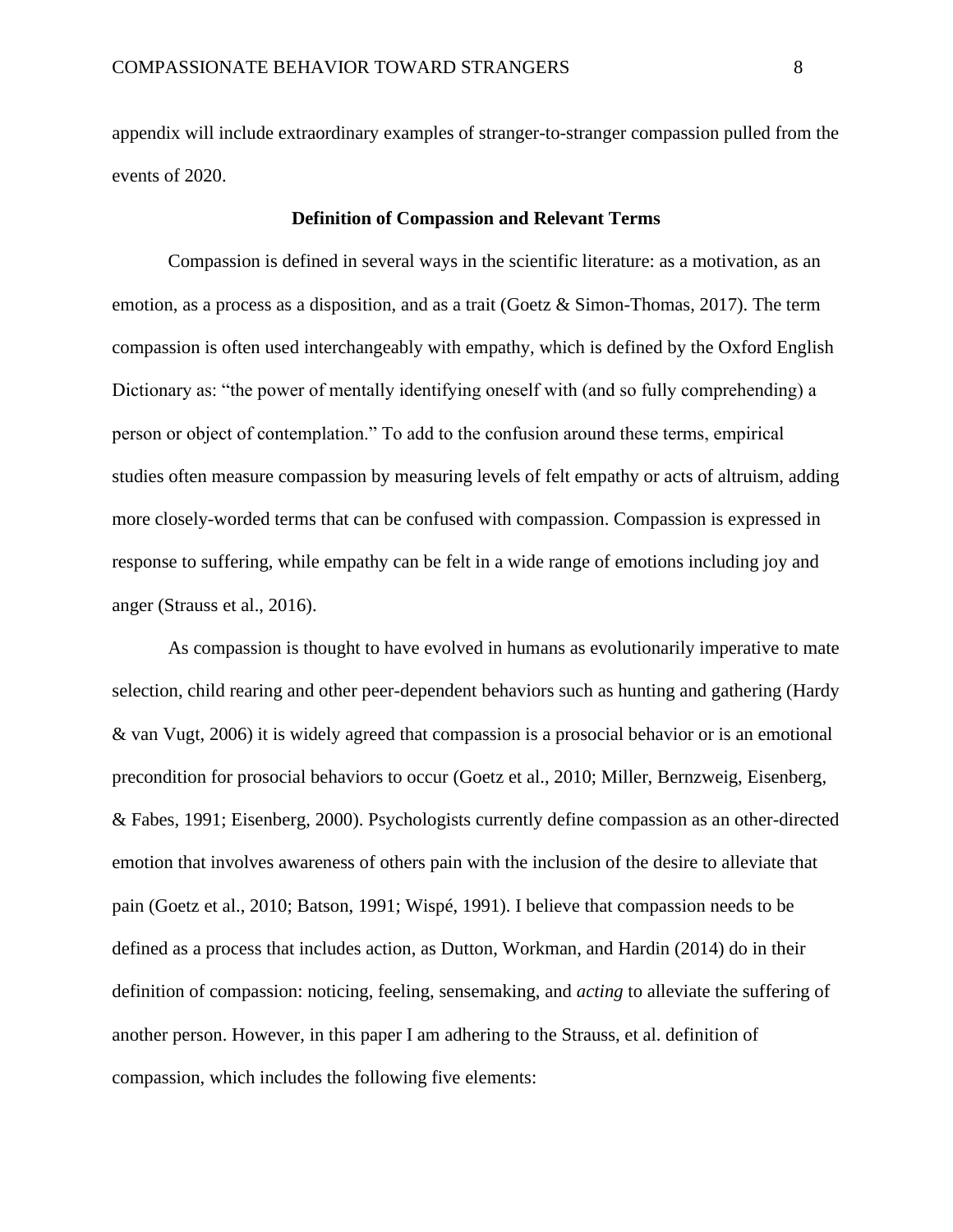"Recognizing suffering in others;

Understanding the common humanity of this suffering;

Feeling emotionally connected with the person who is suffering;

Tolerating difficult feelings that may arise;

and acting or being motivated to act to help the person." (Strauss et al., 2016, p. 26)

I'm choosing to align with this specific definition over the more frequently used Goetz, et al. (2010) definition because it indicates a very particular phase of the process of compassion: *tolerating difficult feelings that may arise*. I feel that this element is important as a gatekeeper to moving toward action. Even though we have evolved to help one another, suffering can create undesirable responses such as revulsion or avoidance (Radley, 1999). If these difficult feelings are tolerated on the part of the focal actor (Dutton et al., 2014) it is possible for action to be taken to alleviate suffering of another.

Additionally, there is also differentiation in the literature as to types of compassionate action. It is important for those differentiations to be made as they illuminate the types of compassion that can be shown to strangers.

Proximal compassion (Ekman & Ekman, 2017) is helping those that are close and immediate to you, and it is not specified that those receiving compassion be *known* to you. Distal compassion (Ekman & Ekman, 2017) is defined as an action taken now to prevent suffering in the future. Heroic compassion (Monroe, 1991) is defined as actions of people who risked their lives to save others — as in the case of soldiers and first responders, they risked their lives to save strangers. Monroe developed this definition of heroic compassion by conducting interviews of Germans citizens who took in Jewish strangers during Nazi rule in World War II. In many cases, the German citizens who chose to save Jewish lives by hiding them or enabling their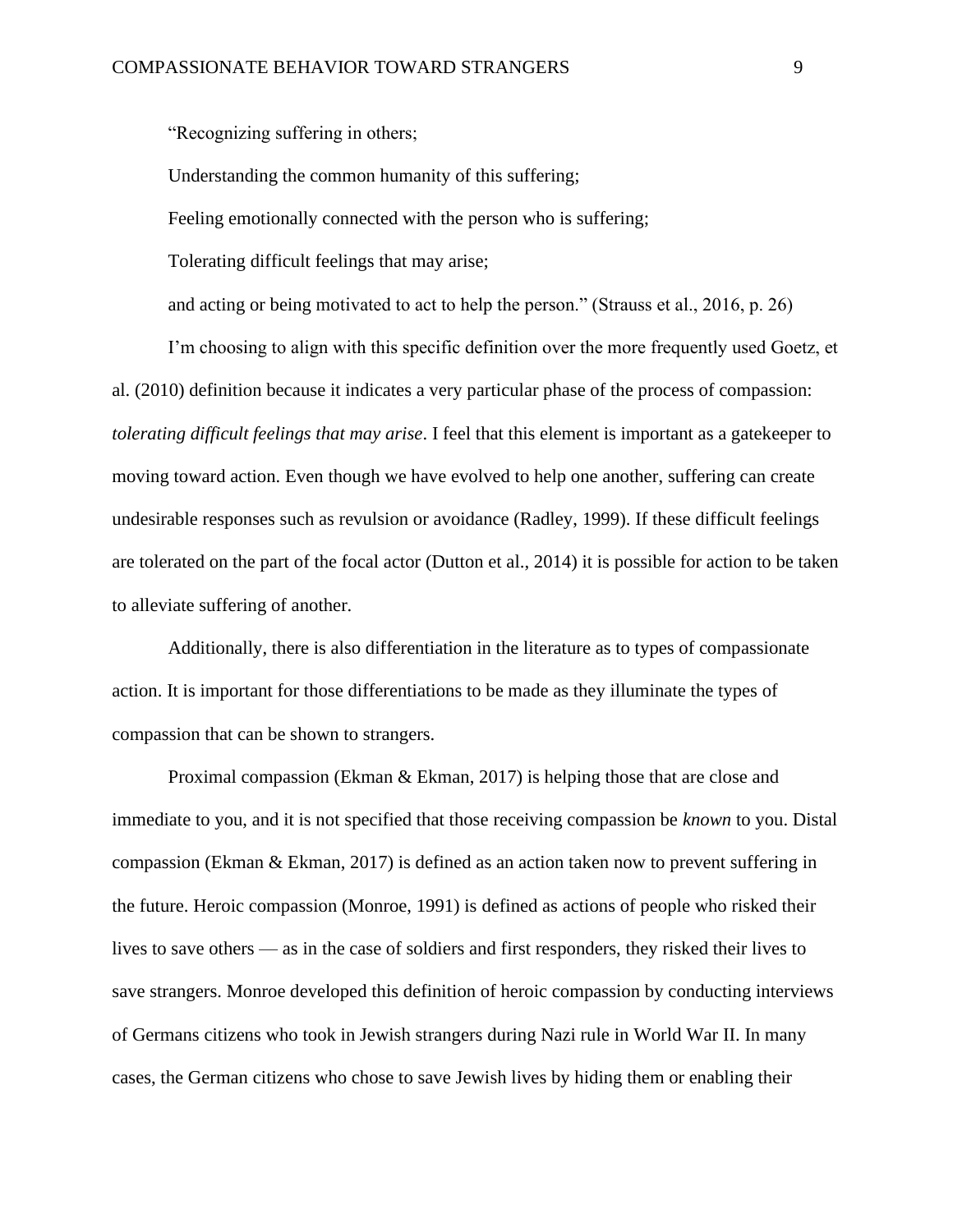escape did so without knowing the people they were helping, and did so at the risk of their own lives.

Global compassion (Ekman  $\&$  Ekman, 2017) is of special importance to this paper; it is actions to alleviate the suffering of those outside of our friends and family, to unknown others regardless of culture or location.

The summer of 2020 has given us two poignant examples of strangers enacting distal and global compassion. The global pandemic that started in December as a local outbreak in Wuhan, China had paralyzed the global economy by mid-spring, sending tens of millions into unemployment and causing 447,000 deaths at the time of this writing (John Hopkins University, 2020). However, teams of researchers are working in worldwide cooperation and with unprecedented speed to develop a vaccine and other treatments for the disease COVID-19 (Apuzzo & Kirkpatrick, 2020) as the infection rate and death toll mounts. These researchers have been thrust into the position of savior of millions of lives and livelihoods. Another poignant example of strangers enacting distal and global compassion is the hundreds of thousands of people moved to change the epidemic of racism following the murder of George Floyd, by attending protests despite the pandemic conditions, or donating funds.

#### **Why Act Compassionately toward Strangers?**

Researchers agree that compassionate acts began in humans (and human-like animals, such as chimpanzees) with the nurturing of vulnerable offspring (Warneken & Tomasello, 2006; de Waal, 1991). Motivations that benefitted our evolution included showing oneself as a desirable member of the group, as a sexual partner, infant caregiver, and cooperative ally (Goetz et al., 2010; Brown & Brown, 2015). We tend to view this early social connection as being limited to those in an immediate circle, but an evolutionary view of our psychological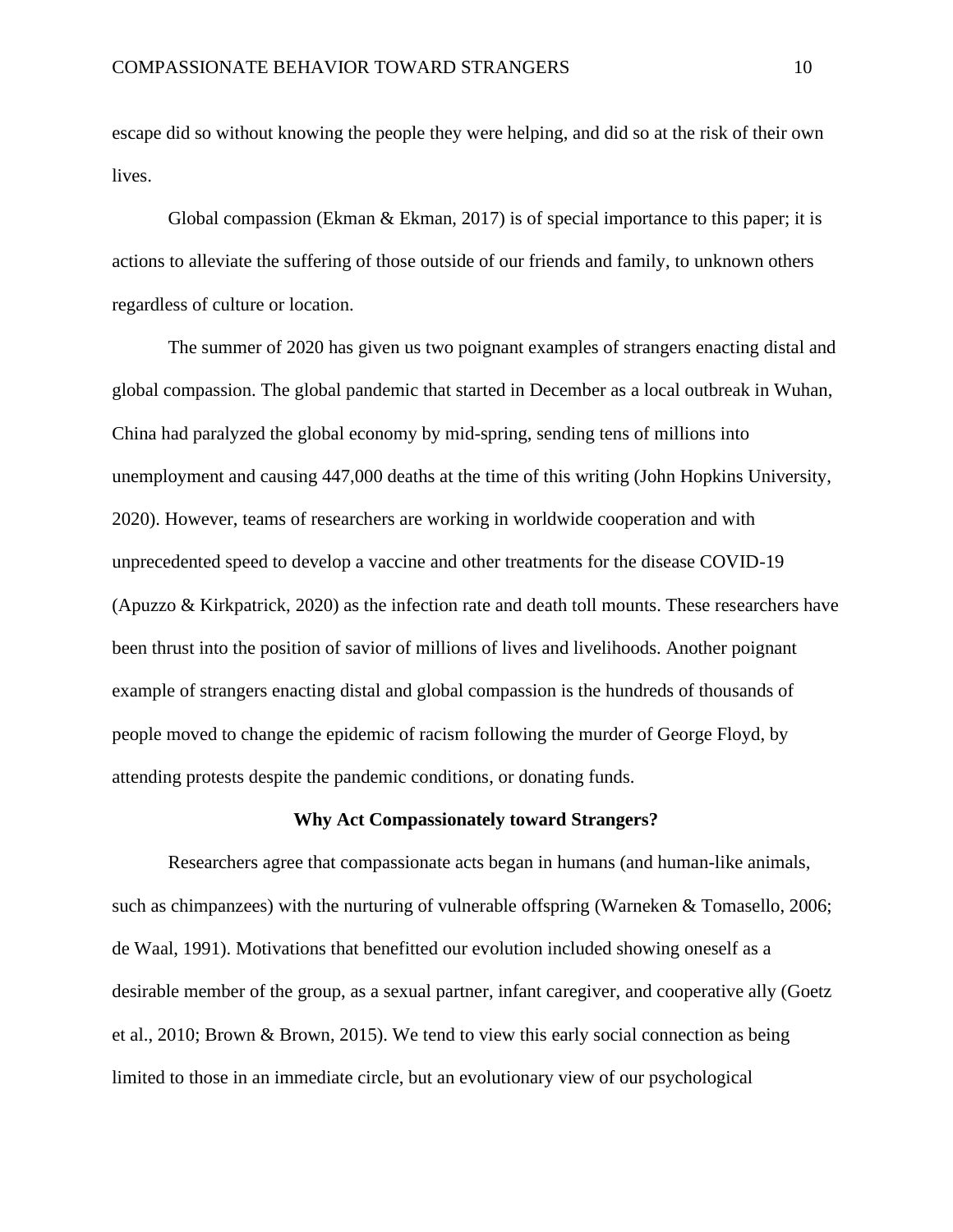development tells a different tale (Goetz et al., 2010). Evolutionary science shows that we were compelled as a species to include those outside of the family structure to facilitate cooperation "among genetically unrelated strangers" (Weng et al., 2013 p. 1171; Batson, 1991). Humans (and human-like creatures) are unique in animal groups in that they have extended their helping behaviors to non-kin (McAndrew, 2002), even to the extreme of risking their own lives for a complete stranger (Becker & Eagly, 2004). Humans have an innate nurturing tendency, and this has been posited by a recent study as the source of empathetic feeling between strangers (Batson, Lishner, Cook, & Sawyer, 2005).

Helping and supportive behavior that reduced the suffering and pain of others laid the foundation for the interconnected society we live in today, so why does it currently feel disconnected and chaotic? One need not look further than the daily news to see that we have unprecedented awareness of human incivility and violence. It is well documented that social structures such as organizations (Pearson, Andersson & Wegner, 2001) and families suffer from the ills of incivility and violence as well, as toxic relationships (Frost & Robinson, 1999) and abuse (Anderson, Umberson, Elliott, & Vangelisti, 2004) are present in both. Underscoring the overwhelming need for humans to reconnect, His Holiness the 14th Dalai Lama has stated, "compassion is not religious business, it is human business, it is not luxury, it is essential for our own peace and mental stability, it is essential for human survival."

I feel that it is possible for acts of compassion between strangers to bridge our disconnect and support those most in need. Compassion is a "healing force" (Frost, Dutton, Maitlis, Lilius, Kanov, & Worline, 2006, p. 3) that makes us aware of suffering in others, but also brings forth the best in us: our kindness, our willingness to help, our connection to humanity. Zimbardo, Seppälä, & Franco (2017) define heroism as "compassionate action at the risk of personal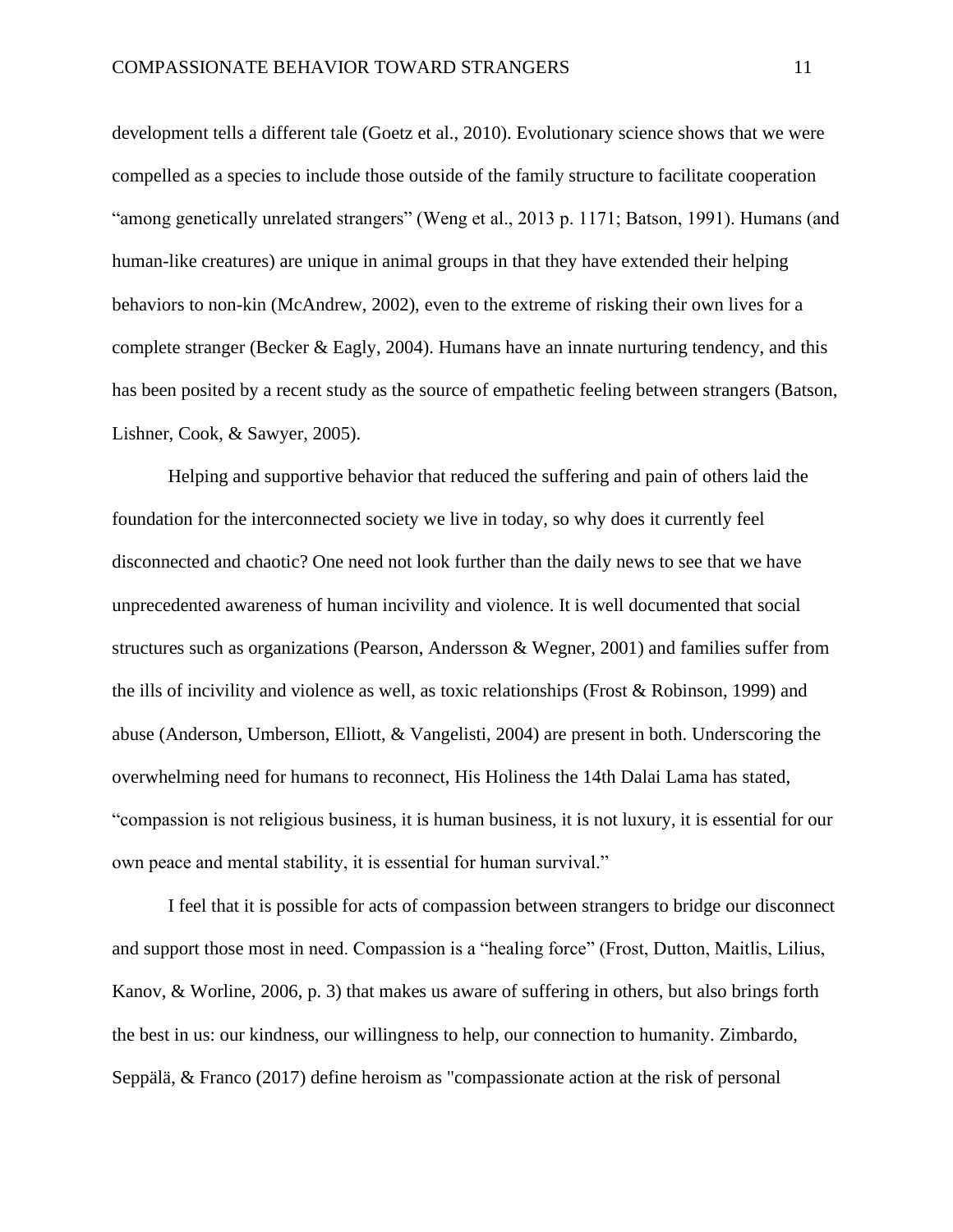sacrifice to effectuate positive social change" (pp.487-488). I believe that small but significant acts of compassionate heroism toward strangers are necessary to move our world past the unprecedented pain in which it is currently suffering.

A body of knowledge is needed that can simultaneously acknowledge our suffering and tap into the positive resources within us that have been built over generations of nurturing social connection. That body of knowledge is positive psychology.

#### **Positive Psychology Overview**

Is this a time for something as happy-sounding as positive psychology? The answer is a resounding yes, as positive psychology is not about holding a Pollyanna viewpoint of the world, It is about amplifying what is good in an individual, family or organizational system, so that resources are built to achieve greater resilience and pro-social behaviors in the face of challenges.

Research psychologists were working on subjects such as self-actualization (Maslow, 1970) happiness (Diener, Emmons, Larsen, & Griffin, 1985; Ryff, 1989), growth mindset (Dweck & Leggett, 1988) and flow (Csikszentmihalyi & Csikszentmihalyi, 1992) — to name a few — before the 1998 speech by Martin Seligman when positive psychology got its name. In his address as incoming president, Seligman announced the focus of his presidency would be this new field, the study and furthering of research on that which was good in people (mental health) as much as what was wrong with them (mental illness). Seligman and Csikszentmihalyi (2000) later wrote, "the exclusive focus on pathology that has dominated so much of our discipline results in a model of the human being lacking the positive features that make life worth living" (p. 5). Seligman's 1998 speech and subsequent meetings of thought leaders working in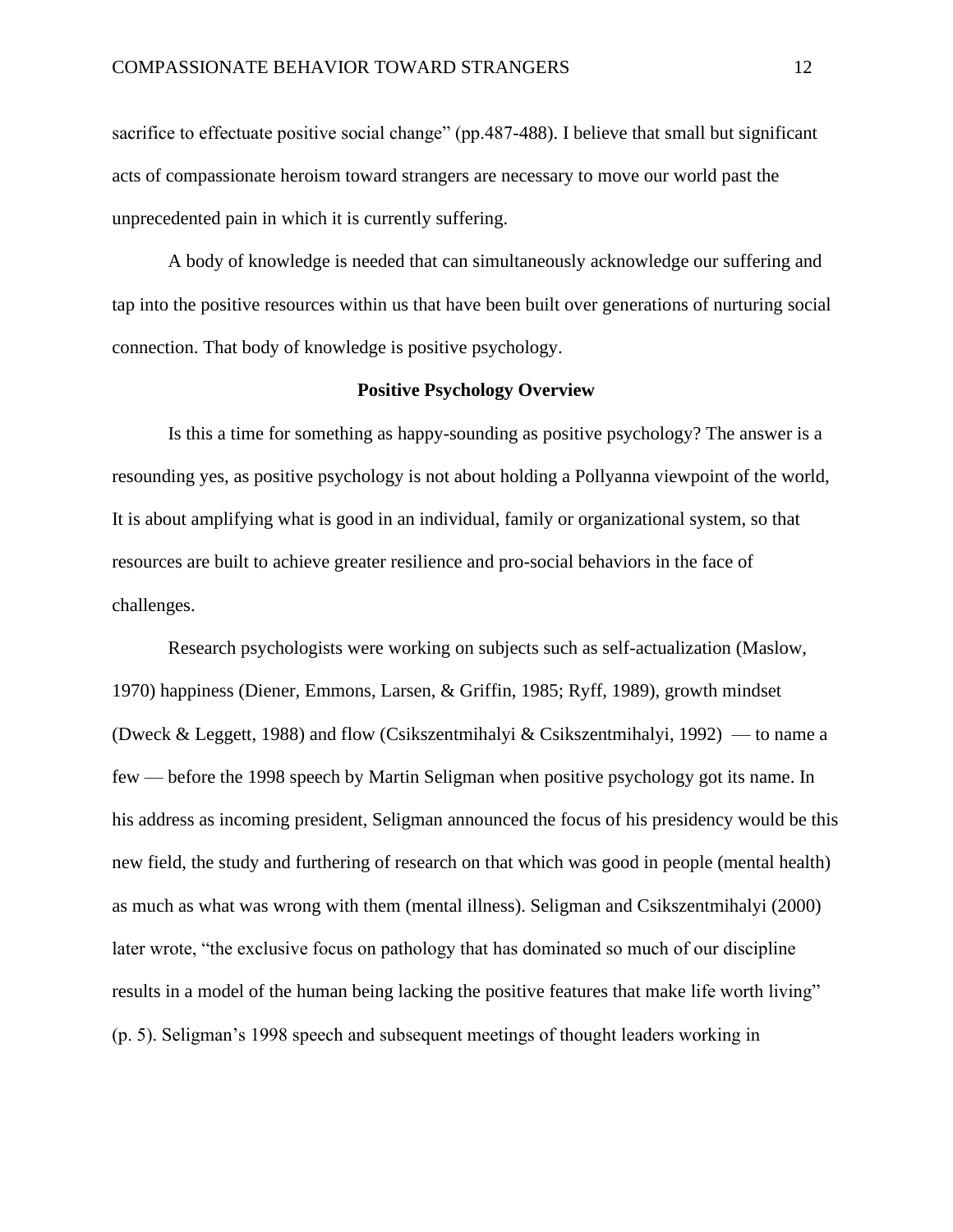"positive" areas of research galvanized the movement toward a field of psychology that would focus on well-being, and how to cultivate and maintain it.

While most of the general public liken well-being with physical health or with a general mood of happiness," or positive affect, the scientific study of well-being is much more complex than either of those two facets. Comparing well-being to positive affect is closer to the hedonic model of happiness, which equates living well with the pursuit of pleasure (Carruthers  $\&$  Hood, 2004). These concepts have their roots in ancient Greek philosophy, where hedonic happiness is contrasted with eudaimonic happiness, which Aristotle held in *Nicomachean Ethics* (Aristotle, ca. 350 B.C.E./1925) to be a more well-rounded life of "doing and living well." In the eudaimonic model, pursuing a life of meaning and engagement are more important than simply feeling good (Fave et al., 2013).

Psychologists have worked to develop several theoretical models of well-being. While there is no master definition, wellbeing correlates with optimal functioning of an individual, including the realization of an individual's full potential. (Huppert, 2009).

Diener and colleagues (1985; 2010) developed the Subjective Well Being scale. Ryff (1989) operationalized six factors of well-being: self-acceptance, positive relations with others, autonomy, environmental mastery, purpose in life, and personal growth. Seligman (2011) developed his PERMA model: positive emotion (P), engagement (E), relationships (R), meaning (M), and accomplishment (A). In 2013, Huppert & So introduced ten measures of flourishing: competence, emotional stability, engagement, meaning, optimism, positive emotion, positive relationships, resilience, self-esteem, and vitality.

Achieving eudaimonic happiness is a worthy goal, and psychologists working in this field have shown significant beneficial outcomes for those that pursue that form of well-being.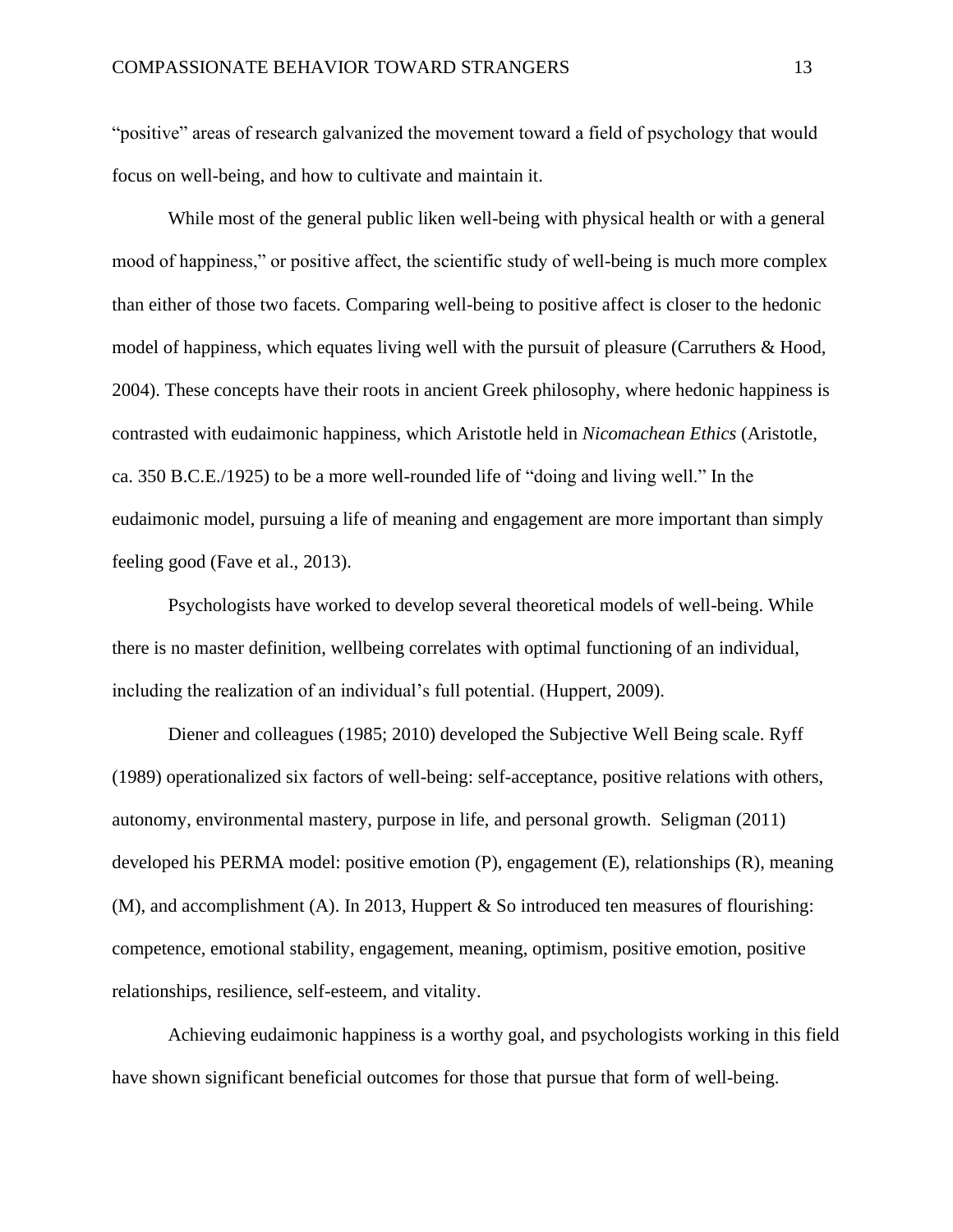Perhaps most importantly, people with higher well-being are physically healthier and enjoy longer lives (Diener et al., 2017). Increased levels of well-being have been shown to strengthen relationships with others, resulting in an increase of pro-social or helping behavior (Diener et al., 2017). The "broaden and build" theory (Fredrickson, 2001) holds that the experience of positive emotions broadens our attention and cognitive ability, which fuels problem solving and creativity. In addition, long-term psychological and social resources are built. In Fredrickson's theory of broaden and build (2001) these long-term resources are our reserves, available to handle threats or challenges.

The way practitioners of positive psychology bring well-being to their audiences is through empirically-tested interventions. Positive interventions are intentional actions that are designed to build subjective well-being, positive thoughts or positive emotions in an individual or a group. These activities can vary in length of time, mode of execution, complexity, context, and number of people involved. Well-known positive interventions include the "Three Good Things," the "Gratitude Visit" and "Using Signature Strengths in New Ways" (Seligman, Steen, Park, & Peterson, 2005). Positive interventions work by employing several important factors: our bias to action (Melchert, 2002); the ability to cultivate the attention of the mind (James, 1984/1892) through self-regulation (Baumeister, Gailliot, DeWall & Oaten, 2006) and selfefficacy (Maddux, 2009), and physical action through goal-setting (Locke, 1996) and hope (Magyar-Moe & Lopez, 2015). Positive interventions can be rendered most effective by carefully considering hedonic adaptation, person-activity fit (Lyubomirsky, 2008; Schueller, 2014), and contextual variables when developing modalities of execution and development. There are positive interventions that help foster each of the various dimensions of well-being, ranging from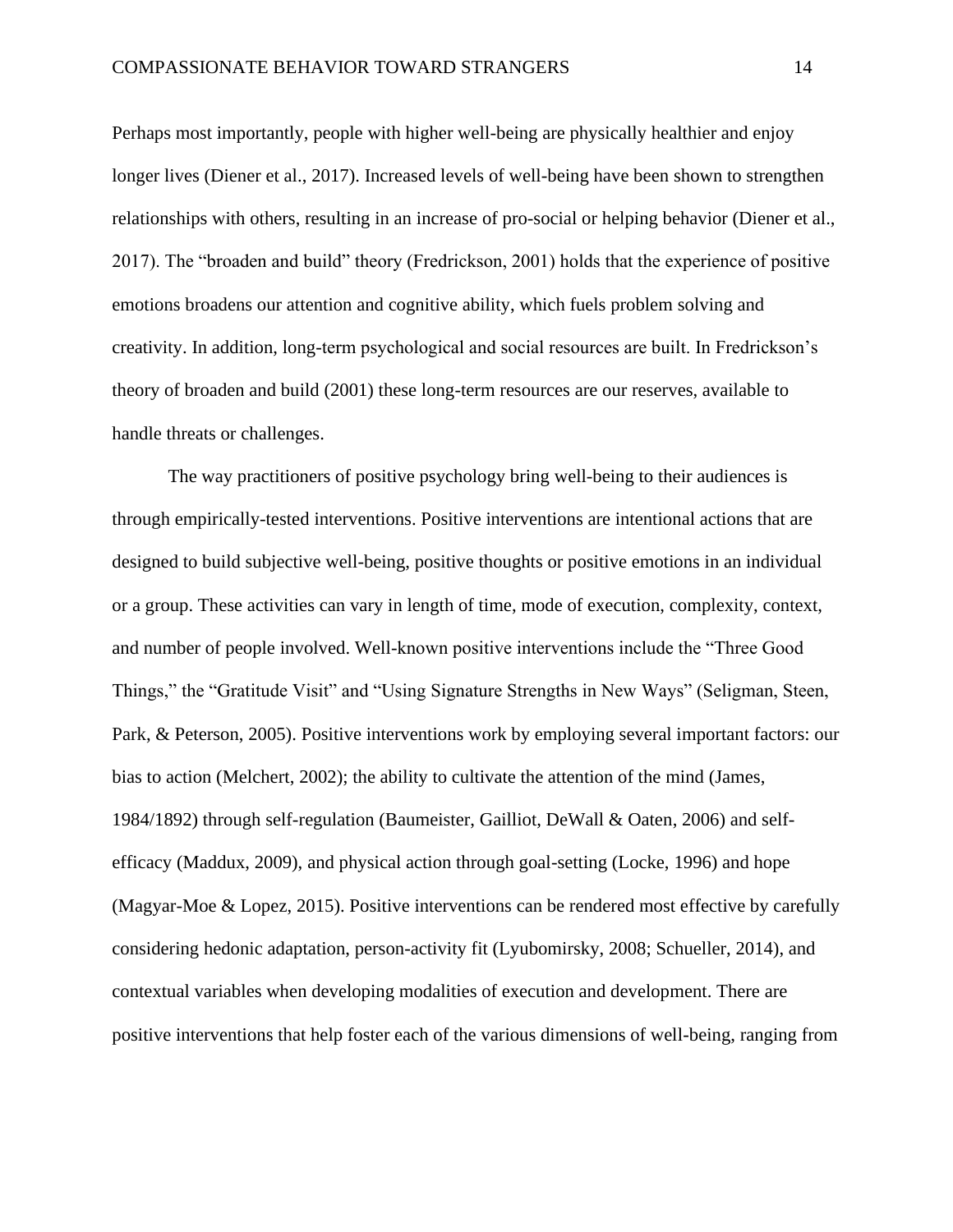gratitude and positive emotion to resilience and optimism to love and transcendence (Fredrickson, 2009).

Without knowing if there would be enough interest to fill the first class, Seligman developed a Master of Applied Positive Psychology at the University of Pennsylvania in 2005, to great success. For one intensive year, students study the science of well-being, pollinating the industries they return to with the knowledge of positive psychology: education, banking, law, business counseling, coaching and finance, to name a few.

As our occupation is entwined with goals and purpose in our modern lives, it is important to acknowledge the centrality of positive psychology in the workplace. Other institutions, such as school systems and social institutions (such as churches and nonprofits) have also benefited from the research and practice of positive psychology. Many think that the educational system is the ideal place to disseminate the tenets positive psychology (White, 2011). Others feel that there are institutional-level values that should guide all institutions in the goal of enabling their members to flourish: purpose, safety, fairness, humanity, and dignity (Peterson, 2006).

With all of the inadvertent focus (and media attention) on the pursuit of happiness, the field was ripe for a course correction. Lomas's (2016) second wave of positive psychology provided that balance. As human flourishing is inexorably entwined with the full-spectrum experience of emotion, the modern definition of positive psychology espouses whole living, which includes the experience of emotion that is not considered positive (Lomas, 2016).

In the field of positive psychology, over two decades of studies have been done furthering the science of well-being — but 99% of studies have been conducted using WEIRD (White, Educated, Industrialized, Rich, and Democratic) populations (Darling, 2017). Increasing well-being and whole living should be defined not in the ability to achieve pleasant hedonic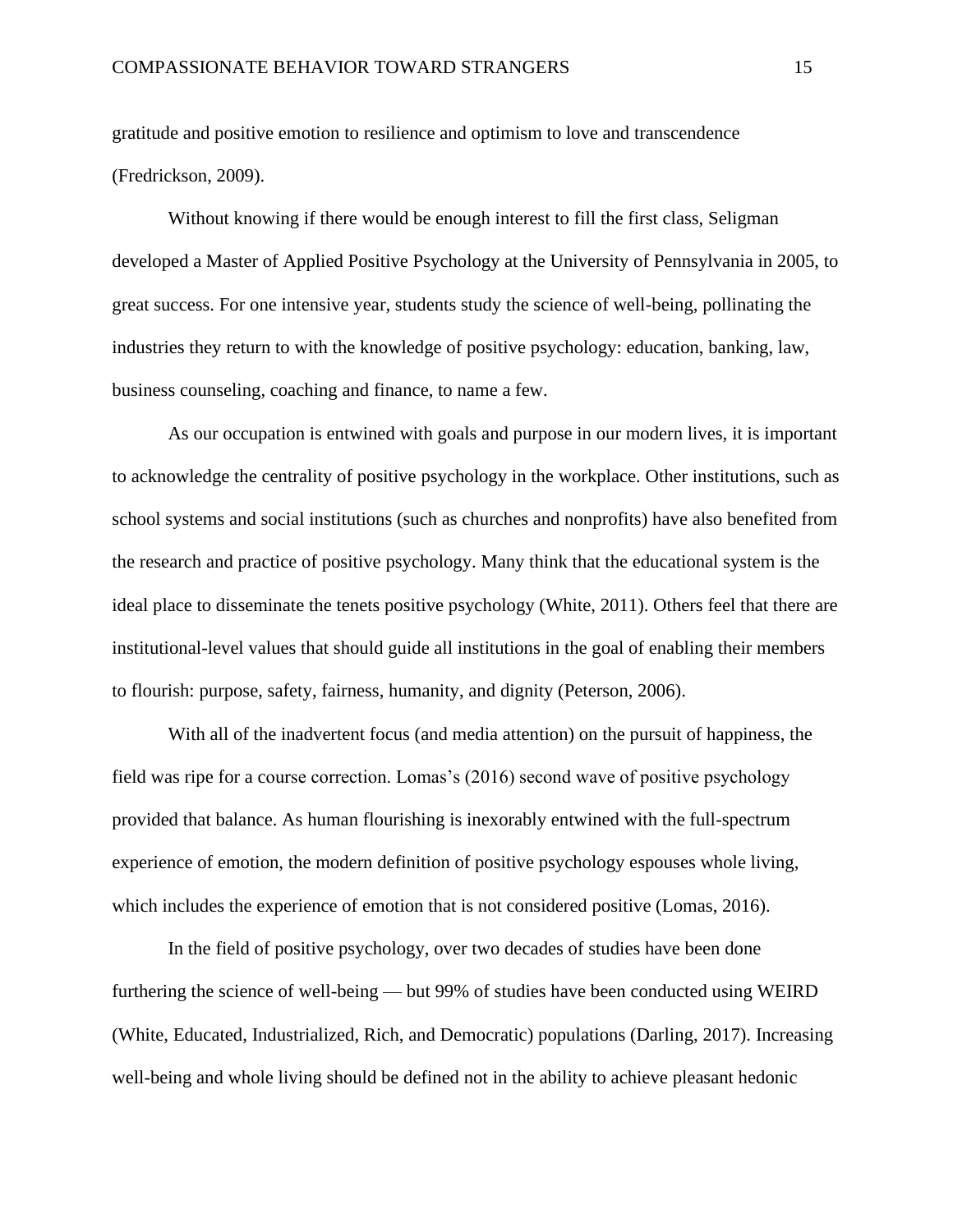states for those that are white, educated, and living in industrialized areas. As practitioners, our goal should be in achieving a eudaimonic balance of meaning and purpose for all. That begins with admitting that our experiences are not equitable. However, we can acknowledge the pain of this inequity — and communicate simultaneously that we are all part of a common humanity by recognizing and trying to alleviate another's pain. This process of recognizing and acting to reduce the suffering of another is called compassion.

The systematic testing and study of well-being can help guide us and those we interact with personally and professionally to experience richer and more connected lives. For positive psychology to achieve its goal of creating opportunities for humanity to flourish, we need to widen our connection aperture to include those not just in our immediate circle, but to those unknown to us: strangers.

I will present research in this paper showing that acting compassionately toward strangers accrues well-being benefits for both the "focal actor and the sufferer" (Dutton, Workman, Hardin, 2014, p.3). Compassion has been shown to correlate with increased happiness and decreased depression (Shapira & Mongrain, 2010), improved personal relationships, and better connection to others (Seppälä, Rossomando, & Doty, 2013), all factors included in the mostfrequently used theoretical models of well-being. Importantly, being emotionally affected by the suffering of another, and then acting on that affect, is necessary for the improvement of society (Zimbardo et al., 2017); as such, compassion is at the center of most world religions, educational and judicial systems (Strauss, et.al., 2016).

#### **Benefits of Compassion**

Besides the satisfaction gleaned from acting in concert with ethical or religious beliefs, there are psychological and physical benefits to those who experience compassion. Those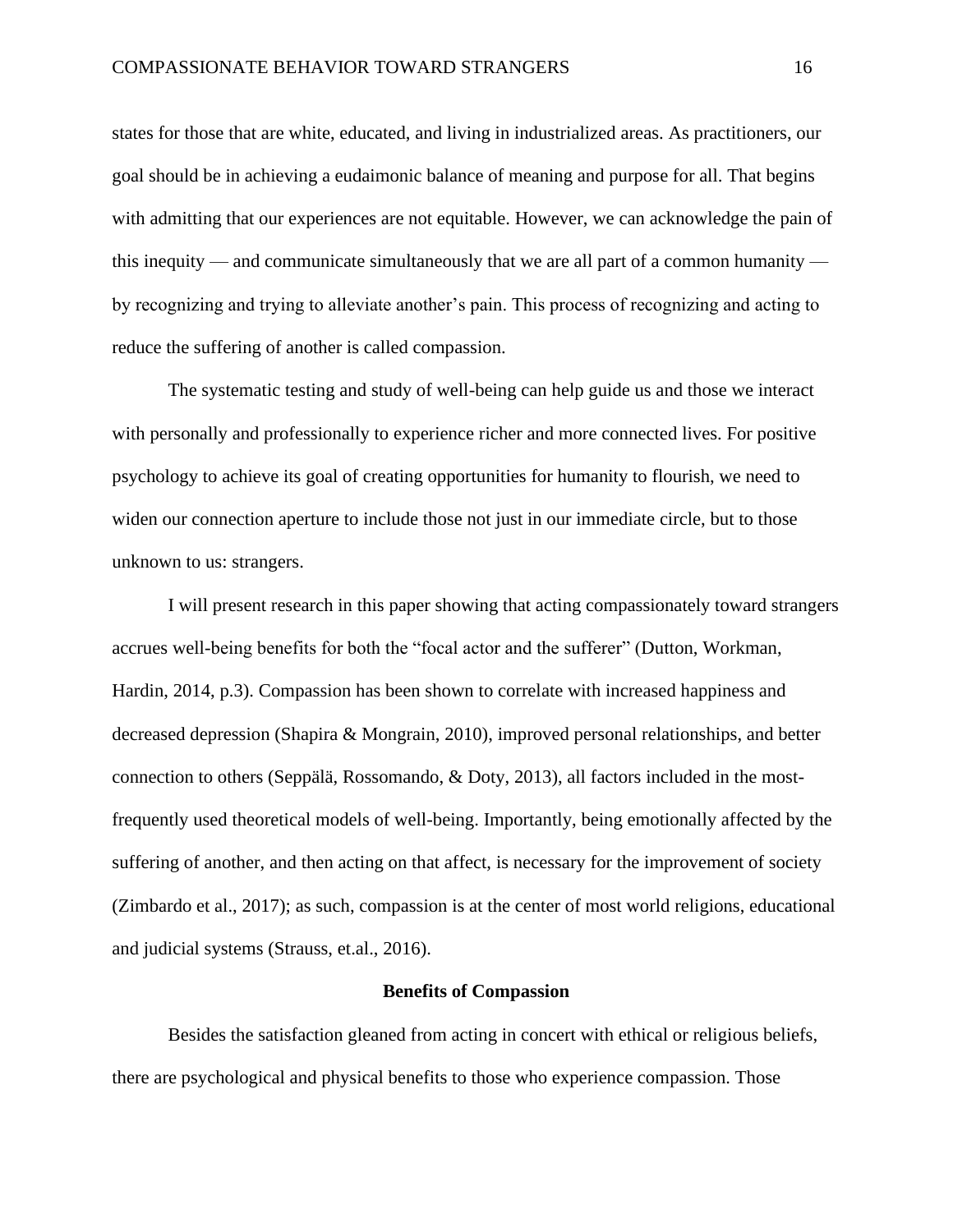benefits include an increase in overall well-being, an increase in social connection, an increase in prosocial behaviors, and physical benefits:

- Compassion is positively correlated to improvement in personal relationships and better connection to others (Hutcherson, Seppala, & Gross, 2008). creating social connection, decreasing loneliness and increasing well-being by cultivating better relationships (Seppälä et al., 2013).
- Over a 15 year period, data show that psychological wellbeing can be enhanced by developing compassion for others in a communal role (Sheldon & Cooper, 2008).
- Compassion is positively correlated with building psychological safety (Edmonson, 1999) learning behaviors (Worline & Dutton, 2017).
- Compassion is positively correlated with building social resources (trust), emotional resources (pride, gratitude) and cognitive resources (attention) (Dutton, Worline, Frost, & Lilius, 2006)
- Compassion interventions have been shown to increase happiness and decrease depression over time, with the increase in happiness observable in one week (Shapira & Mongrain, 2010).
- Foster children who utilized CBCT were less likely to become angry under stress and were more likely to have improved social functioning over a period of six weeks (Reddy et al., 2013).
- Compassion has been shown to positively correlate with increased vagal tone, which slows the heart and produces a calm state that encourages social connection, engagement mediates bonding with others (Stellar, Cohen, Oveis, & Keltner, 2015)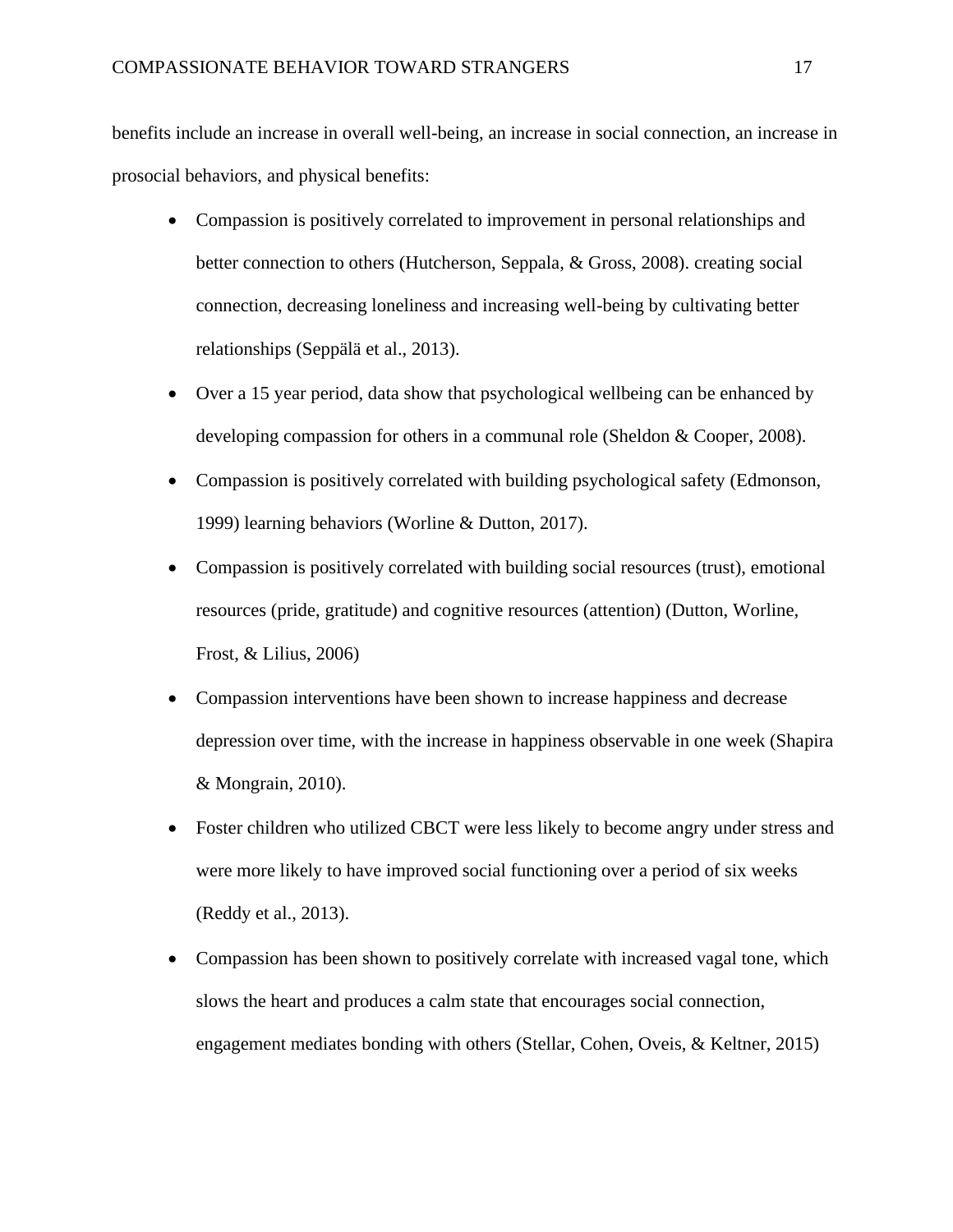- Piferi & Lawler (2006) showed that college students' expressed concern for fellow students positively correlated with having lower blood pressure, higher self-esteem and self-efficacy.
- Research by Brown, Nesse, Vinokur, & Smith (2003) has found that spouses who show compassion to each other have a lower risk of mortality, measured over a 5-year period of time.
- In a 17-year study of HIV patients, researchers found longer survival rates for those who reported greater giving of compassionate love towards oneself and others (Ironson, Kremer, & Lucette, 2017).

For the purpose of this paper, research by psychologists has found evidence for benefits to the focal actor when showing compassion to strangers. A study by Weng et al. (2013) found increases in altruistic behavior to an unknown "victim" in an financial redistribution game after two weeks of compassion training. This same study showed activation in the inferior parietal cortex and dorsolateral prefrontal cortex, regions of the brain that are responsible for assessing social situations and the regulation of emotion. These findings point to the fact that compassion can be trained and cultivated, and that this can be measured with neurological gains. Results of a study in which the Zurich Prosocial Game was developed (Leiberg, Klimecki, & Singer, 2011) showed that participants who received short-term compassion training showed an increase in repeated helping behavior to other participants — strangers. Participants who did not receive the compassion training showed no increase in helping behaviors. Epley and Schroeder's (2014) study of stranger-to-stranger interaction on public transportation showed overwhelmingly that individuals received more well-being and positive emotion from connecting to strangers than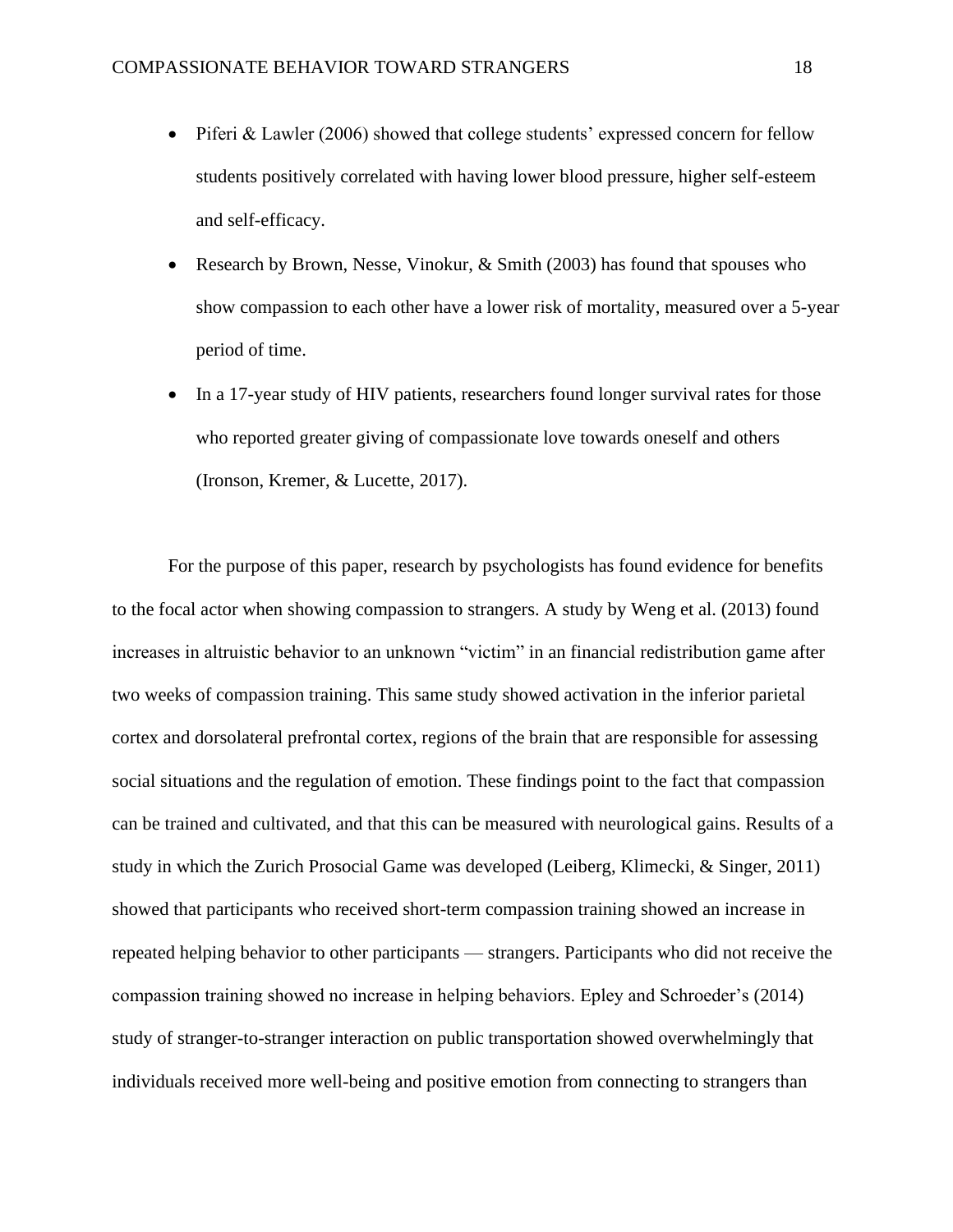sitting in solitude, as measured by the TIPI (Ten Item Personality Index) and a self-report survey. Their research indicates that prosocial behavior toward strangers benefits oneself (Epley & Schroeder, 2014).

Can individuals who experience well-being by connecting with strangers be moved to act compassionately toward strangers, with a compounding effect that would translate into societal benefits? I believe it can, this is the question that I hope is answered by future research.

#### **Venues for Commonplace Stranger-to-Stranger Interaction**

#### **Health Care**

There are several industries in which stranger-to-stranger interaction is central to the work, and these industries are fertile ground where compassion can occur. The most obvious of these is the health care industry, where patients are in pain, and are often unknown to the doctors and nurses providing their care. The Hippocratic Oath, a vow used to bind physicians to ethical standards, includes this line: "I will remember that there is art to medicine as well as science, and that warmth, sympathy, and understanding may outweigh the surgeon's knife or the chemist's drug." However, the compassion crisis in health care is well documented in physicians who fail to assess the level of their patient's pain and suffering (Decety, Yang, & Cheng, 2010; Marquié et al., 2003). Trzeciak, Roberts, and Mazzarelli (2017) posit that the compassion deficit has developed over time in physicians due to emotional exhaustion and burnout. While a lack of compassion has been documented generally in patient-physician interactions (Trzeciak et al., 2017), other factors such as race can worsen patient outcomes — physicians notably fail to comprehend the severity of pain in their Black patients (Druckman et al., 2018; Goyal, Kupperman, Cleary, Teach, & Chamberlain, 2015).

## **Hospitality**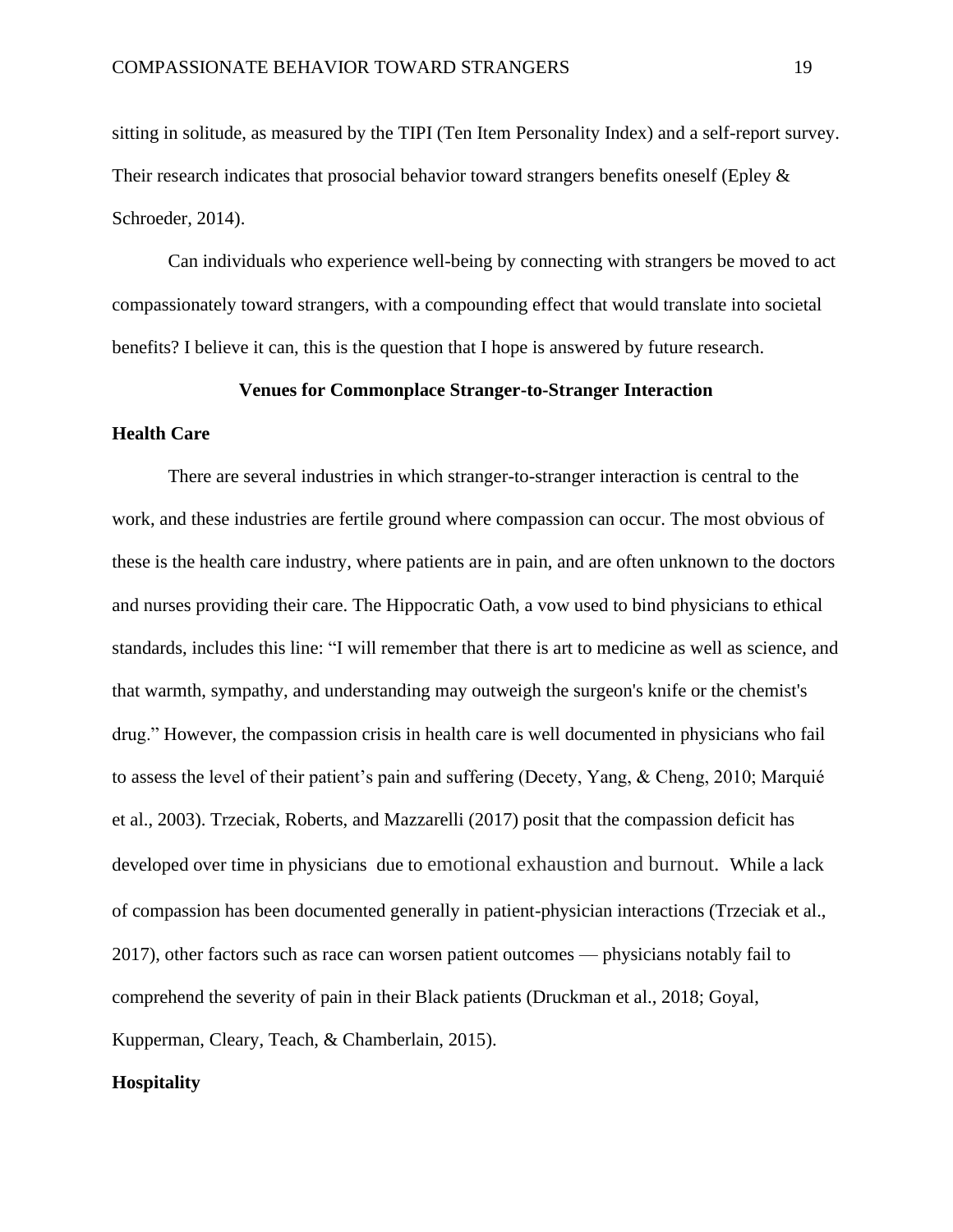Another venue where stranger interaction is likely is the hospitality industry. One-on-one service between people unknown to each other is foundational to work in this industry, be it in bars, restaurants or hotels or in a tourism environment. Customers are often experiencing some kind of suffering (mild hunger, the hassles of travel) and expect to have their needs met in a timely and caring manner. Currently, the novel coronavirus COVID-19 has upended this industry, with hotel reservations down 83%, restaurants restricted from serving patrons inside, and portions of the United States restricting travel as of July 2020 (Schwartz, 2020). But within this industry, serving people is the norm, and stories of compassion abound. Upon getting notice of COVID-19 related closures, restaurants and hotels around the world pivoted to preparing and donating food to frontline workers and groups that serve the needy, while other venues donated cleaning supplies and toilet paper (LeBreck, 2020). Compassion has been shown toward hospitality workers as well, with hospitality worker relief funds cropping up in communities nationwide; in Indianapolis, the restaurant group Patachou, Inc. used its employee emergency relief fund to support Hispanic workers that had produced (illegal) documentation to be hired, but could not collect unemployment — a compassionate action acknowledging the dilemma that affects many undocumented workers in our country.

#### **Customer Service**

Compassion is not freely associated often with customer service roles, but this another venue where compassion between strangers can reside, and occasionally a basic need is met with extraordinary compassion. An emotional example was detailed by Adam Grant in his WorkLife podcast (2018), where a customer called Bonobos customer service to order multiple shirts. Inquiry work on the part of the customer service rep revealed that the customer lost his shirts in a house fire that also claimed the life of his dog. The rep then went online, found and printed a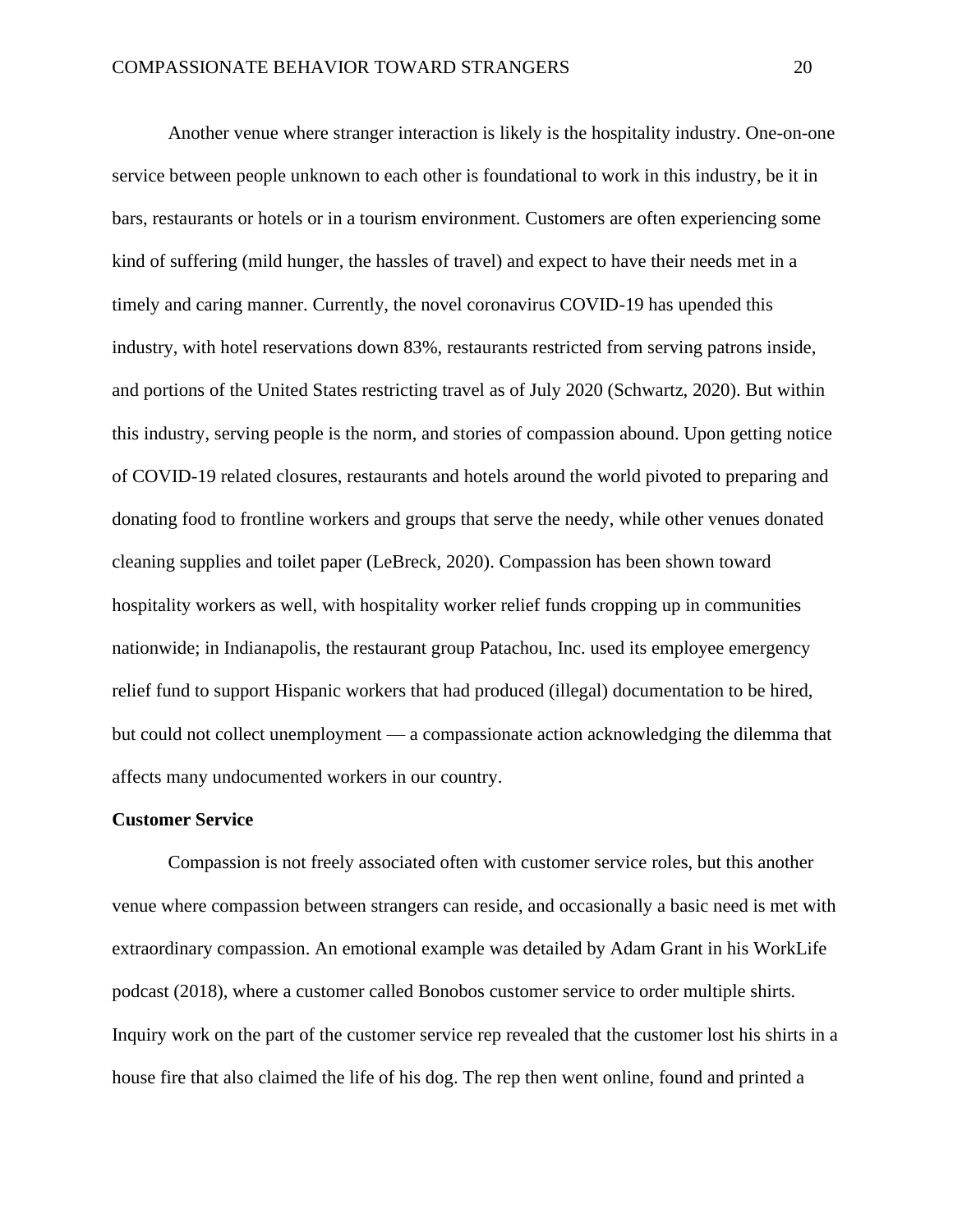picture of this gentleman and his dog, and had it framed and sent along with the shirts. What was a routine call to customer service became a compassionate interaction between proximal strangers.

#### **New Employees**

In organizations, many co-workers are also strangers. With the advent of remote teams and workforce consolidation and reorganization, co-workers shift positions and locations often, and are not tethered to their desk as in years past. Some companies have decided to forego offices altogether, especially in areas with high rent, and those staffs either work from home, are digital nomads or utilize co-working spaces. In larger organizations, leadership may only know their direct reports or the members of the executive team. They are essentially leaders of thousands of strangers, each employee a recipient of their compassionate policies and leadership — or not.

Even when an organization has well-connected and localized teams, there are always instances when stranger-to-stranger interaction occur (e.g. during an interview or orientation session). Stress and a challenging learning curve exist when an individual is new to a job environment, which ideally is met with increased compassion by those occupying existing roles in the organization (Lilius, Worline, Dutton, Kanov, & Maitlis, 2011) In a study that looked at the practices of a billing unit that led to a uniquely compassionate workplace, Lilius and colleagues found that the orienting department (fittingly called "support") served to acquaint employees to the organizational atmosphere of compassion (Lilius et al., 2011).

In the aforementioned industries, one expects to encounter strangers, and to be treated politely if not perfunctorily. In this context, individuals expect kind exchanges. If this expectation is not met, there is typically an increase in negative affect (Bell & Luddington, 2006)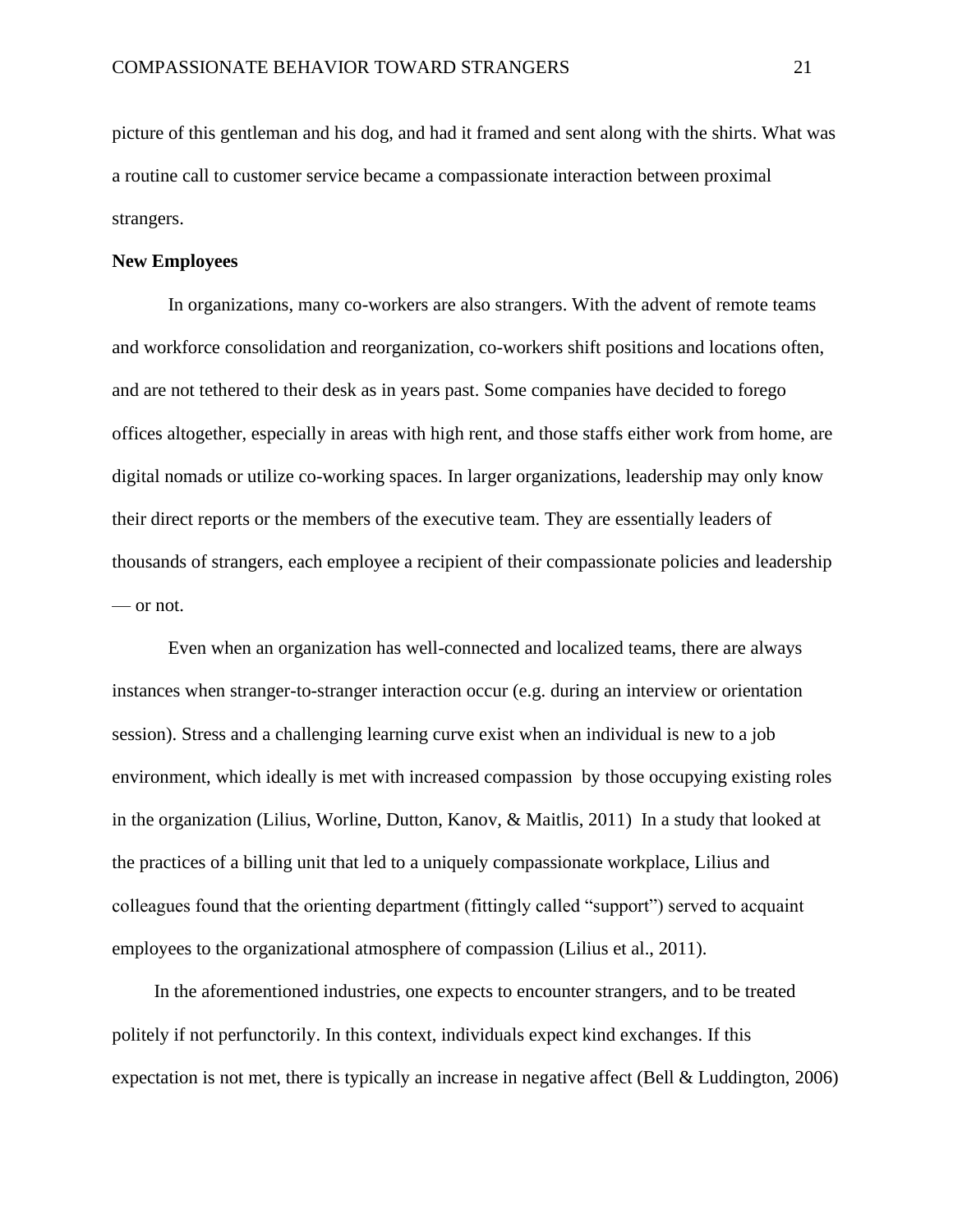— but one does not expect to have an emotionally moving experience. That's when compassionate acts between strangers can be their most powerful. The owner at PB Jams, a restaurant in Oklahoma, saw that their dumpster had been opened and people had been eating from it. Owner Ashley Jiron posted this note on the dumpster and on the front door:

"To the person going through our trash for their next meal. You're a human being and worth more than a meal from a dumpster. Please come in during operating hours for a classic PB&J, fresh veggies, and a cup of water at no charge. No questions asked. — Your friend, the owner" (Mills, 2015).

Jiron went on to explain: "I think we've all been in that position where we needed someone's help and we just needed someone to extend that hand and if I can be that one person to extend that hand to another human being then I will definitely do it. I will not take down that sign until they come in" (Mills, 2015).

Several facets of this story are extraordinary: first, the fact that the owner was so moved to actively invite those in need into her restaurant, a group that most restaurant owners try to evict. Second, she was so determined to help this person that she posted the sign on her front door and refused to take it down until the homeless person came in to eat. Third, that she so openly acknowledged the shame that would be involved in asking for the meal and stipulated no questions asked. This expression of compassion is unique in that it lays bare an issue that is common knowledge (hunger of the homeless) but makes it proximal not just to the owner's life but to that of her customers. This is not the distant compassion of donating food to a food bank, it is the emotional, visceral experience of welcoming and being welcomed.

#### **What Helps the Process of Acting**

**Compassionately toward Strangers?**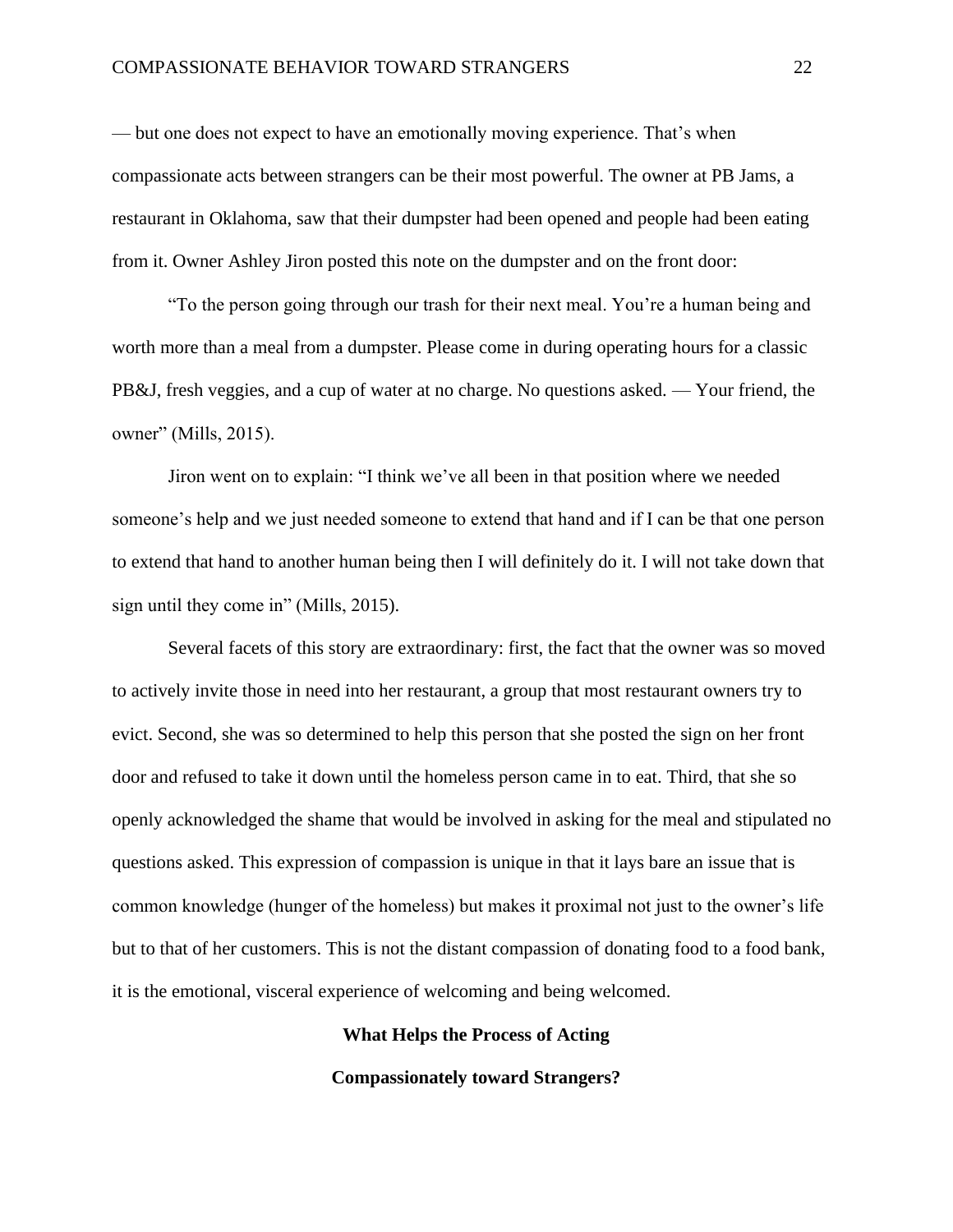These processes and beliefs help us approach and reside with the suffering of another, and enables the process of engaging in compassionate action toward strangers.

#### **Evolution Developed a Lasting Tendency to Prevent Suffering**

Psychologists agree that empathy and compassion developed evolutionarily out of the ability to assess the needs of, and provide care for, infant young (Goetz et al., 2010). Gilbert and Mascaro (2017) write that this mammalian "distress-call responsiveness" grew into higher-level awareness and behaviors which enabled the needs of others to rise in importance (Gilbert & Mascaro, 2017, p. 401). Developing simultaneously was the need to prevent suffering, which signaled distress, illness and weakness — all liabilities in the life of our ancient forbears (Panksepp & Panksepp, 2013).

This paints a picture of compassionate behavior existing because of a reciprocal calculation, based on mate selection and caregiving ability. Conversely, helping behavior is seen in very young pre-verbal children (Warneken & Tomasello, 2009) who would not be able to calculate such costs and benefits of cooperation. The "instrumental helping" (Warneken & Tomasello, 2009, p. 457) seen in young children reinforces the idea that our nurturing capability is innate and not dependent on rewards.

The importance of the development of compassion is echoed in our neural structures as well; what began as mother-to-infant caring behavior expanded to benefit helping behaviors in general (Brown & Brown, 2015). Recent research shows that the networks in the brain that activate when we are in pain also activate when others are in pain (Lamm & Singer, 2010) guiding our responsiveness behavior for when we observe suffering. This overlap of neural activity gives researchers the ability to investigate a complex social process such as compassion (or empathy) within the area of neuroscience (Lamm, Decety, & Singer, 2011). Further evidence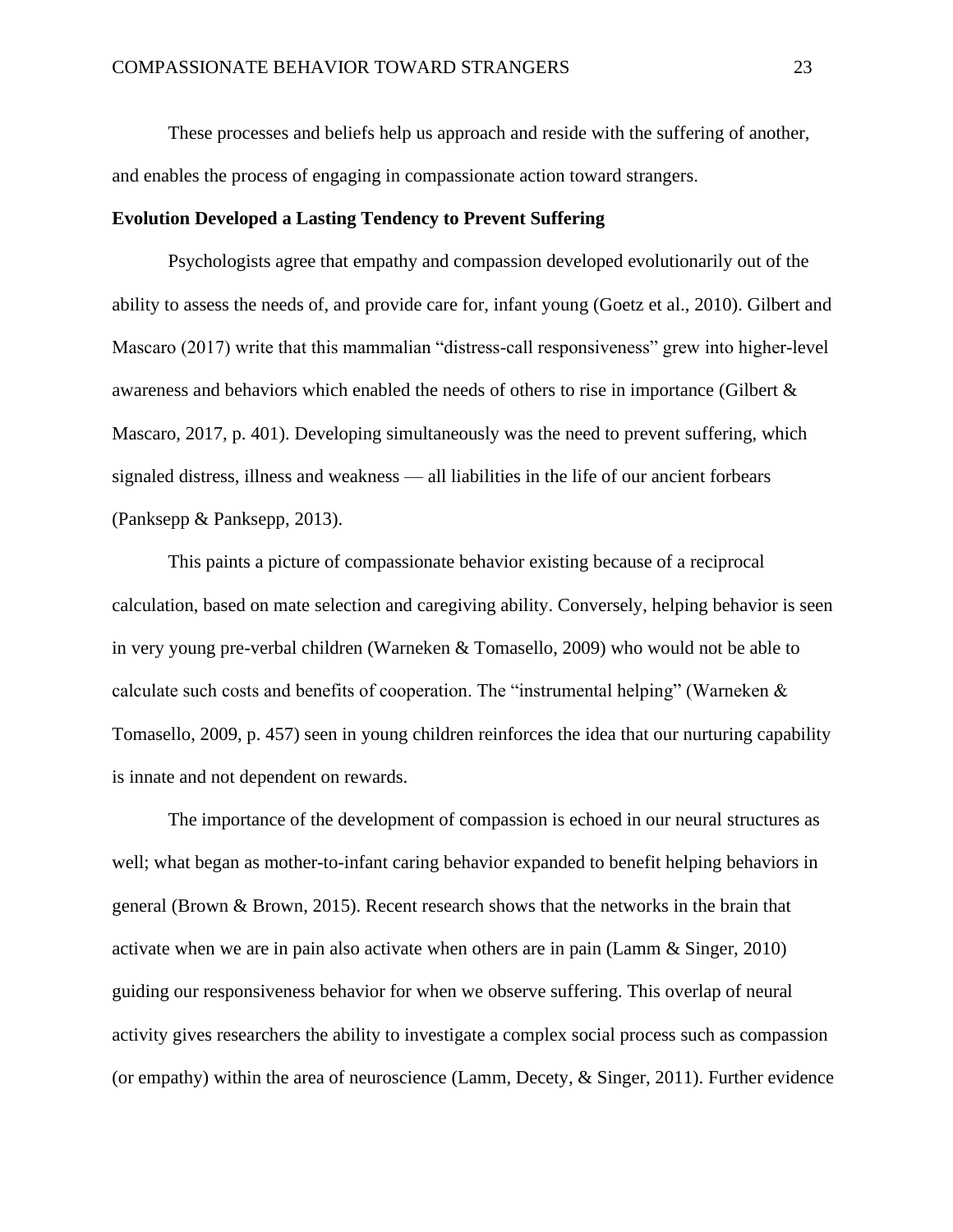links caring for others to neurological benefits. The secretion of beneficial hormones such as oxytocin and progesterone rely upon actively engaging the neural structures that are responsible for caregiving (Brown & Brown, 2015).

Research by Batson, Lishner, Cook & Sawyer (2005) tested whether our capability to nurture is responsible for providing an empathetic response to strangers, or whether the answer lies in our a perceived similarity to strangers. In their experiments, subjects expressed more empathy toward a child, a dog, and a puppy than toward another similar to themselves in age and occupation. This led the researchers to believe that our nurturing instinct could explain an empathetic response toward strangers, but more research would be needed to confirm that it is empirically valid.

#### **Belief in the Common Humanity of Suffering**

A powerful motivation to act compassionately toward strangers is to view humanity as interconnected, which can be reinforced by one's spiritual orientation toward the world. Compassion, as an emotion or an action, is part of the belief system of all the Abrahamaic religions, such as Judaism and Christianity. The Bible has many calls for Christians to be compassionate to one another, mimicking God's compassion shown to them: "Be kind and compassionate to one another, forgiving each other, just as Christ God forgave you" (Ephesians 4:32); "Therefore, as God's chosen people, holy and dearly loved, clothe yourselves with compassion, kindness, humility, gentleness and patience" (Colossians 3:12). This inclusion of compassion as a follower's defining characteristic is found in Rabbinic Judaism as well, where Jews are called *raḥamanim benei raḥamanim* – "compassionate scions of compassionate forbears" (Dresner, 1957).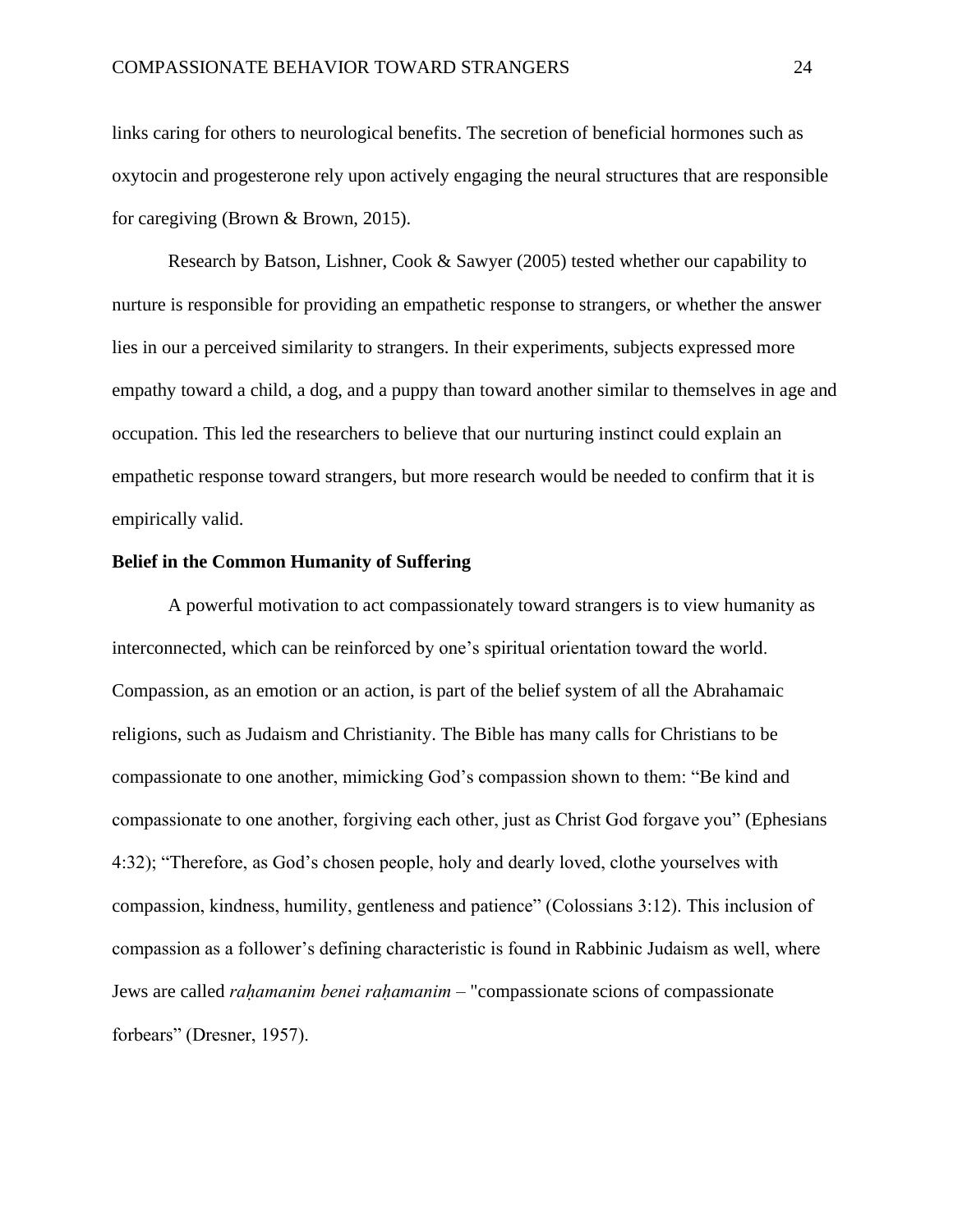Showing compassion is also a core value to Buddhism. His Holiness the 14th Dalai Lama, Tenzin Gyatso, has said that the feeling of interconnectedness between all humans is an essential component of compassion. This interconnectedness leads to engagement in the wellbeing of others. In a reinforcing virtuous circle, feelings of interconnectedness lead to engagement, which leads to compassion, which circles back again to interconnectedness (Snyderman & Gyatso, 2019). Buddhists believe that meditation is the path to stop human desires and end suffering (Rinpoche, 1992). Meditating on making ourselves equal with others underscores our common humanity (Goetz, 2004). Meditating in this way, we reinforce the similarities that all humans share: we live, we feel pain, we want to avoid suffering and find happiness.

Even though society has seen a recent decline of religious activity, a 2017 Pew Research Center study found that more people (27% of adults) are now identifying as spiritual instead of religious (Lipka & Gecewicz, 2017). This does not mean an overall decline in compassion, however, as a recent study (Saslow, Willer, Feinberg, Piff, Clark, Keltner, & Saturn, 2012) has shown that identifying as spiritual instead of religious is correlated with higher levels of compassion compared to those who define themselves as religious or non-spiritual.

This view of the commonality of human suffering is shared by psychologists and sociologists as well as religious figures. Writing about the possibility of global altruism, sociologist Jay Weinstein jointed the phrase "*coming to species consciousness"* which is defined as an "evolutionary movement toward a state in which every member of the species Homo sapiens is aware that – beyond all secular differences – a common humanity exists and demands to be treated as one" (Weinstein, 2004).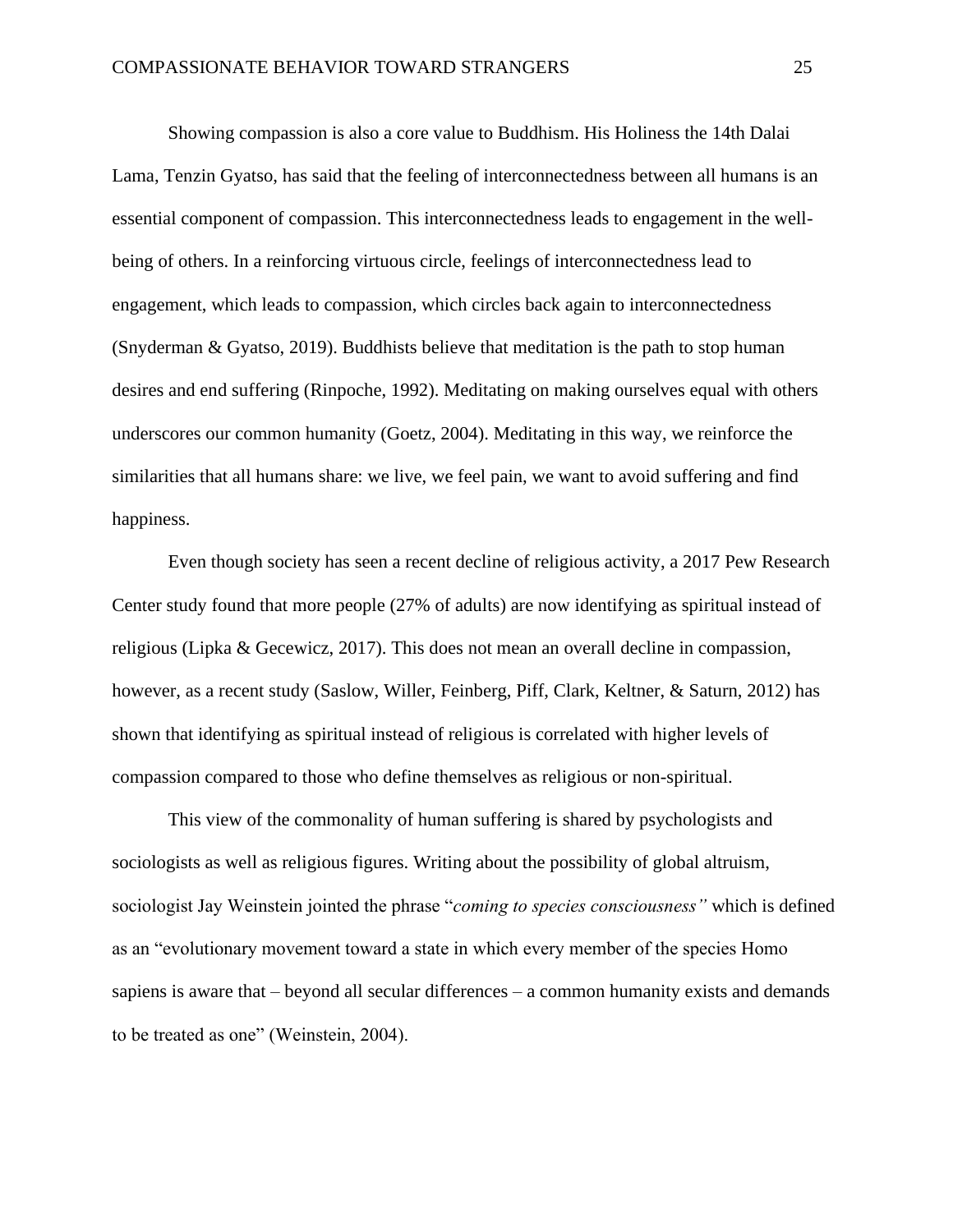Self-compassion researcher Kristin Neff views other-focused compassion as having a non-judgmental viewpoint of the common humanity of pain and failure (Neff, 2003). This viewpoint of fallibility and suffering being part of the shared human experience is also one of the three key features of her definition of self-compassion, which, in addition to a view of "common humanity over isolation" includes "self-kindness over self judgement" and "mindfulness versus overidentification" (Neff, 2003, p. 89). In both definitions of compassion and self-compassion, a gateway to connecting with common humanity is the ability to hold others' actions or our own actions without judgement, what Neff calls a "shared human fallibility" (Neff, 2003, p. 87).

This shared belief of common humanity is an important antecedent to interacting compassionately toward strangers. When one sees the person next to us on the bus as just like ourselves, with struggles, painful episodes and shame, our perceived ability to connect grows. In this instance, extending compassion to the stranger does not imply that we are superior to that person (which is more similar to pity), but that we see each other as equal (Brown, 1999) and deserving of respect (Enright, Freedman, & Rique, 1998).

#### **Feeling Empathy for the Sufferer**

The emotion of empathy is a critical antecedent to compassionate action towards others. It is covered extensively here as I have adopted the Strauss et al. (2016) definition of compassion, where individuals need to feel emotionally connected with the pain of another to proceed toward compassionate action. The study of compassion is intertwined with the umbrella term of empathy, which has resulted in confusion on the meaning of both words in the general public and practitioners alike (Gerdes, 2011). Empathy is defined by Merriam Webster as "the action of understanding, being aware of, being sensitive to, and vicariously experiencing the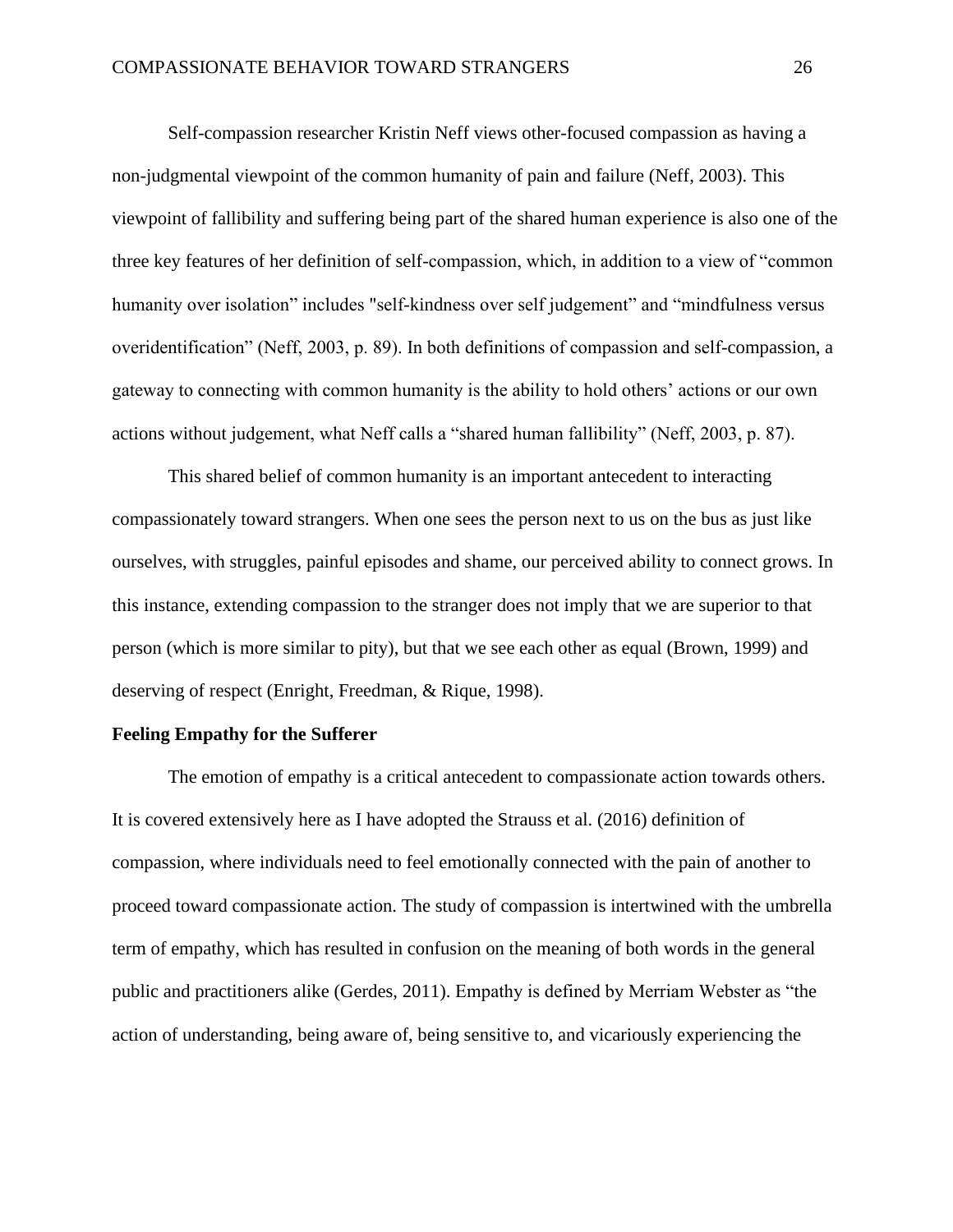feelings, thoughts, and experience of another of either the past or present without having the feelings, thoughts, and experience fully communicated in an objectively explicit manner."

In some research, the emotion of empathy has been used interchangeably with the terms sympathy and tenderness, and often interchangeably with compassion (Batson, 1991; Davis, 1983; Eisenberg et al., 1994). Empathy refers to the understanding of a range of emotional states, positive and negative, where feelings of compassion align with the sense of pain or negative emotions (Zaki, 2014). It is interesting to note that feelings of empathy do not always result in helping behavior, but can result in curiosity, aversion, or avoidance. This underscores the need to adopt a definition of compassion that is inclusive of *tolerating difficult feelings that may arise* (Strauss et al., 2016). Empathy is integral to the process of acting compassionately toward strangers in that it is an emotional bridge to feeling connected with the sufferer, but cannot be used interchangeably with compassion as defined by Strauss et al. (2016).

#### **We Have a Sense of Self-Efficacy**

Self-efficacy is defined as people's beliefs in their capability to act effectively to influence events that affect their lives (Bandura, 1977). When people feel capable of successfully influencing an outcome, they are more likely to pursue that behavior (Bandura, 1977). Selfefficacy is positively correlated to the prosocial behavior of helping others in adolescents (Bandura, Caprara, Barbaranelli, Gerbino, & Pastorelli, 2003). Further work shows that selfefficacy beliefs correlate with general prosocial behavior in other age groups (Caprara & Steca, 2005; Caprara, Alessandri, & Eisenberg, 2012). This research indicates that having these beliefs about ability — along with personality traits such as agreeableness and desire to put others before oneself — predict helping behavior (Caprara et al., 2012). The helping behavior, in turn, strengthens one's feelings of life satisfaction across all age groups (Caprara & Steca, 2005).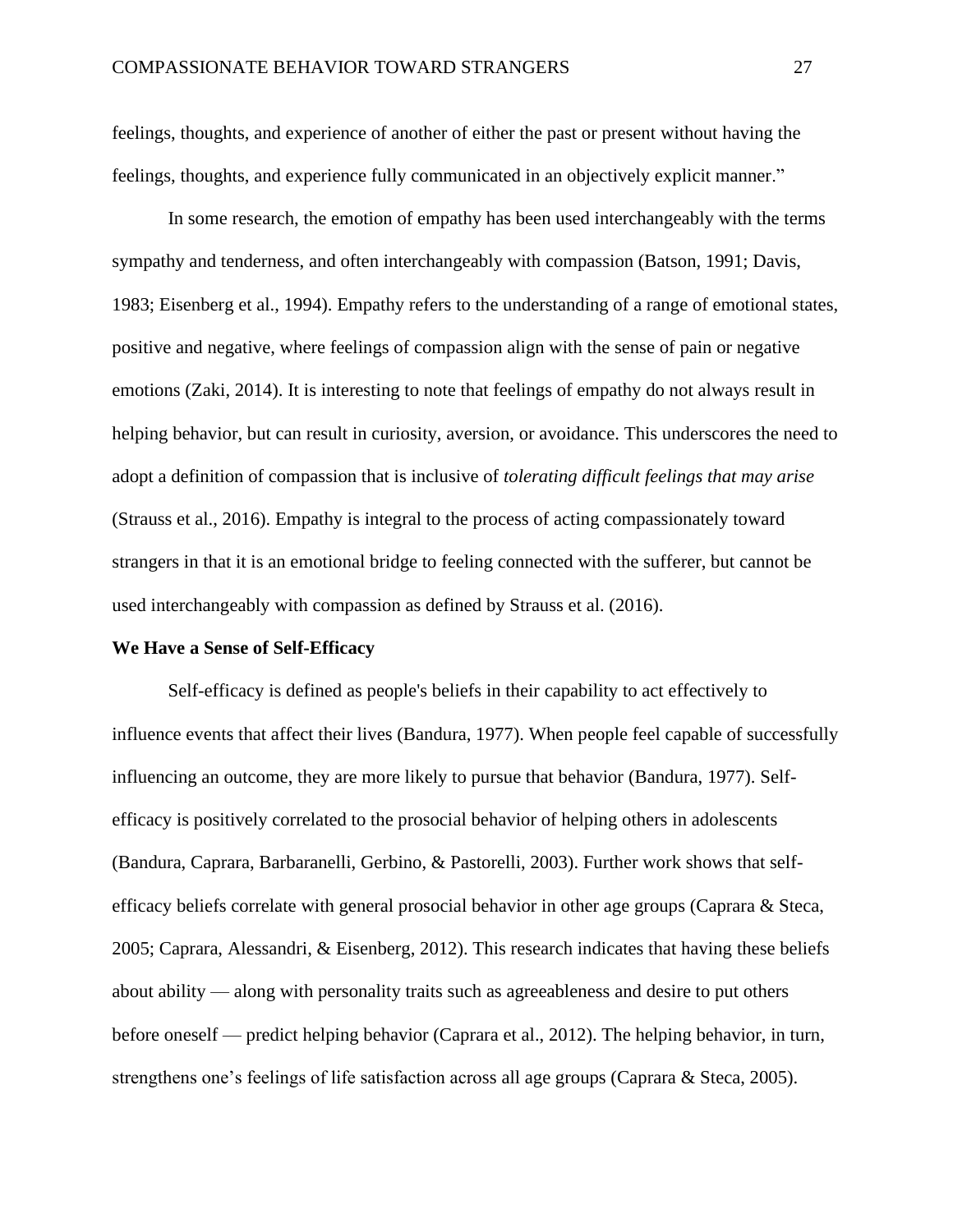Additionally, having a sense of mastery around prosocial behavior may strengthen empathic feelings (Caprara et al., 2012) in a beneficial loop. The researchers indicate that having a sense of self-efficacy is critically important for turning the value of putting others before oneself into concrete helping action, and see this concept as an important pathway for developing future interventions in prosocial behavior (Caprara et al., 2012).

As stated in the earlier section, not knowing what is the correct action to take in the face of a suffering stranger is a key hindrance to the compassion process. The state of believing in one's ability to help has a positive effect on whether or not one will actually live one's values by initiating a compassionate action.

#### **We Have Emotional Regulation**

One precondition for acting compassionately is achieving emotional regulation (Jazaieri, McGonigal, Jinpa, Doty, Gross, & Goldin, 2014), which allows one to respond more compassionately to challenging situations instead of avoiding the suffering of another. Emotional regulation (Gross, 1998) refers to how and when emotions are expressed. In one study of the effects of Compassion Cultivation Training (CCT) emotional regulation was a key ingredient in maintaining connection with (instead of avoiding) difficult emotions long enough to take compassionate action (Jazaieri et al., 2014). In another study, children who exhibited control over their emotional impulses were also shown to be high in compassion-related emotion six years later (Eisenberg et al., 2007). Beyond increasing compassion, the emotional regulation of compassion training may enhance cognitive reappraisal, changing the importance of suffering in the trainee's eyes or attenuating more presence to the moment (Jazaieri et al., 2014).

The Strauss et al. (2016) definition of compassion references emotional regulation by the inclusion of the factor "tolerating difficult feelings that may arise." When presented with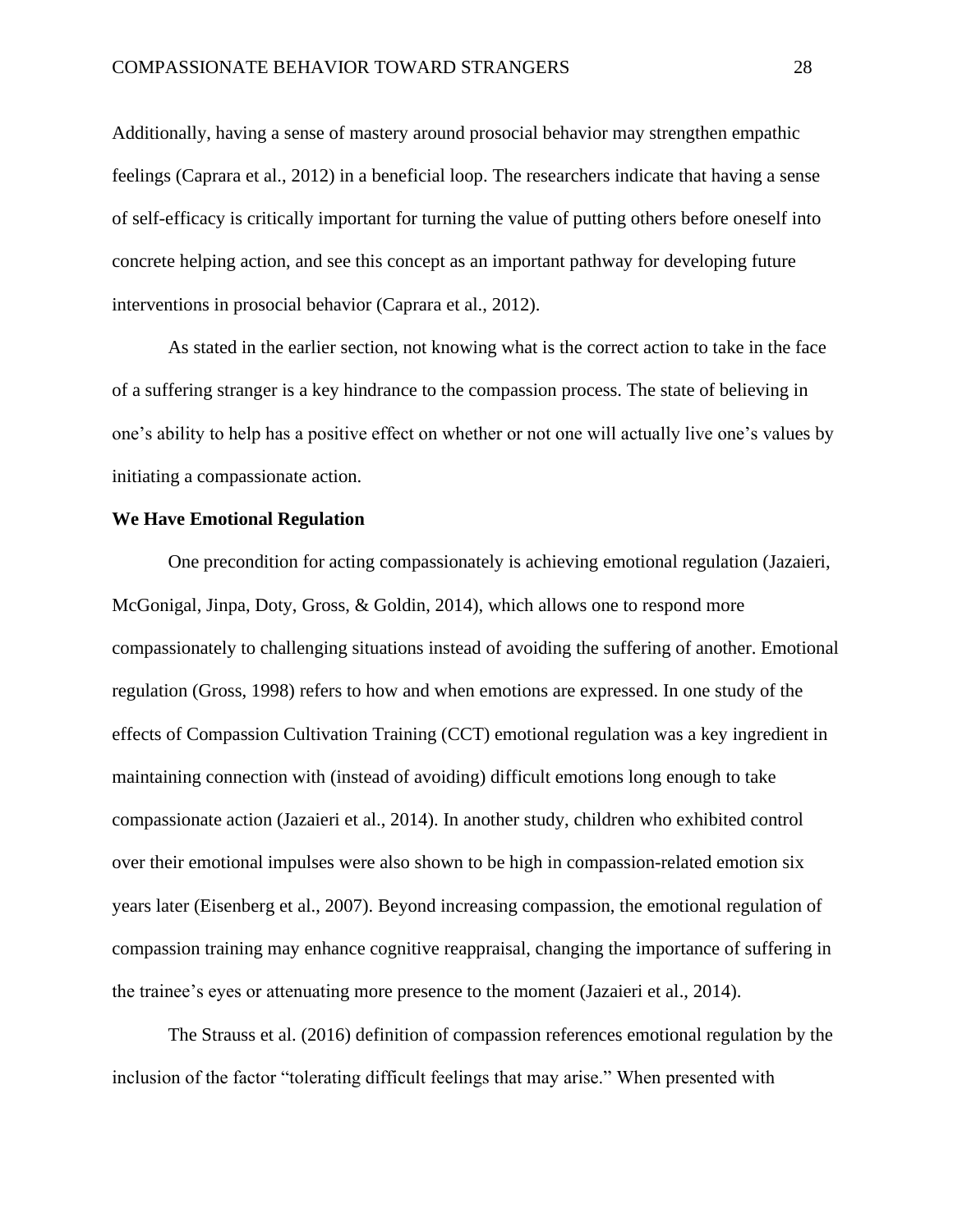suffering, anger, sickness it is emotional regulation that will enable an individual to stay present and not turn away from these difficult emotions (Feldman, 2005).

#### **We Can Build a High Quality Connection with the Sufferer**

High quality connections are relational connections between individuals that include mutual positive regard, trust, and active engagement from both parties (Dutton, 2003). High quality connections provide positive emotions and potential for positive relationships which are needed for individuals to flourish according to the majority of current theoretical models of wellbeing (e.g., Diener et al., 2010; Huppert & So, 2013; Ryff, 1989; Seligman, 2011). Even though a high quality connection is thought to develop over time, it is possible that such a connection be felt between strangers. Certainly literature and dramatic works are filled with stories of strangers experiencing immediate friendship and love at first sight, but scientific literature has less to say on the subject. We can see in the Epley and Schroeder (2014) study about communicating with strangers Dutton's five strategies that can build high quality connections through respectful engagement: conveying presence, being genuine, communicating affirmation, effective listening, and supportive communication (Dutton, 2003).

Dutton's strategies of respectful engagement are also present in the current effort to train police officers for more compassionate interactions with the strangers they serve. The LEED curriculum, developed by Sue Rahr, incorporates the following features in its acronym: Listen and Explain with Equity and Dignity (Zaki, 2015). While the LEED program has been implemented in cities such as Cincinnati, Las Vegas and Memphis, similar programs to re-train and re-structure law enforcement called "compassionate policing" are now gaining momentum in 2020 following the police brutality protests and subsequent racial unrest.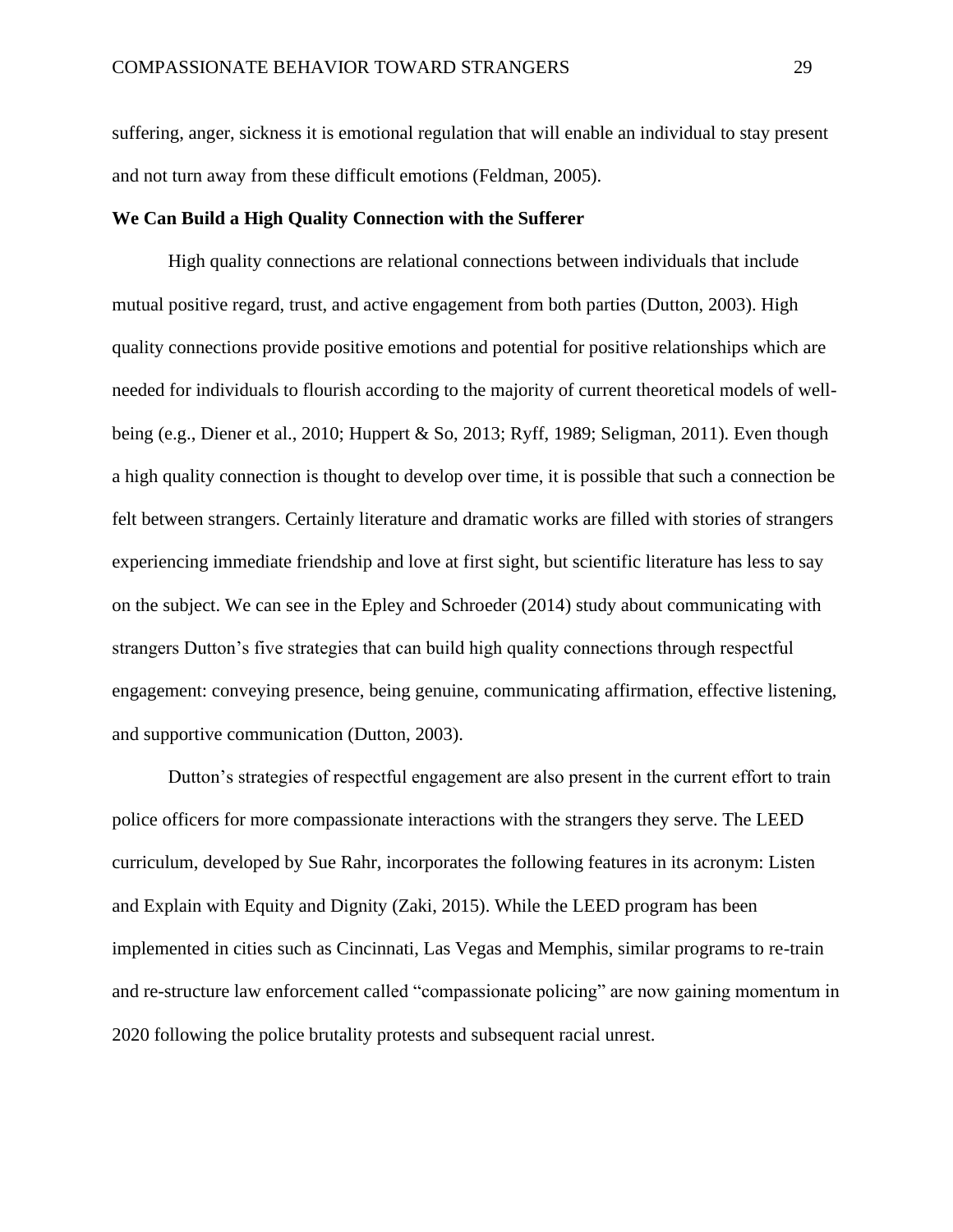Police departments are facing what Rahr calls "two hundred years of history" of having a warrior mentality (Zaki, 2015). If police officers, who face daily exposure to violence and aggression, can make this shift toward acting compassionately, then the path forward using empathy, emotional regulation and self-efficacy should be easier for ordinary citizens.

#### **What Impedes the Process of Acting**

#### **Compassionately Toward Strangers?**

Certain processes and beliefs impede our approach to suffering, and disables the process of engaging in compassionate action. These hindrances can be subtle to overt, and often have an impact on the beginning of the compassion process, where we recognize suffering and connect with the person in pain.

#### **We Don't Notice That Suffering is Happening**

If suffering isn't noticed, the process of acting compassionately cannot start. Therefore, the most important facet of any definition of compassion is that suffering is noticed. When individuals are acquainted, there are "pain cues" (Dutton, Workman, & Hardin, 2014) to suffering such as a change in posture, a change in facial expression to one of sadness or worry, and change in vocal expressions, to name a few. Between strangers, these cues can be hard to discern as we have no previous knowledge of that person's demeanor. Besides the universal and obvious pain cues such as crying and wailing, there are other clues that can communicate pain. Subtle facial expressions (Ekman & Ekman, 2017) and vocal intonation (Porges, 2017) can be detected providing clues as to the emotional state of the sufferer.

#### **We Don't Think We Have Time**

In the Bible's parable of the Good Samaritan (Luke 10:29-37), two religious figures, a priest and a Levite, pass by a beaten and robbed stranger without helping, while a Samaritan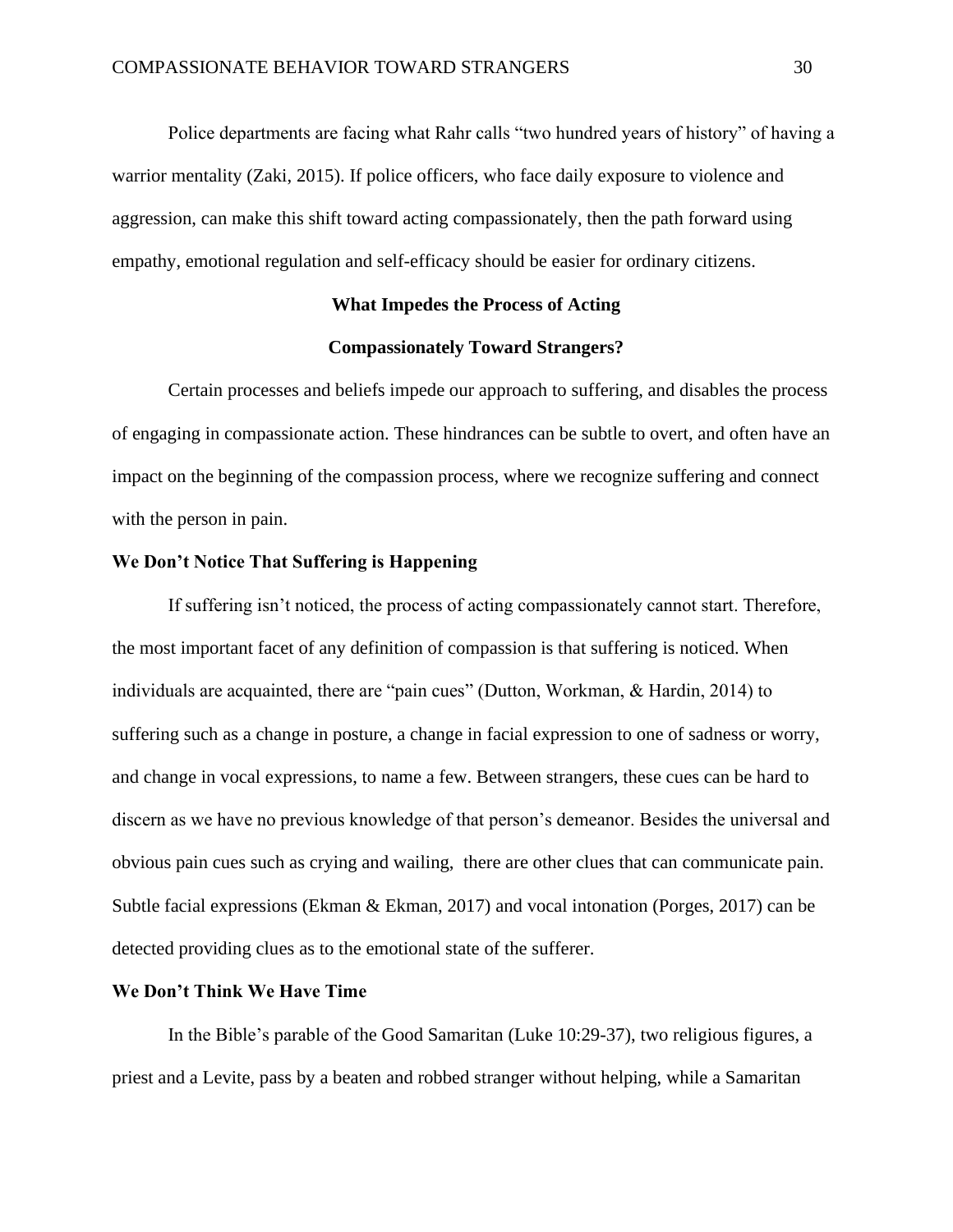stopped, tended the wounds of the stranger and traded his own animals for the stranger's care at an inn. Jesus asks in the telling of this story, "who was a neighbor to him?" — making the point that while the first two men had religiosity they did not uphold the compassionate virtue of their religion. Darley and Batson (1973) explain that in the parable, the first two men were socially important —"little black books full of appointments, furtively glancing at their sundials" while the Samaritan, as a social outcast, was "expected to be in less of a hurry" (Darley & Batson, 1973, p.101). In their famous study, helping behavior was observed in seminary students who encounter a similarly bedraggled stranger, slumped on the path en route to their talk on the Good Samaritan parable. The hypotheses tested were religious motivation of helping versus time constraints on helping. The authors concluded that those in a hurry were not willing to help, even if they were hurrying to give a talk about a subject exemplified in real time in front of them. Those in a hurry even stepped over the needy stranger on their way to their more-important engagement. (Darley & Batson, 1973).

Clearly, we view our time as a valuable resource, an opinion that has solidified in the last 47 years as more forms of media and digital tasks demand our attention. It appears from Epley and Schroeder's (2014) research that our perceived need to be productive — to make good use of our time — is a reason that commuters do not interact with other commuters (strangers). However, when these commuters did connect with another commuter, they did not report any decrease in their productivity, and cited well-being benefits gained from the interaction such as positive mood and sociality (Epley & Schroeder, 2014).

Commuters are not the only ones who see a moment of connection as a time cost; the discrepancy between perceived time spent interacting and actual time spent interacting in a moment of connection exists in the medical profession as well. Because of the intrinsic nature of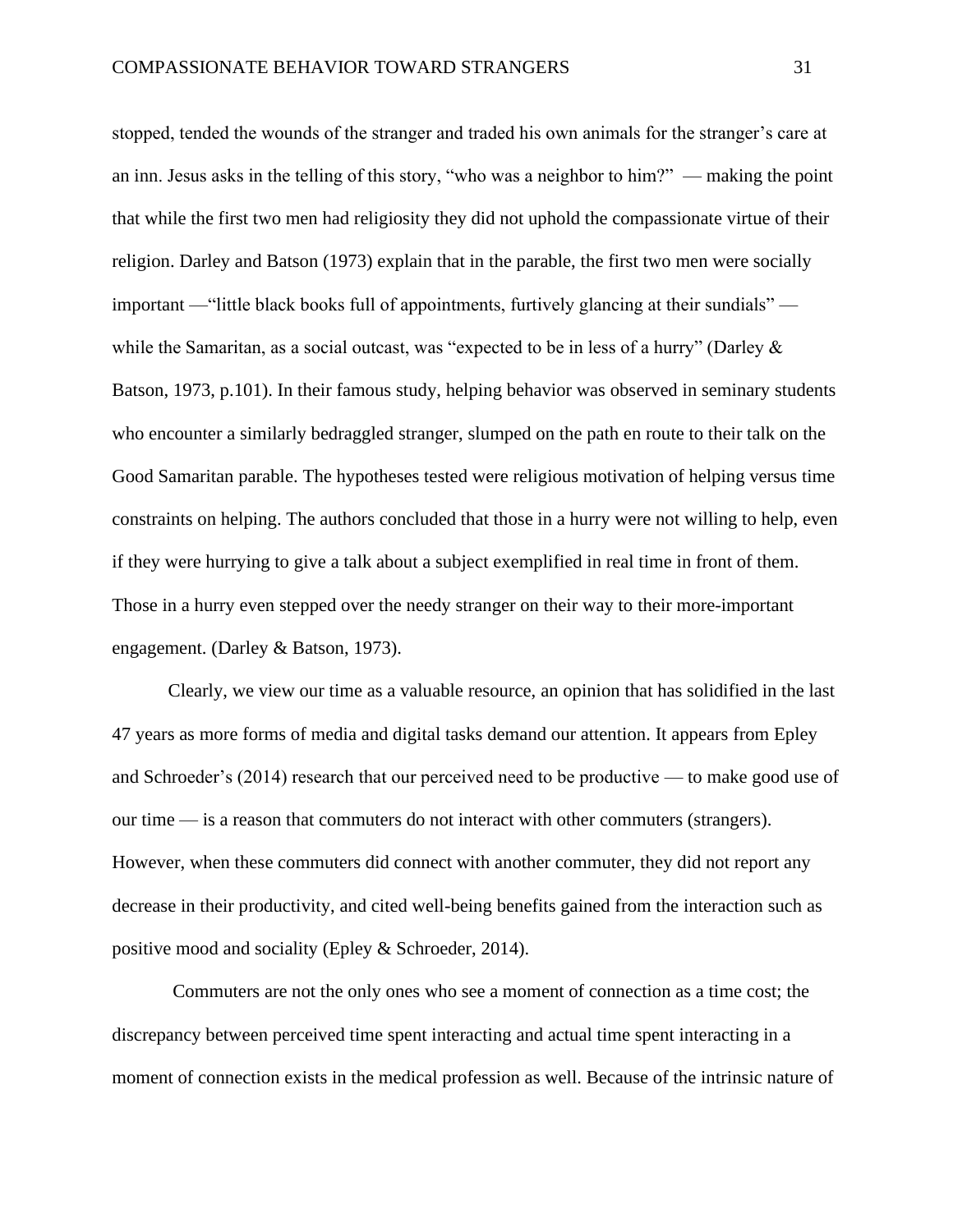health care, there is a person suffering, the patient, and a health care provider. This provides the criteria for a compassionate interaction to take place, but often it does not — to the extreme that health care is said to be suffering from a "compassion crisis" (Trzeciak, Roberts, & Mazzarelli, 2017; Singh Ospina et al., 2019).

The work of physician and researcher Stephen Trzeciak addresses both the compassion crisis in health care and the ingrained perception that compassionate action takes too much of our time. When researching the roots of the compassion crisis in physician and patient interaction, he found that patients communicated their concerns for approximately 11 seconds before a physician interrupted (Singh Ospina et al., 2019) a decline from 17 seconds of uninterrupted time in 1984 (Trzeciak & Mazzarelli, 2019) — and these brief conversations had a very narrow focus on the biomedical and not the emotional aspects of treatment (Levinson & Chaumeton, 1999). In those interactions, only .05% contained an empathetic or compassionate response from the physician (Levinson & Chaumeton, 1999). In their most vulnerable moments, patients were not being listened to for even a fraction of a minute. Alarmingly, in one Harvard Medical School study 56 percent of physicians did not feel they had the time to treat patients compassionately (Riess, Kelley, Bailey, Dunn, & Phillips, 2012). In the book *Compassionomics*, Trzeciak and Mazzarelli (2019) delineate the benefits of providing compassionate care for patients, including decreasing major errors, increasing the quality of care, decreasing repeat visits and malpractice lawsuits (Trzeciak & Mazzarelli, 2019). The authors collected confirming data that showed, overwhelmingly, an interaction of 40 seconds or less was all that was needed to show compassion to a patient (Fogarty, Curbow, Wingard, McDonnell, & Somerfield, 1999; van Osch, Sep, M., van Vliet, van Dulmen, & Bensing, 2014; Sep, van Osch, van Vliet, Smets, & Bensing, 2014). If physicians can successfully show compassion in weighty moments with such a brief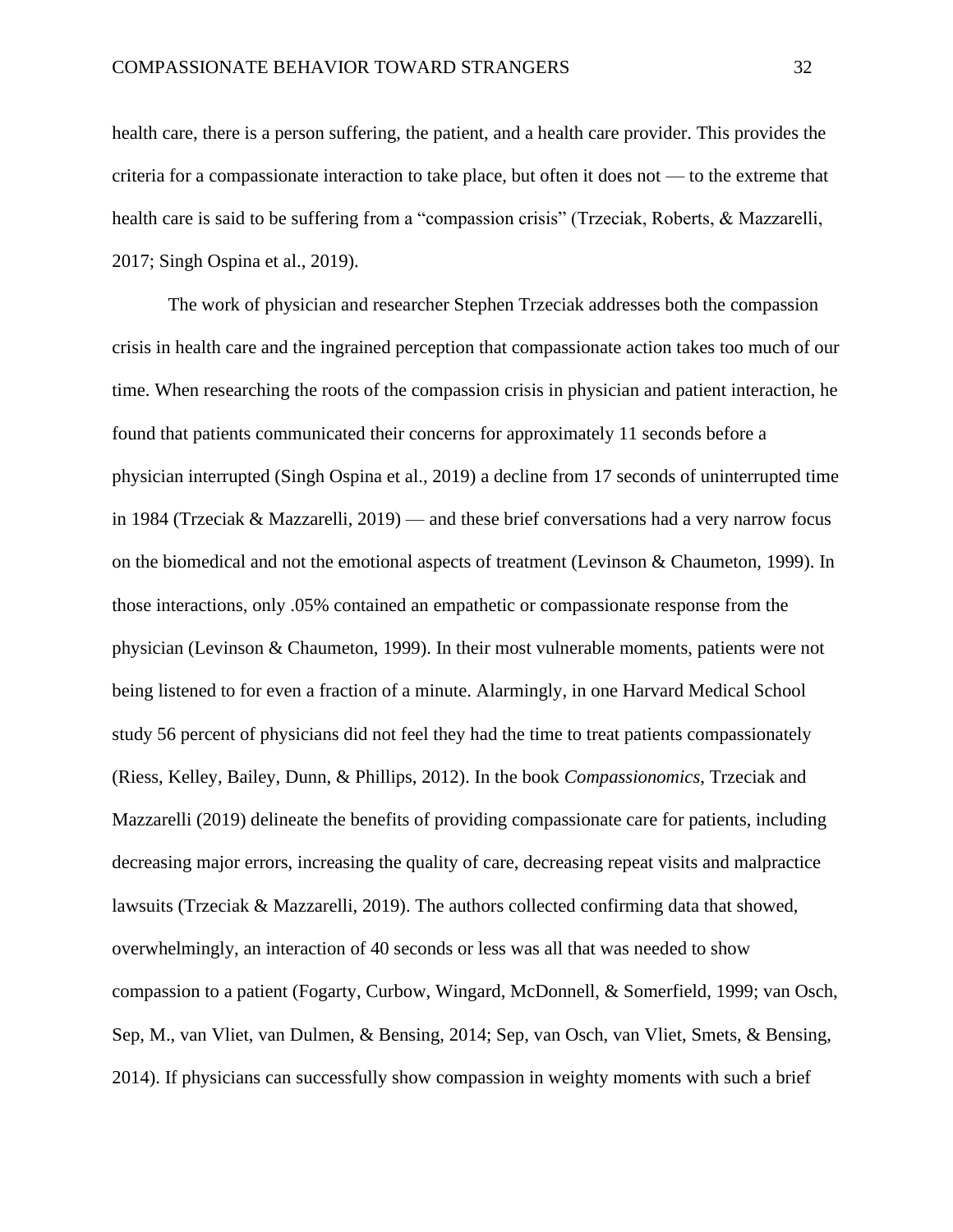interaction, it shows the possibility of interacting compassionately with strangers when the subject matter is more mundane.

## **We Appraise Others As Worthy or Unworthy**

A probable roadblock to showing compassion to others, including strangers, is our evaluation as to whether or not the subject is deserving of compassionate actions. In one study, participants who exhibited a stereotype of warmth but lacked competency (developmentally or physically disabled persons, the elderly) elicited compassionate emotions from others, but those who were perceived as being cold and not competent (welfare recipients, the homeless) did not elicit compassionate emotions (Fiske, Cuddy, Glick, & Xu, 2002). Another analysis showed that observers showed more compassionate emotions and less anger toward those who have less perceived control over their suffering, with more anger and less compassion showed toward those who have more control over their suffering (Rudolph, Roesch, Greitemeyer, & Weiner, 2004).

In a study of moral decision making, those of higher socioeconomic status made decisions prioritizing the many over the few, whereas lower socioeconomic individuals make decisions prioritizing the few over the many (Côté, Piff, & Willer, 2013). This study underscores that compassionate action can be blocked by those of a higher socioeconomic status, but that compassion training can be used successfully within this group to re-frame participant's decision making as benefitting the greater good. This would be applicable in some corporate leadership settings, where decision makers tend to be of higher education, income (in short, higher socioeconomic status) to lessen a compassion deficit if such actions were framed as benefitting the greater good.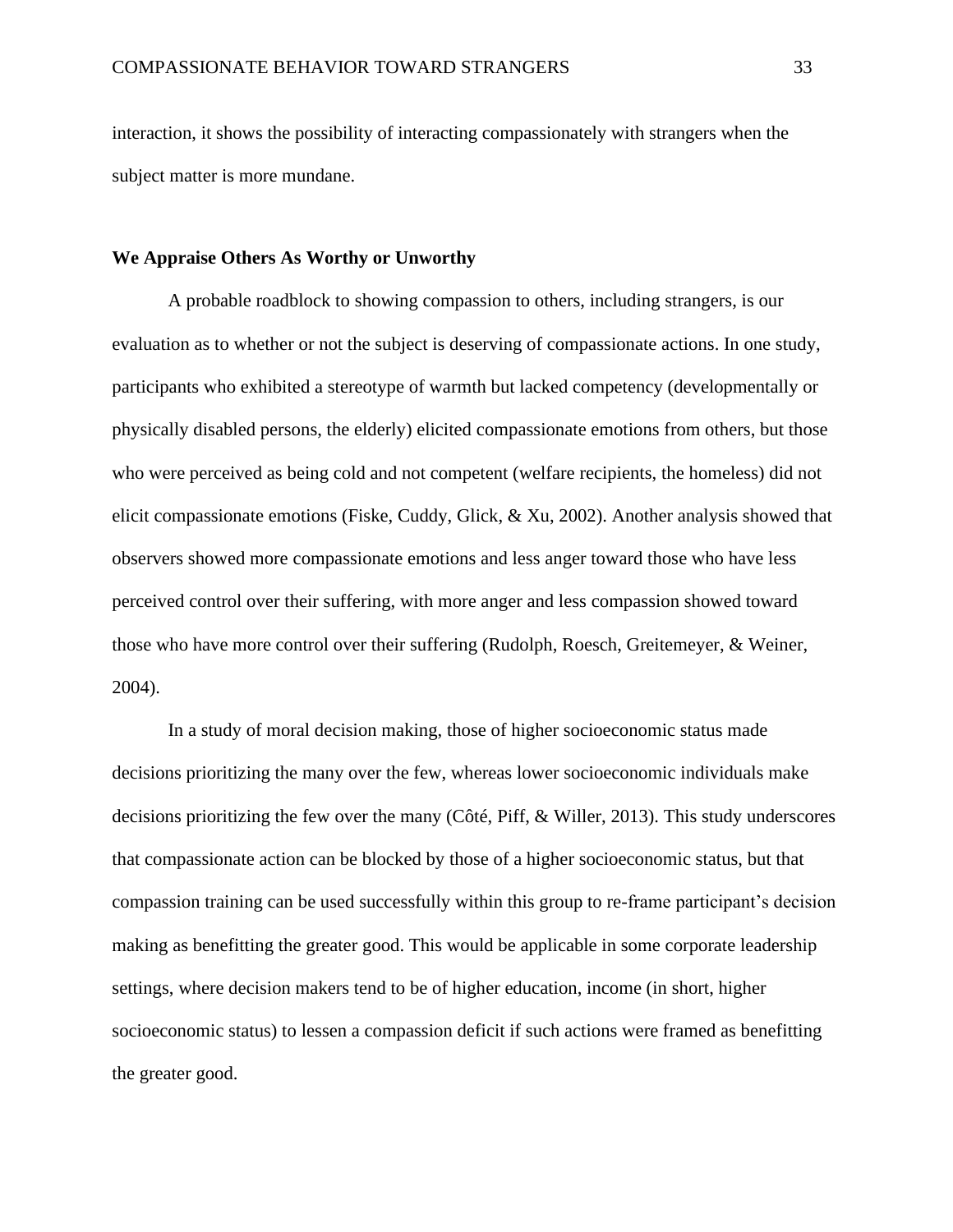#### **We See Others As "Out-Group"**

Another block to compassionate action is the pervasive categorization of others as outgroup members (Eisenberg, 2000) or as people different from ourselves, which can hamper compassionate action (Cikara, Bruneau, van Bavel, & Saxe, 2014). Perceptions of being ingroup, as opposed to out-group, can also lead to more helping behavior (Levine, Prosser, Evans, & Reicher, 2005). This study compared the helping behavior of Manchester United fans when they saw a Manchester United fan (identified by t-shirt) fall and hurt himself versus someone wearing a rival team t-shirt. Only 30% helped the rival, when 92% helped the Manchester United fan (Levine et al., 2005). However, when the group membership definition was expanded to include "soccer fans" and not just "Manchester United fans" helping behaviors increased to others who also defined as soccer fans, but were previously regarded as out-group because they rooted against Manchester United.

Overarchingly, stereotyping and classifying individuals is a feature of social organization that leads to prejudice and discrimination (Krueger & DiDonato, 2008). The perceived "social distance" (Cameron, 2017, p. 267) between members of different groups has been shown to negatively affect compassionate actions, with feelings of empathy diminished for out-groups (Cikara, Bruneau, & Saxe, 2011). However, conflicting research has shown that identified outgroup single members receive more compassionate actions (in the form of donations) than outgroup members who are unidentified (Ritov & Kogut, 2011). This suggests that when strangers become more proximate instead of distal (Ekman & Ekman, 2017) compassionate actions are easier, and out-group stereotypes begin to break down.

Police brutality and systemic racism have been issues in this country for decades; however, the killing of George Floyd brought a geographically out-group member to the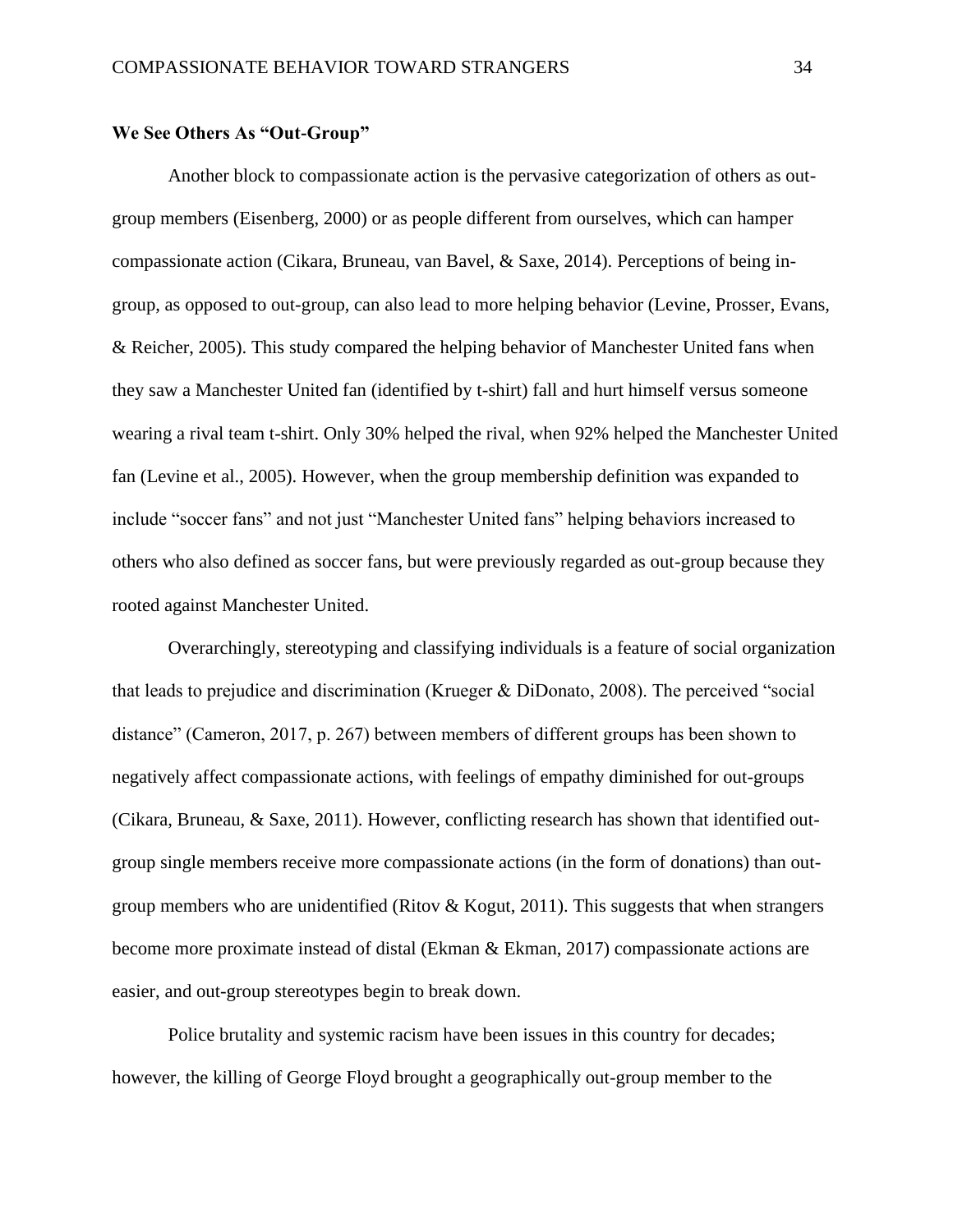collective consciousness of millions, sparking protests in communities outside of his both physically and racially (CNN, 2020).

#### **We Perceive Ourselves To Be in a "Higher" Social Class**

Another factor to consider in the study of acts of compassion is social class. Kraus and Keltner (2009) show that individuals of higher socioeconomic status (SES) show more disengagement when speaking to a stranger than those of lower SES. When studying feelings of compassion, studies show that those who are defined as lower-class (using objective measures of education level, parental education, or income level) showed more feelings of compassion when presented with pictures of others suffering (Côté, Piff, & Willer, 2013) than their upper-class participants. These findings were consistent with Stellar Manzo, Kraus, and Keltner (2012), where participants were put in a mock job interview setting with partners and judged for a cash prize. Lower-income participants perceived more stress and anxiety in their interview partners than higher income partners, which increased their feelings of compassion toward the other (Stellar et al., 2012)

These findings could also be explained by a class difference in empathetic accuracy, which is the ability to accurately predict the emotions and thoughts of others (Ickes, Stinson, Bissonette, & Garcia, 1990). In a study by Kraus, Côté, and Keltner (2010) participants of lower SES were better able to identify emotions in pictures of faces and were better able to identify the emotional state of their mock interview partners than those of higher SES. These differences in the accuracy of emotion observations and perception are observable even when participants are made to feel more superior to another in SES comparison (Kraus et al., 2010). This division in the compassionate action of socioeconomic classes has yet to be answered by empirical testing. Have indicated that the following factors could indicate a higher level of compassionate emotion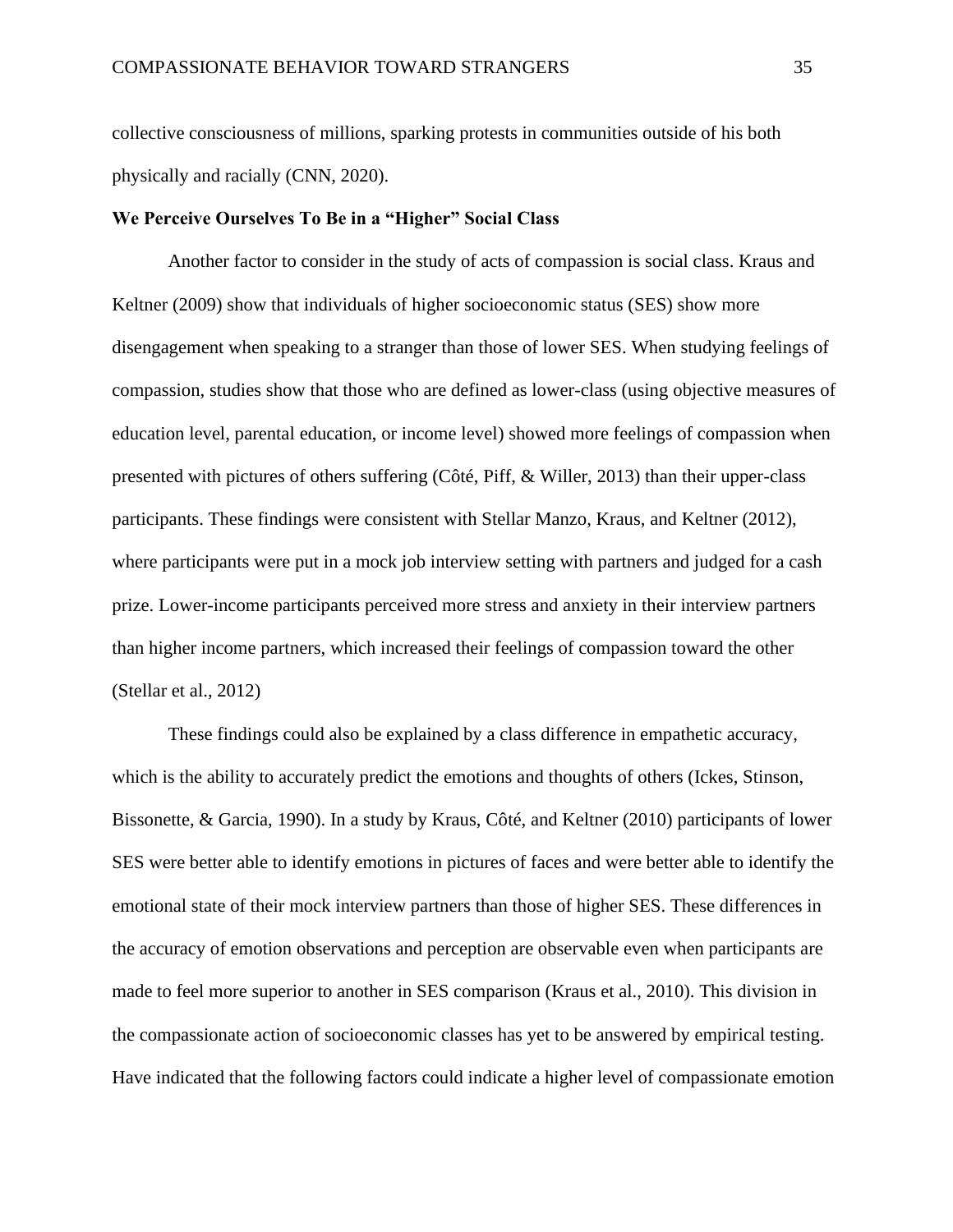in lower socioeconomic classes: the reliance on others for resources, cultural norms of helping, and increased social vigilance against threats (Piff & Moskowitz, 2017; Kraus et al., 2010).

If compassionate emotions are expressed more frequently between people in lower socioeconomic classes, are compassionate acts executed more frequently as well? Data indicates that this difference in social class (or perceived social class) also is observable in the level of compassionate prosocial acts, or the effort to "share, care and assist" (Keltner, Kogan, Piff,  $\&$ Saturn, 2014). Well-documented is the "giving gap" in America, where lower income households (income of \$50,000 to \$75,000 per year) give more to charity  $-7.6\%$  of discretionary income, versus a giving rate of 4.2% for households making over 100,000 a year (Gipple & Gose, 2012).

In a study where two participants could help a third stranger (a study confederate) by splitting up tasks, individuals that had lower socioeconomic standing helped more than their higher socioeconomic partners, measured by total minutes helped (Piff, Kraus, Côté, & Keltner, 2010). However, if the group of higher socioeconomic status was shown a video of child poverty, their helping levels could be increased to that of participants of lower socioeconomic status (Piff et al., 2010). This indicates that differences in status, and corresponding empathic accuracy, (Piff & Moskowitz, 2017) produce a difference in level of compassionate acts, the level of compassionate action toward strangers could be changed by a positive intervention. This therefore does not show a difference in capacity for compassionate acts, but a difference in motivation.

There are many psychological processes and ingrained beliefs working against our expression of compassion. Factors covered previously such as available time, socioeconomic status, and a lack of belief in our efficacy (ability to help) can dictate how much compassion is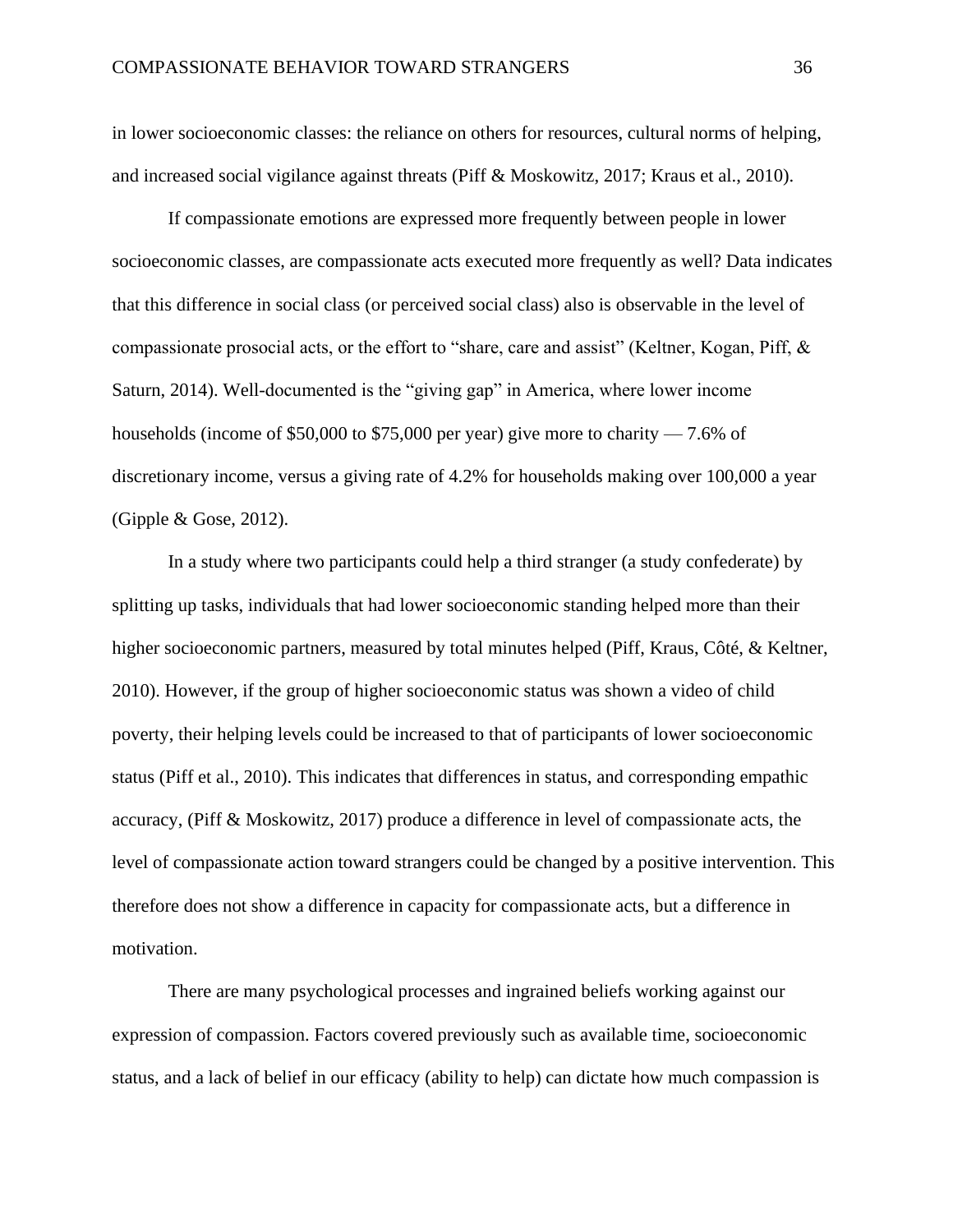expressed in a given situation. But perhaps the most important factor is how much empathy we feel for someone who is suffering. To act compassionately we have to overcome barriers such as lack of empathy and overcoming the inertia of inaction. The first step forward in increasing our compassionate action toward strangers is increasing our feelings of empathy.

### **Processes Before Action Is Taken**

Acts of compassion are the result of beliefs and processes acting in concert to aid the suffering of another, but these acts are not restricted to only a certain few born with a predisposition to such action. There are ways to develop one's perception of suffering, which can lead to increased compassion: "… you can cultivate, through investigation, the qualities that incline your heart toward compassion" (Feldman, 2005, p. 141). The main quality that affects our experience of another's suffering is empathy.

#### **Increasing Our Feelings of Empathy**

Empathy and compassion are inseparably intertwined, which perhaps explains the confusion between the two terms. The same factors that diminish compassion also can diminish felt empathy: available time, differences in income and status, and belief in our ability to help (Weisz & Zaki, 2017). Even though feeling empathy toward another individual has developed organically from infant caregiving behaviors (Goetz et al., 2010; Gilbert and Mascaro, 2017) empathy is malleable, and there are situations in which we need to grow our empathetic capacity.

There are professions where compassion is not just a nicety, but a necessity to perform accurately, such as health care (Trzeciak et al., 2017). The compassion crisis in health care is well documented, to the extent that some physicians fail to assess the level of their patient's pain and suffering (Decety, Yang, & Cheng, 2010; Marquié et al., 2003). Disturbingly, impairment to feeling empathy can confound with other factors such as race: physicians can fail to comprehend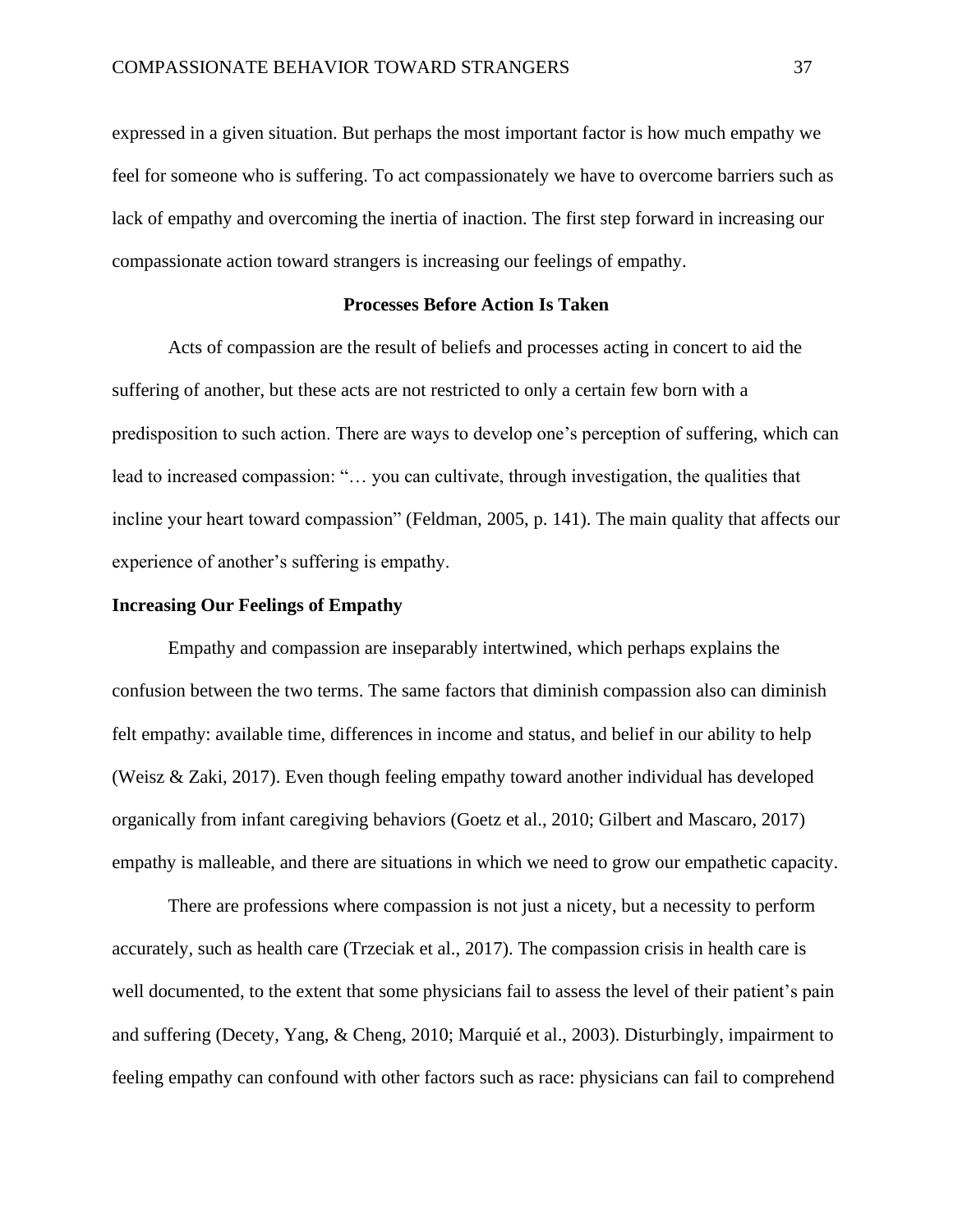the pain of their African-American patients (Goyal, Kupperman, Cleary, Teach, & Chamberlain, 2015; Trawalter, Hoffman, & Waytz, 2016).

Researchers understand the importance of developing and testing interventions that increase feelings of empathy and acts of compassion. The volume of research being done on compassion interventions (Kirby, 2017) speaks to the acknowledged need for increasing our level of empathetic feeling and subsequent compassionate action. Neuroscientists, psychologists, spiritual scholars, and evolutionary scientists are collaborating to bring more awareness and understanding to the study of compassion (Kirby, 2017) as the expression of compassion varies widely across contexts and situations (Weisz & Zaki, 2017).

The good news is that empathy, and subsequent compassionate action, can be measurably increased by interventions designed to do so. Covered here are the main compassion interventions / programs that have been tested by randomized controlled trials and published within the scientific literature.

#### **Intervention Contents and Processes**

Compassion training interventions draw heavily from Tibetan Buddhist and Eastern contemplative traditions. Predominantly, cultivating mindfulness through meditation is the core of most widely used interventions. In these compassion building interventions, participants are asked to meditate individually or in a group for 45-120 minutes a day, focusing on awareness or positive objectives for themselves or others, explicitly including compassion (Skwara, King, & Saron, 2017). Some interventions include role play, communication training and video or audio narrative instruction as to the perspective of the sufferer.

The compassion-building interventions developed by psychologists that have the most empirical research are Compassion Cultivation Training, or CCT (Jinpa, 2010) and Cognitively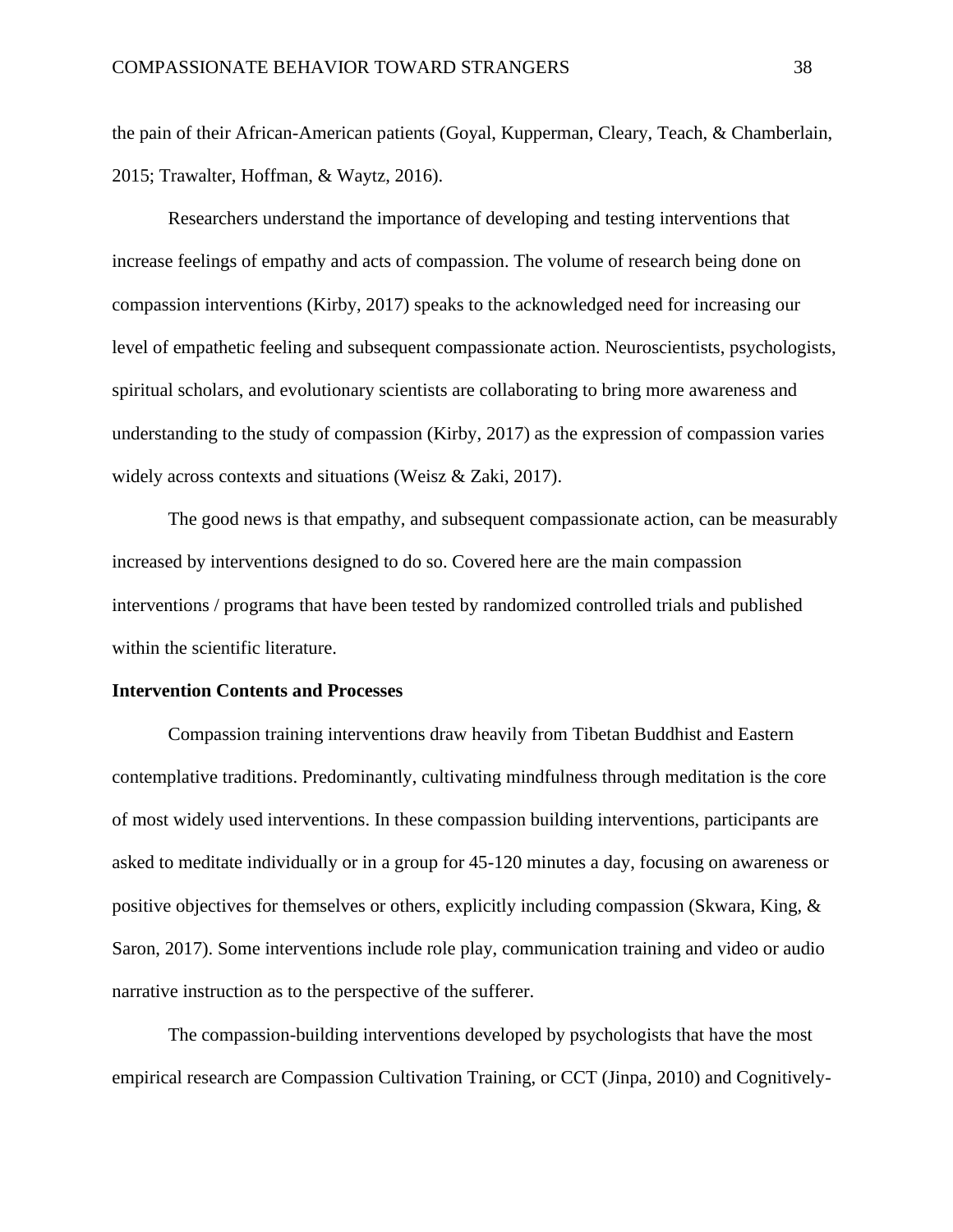Based Compassion Training, or CBCT (Ozawa-de Silva et al., 2012); and Compassion-Focused Therapy, or CFT (Gilbert, 2014). Loving Kindness Meditation (LKM) is a well-known meditation intervention in the Tibetan Buddhist tradition, that is geared toward developing kindness and compassion (Hofmann, Grossman, & Hinton, 2011). LKM has been shown in Fredrickson, Cohn, Coffey, Pek, and Finkel's (2008) research to build positive emotions, wellbeing and personal emotional resources in addition to compassion. In LKM, participants are asked to meditate on several different positive emotions (such as love and contentment) in addition to compassion (Fredrickson et al., 2008). Additionally, elements of LKM are to be found in most compassionate meditations that reference common humanity (Kirby, 2017).

Interventions divide into two main areas of focus, experiential interventions and expression interventions (Weisz & Zaki, 2017). *Experiential* or *situation*-*based* interventions attempt to modify the amount of empathy that is felt by a focal actor for a sufferer, utilizing perspective-taking experiences. Other situational interventions emphasize the fulfillment of social roles, positive affect when being empathic, or goal relevance (Weisz & Zaki, 2017). *Expression* interventions attempt to modify the amount of empathy expressed by a focal actor, often by including emotion-recognition training to correctly perceive the sufferer's internal state (Weisz & Zaki, 2017).

# **Results of Interventions**

In the summary by Weisz and Zaki (2017) all nineteen of the studies (experience- and expressive-based) showed a positive outcome in rates both perception of suffering and compassionate action toward sufferers. In a meta-analysis by Kirby, Tellegen, and Steindl, (2015) all 30 of the interventions studied (including CFT, CBCT and CCT) showed short-term moderate effect sizes for compassion  $(d = .559)$ .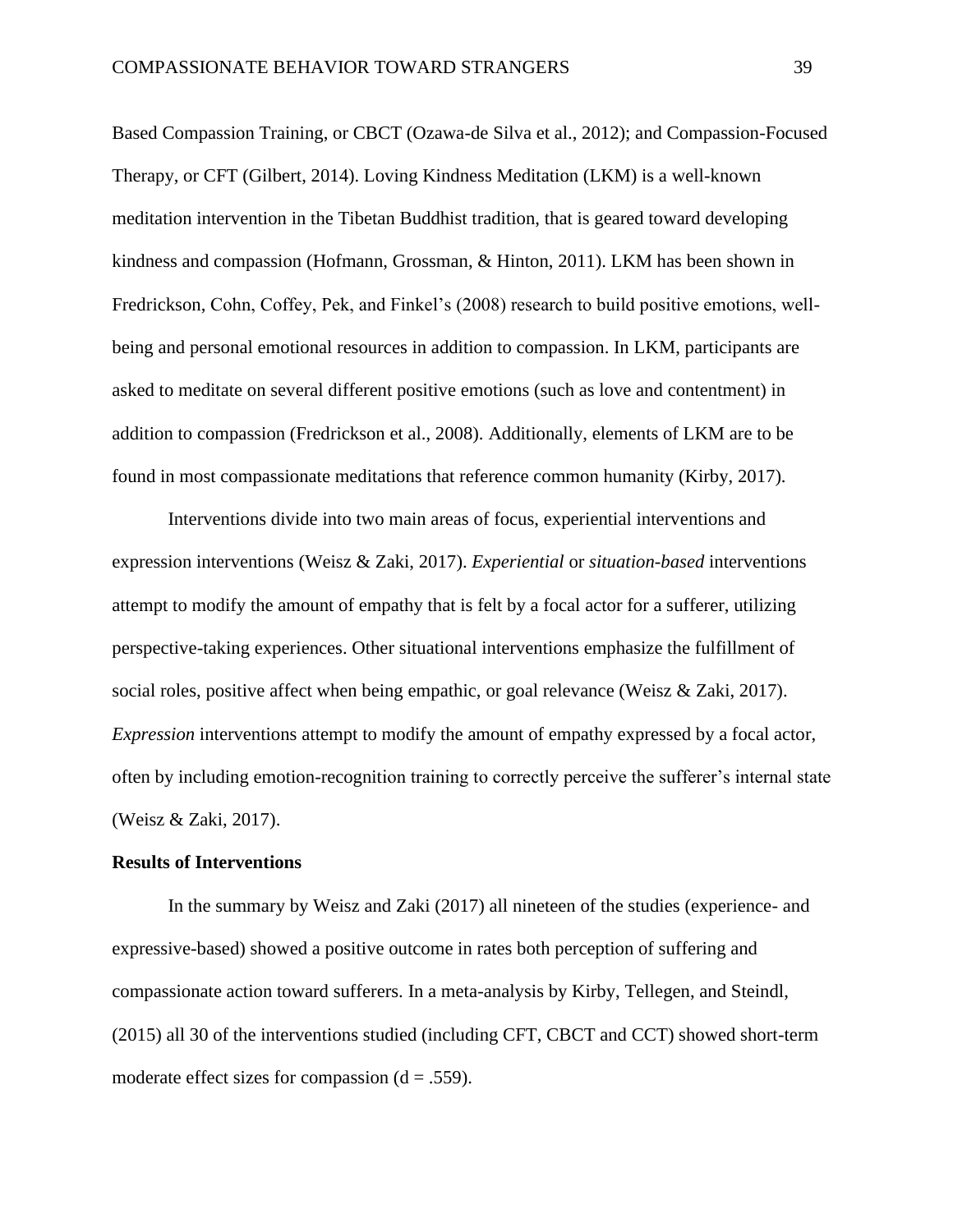An interesting study by Hutcherson, Seppälä, and Gross (2008) evaluated participants responses to photos of themselves, a close other, three neutral strangers, and an inanimate object (a lamp) after a short (7 minute) guided LKM meditation. Their work showed that even a short amount of LKM can increase feelings of explicit and implicit positivity toward each group. Interestingly, in the explicit evaluation, the positive increases were significant for the photos of neutral strangers and the lamp, and not significant for the photos of the self and close others (Hutcherson et al., 2008). The authors suggest that the benefits of LKM shown to strangers in their study might correlate with real-world responsive actions, as has been reported for other types of meditation (Brefczynski-Lewis, Lutz, Schaefer, Levinson, & Davidson, 2007). If the benefits of LKM would have durable effects outside of the lab in the real world, that would counteract social isolation and distrust (McPherson, Smith-Lovin, & Brashears, 2006).

Not covered in the Weisz and Zaki summary or the Kirby meta-analysis, but of importance to the focus of this paper, is the LKM results obtained by Singer and Klimecki (2014). Participants actively using LKM in that study showed more helping behavior toward strangers in a computer game than in the control group. Of note is that a larger amount of meditation predicted the amount of altruistic helping versus helping with expected reciprocity (Singer & Klimecki, 2014).

While controversial, a well-known experiential intervention featured admitting medical students to the hospital where they work for an overnight stay (Wilkes, Milgrom, & Hoffman, 2002). This intervention successfully increased empathy on the part of the medical students, who subsequently showed greater interest in improving relationships with their patients (Weisz & Zaki, 2017) — who are often strangers. Comments from the medical students who participated in the overnight intervention include: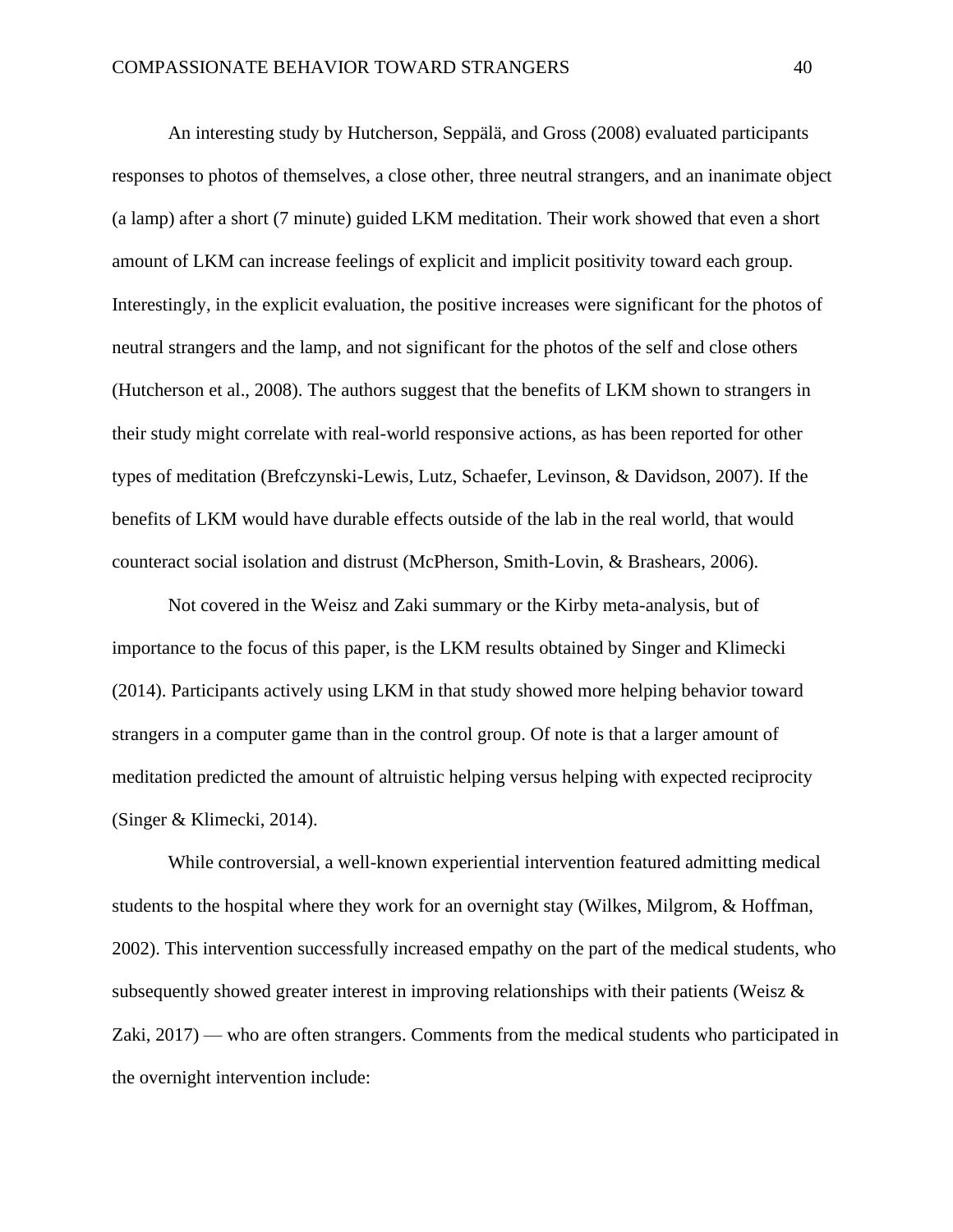"It was strange how sick I actually felt after one night in the hospital" (Wilkes, Milgrom, & Hoffman, 2002, p. 530).

● "It felt so intimidating to have them all examining me at once; all trying to feel my abdomen. I felt invaded" (Wilkes, Milgrom, & Hoffman, 2002, p. 531).

● "I think communication is the key. Be compassionate and attentive to possible patient concerns. Patients need to be told what doctors are doing and when delays occur you need to tell patients why the delays are occurring" (Wilkes, Milgrom, & Hoffman, 2002, p. 531).

This intervention resulted in a perspective shift in the participating medical students, and others in their class who were told about the experience. Participants stated they would change the amount of compassion they will show patients in their future medical practice. While helping behavior in a computer game or warm feelings toward a photo of a stranger does not equate with acting compassionately toward a sufferer in the real world, what is important is the shift in participant behavior from competition to compassion, from aversion to helping.

### **Future Directions for Interventions**

Interesting to note that in some of the research presented on the benefits of compassion, the subjects used were long-time meditators or Tibetan Buddhist monks, who live a much different lifestyle than those in the control group, who live modern busy lives. In the interest of bringing compassion interventions to a wider swath of people, researchers at the University of Wisconsin-Madison have created a Health Enhancement Program (HEP) that shows no differences in gained benefits to mindfulness meditation when subjects were presented with acute physical and social stressors (Rosenkrantz et al., 2013). Interventions have the potential to increase compassionate action without including mindfulness, but including other scaffolding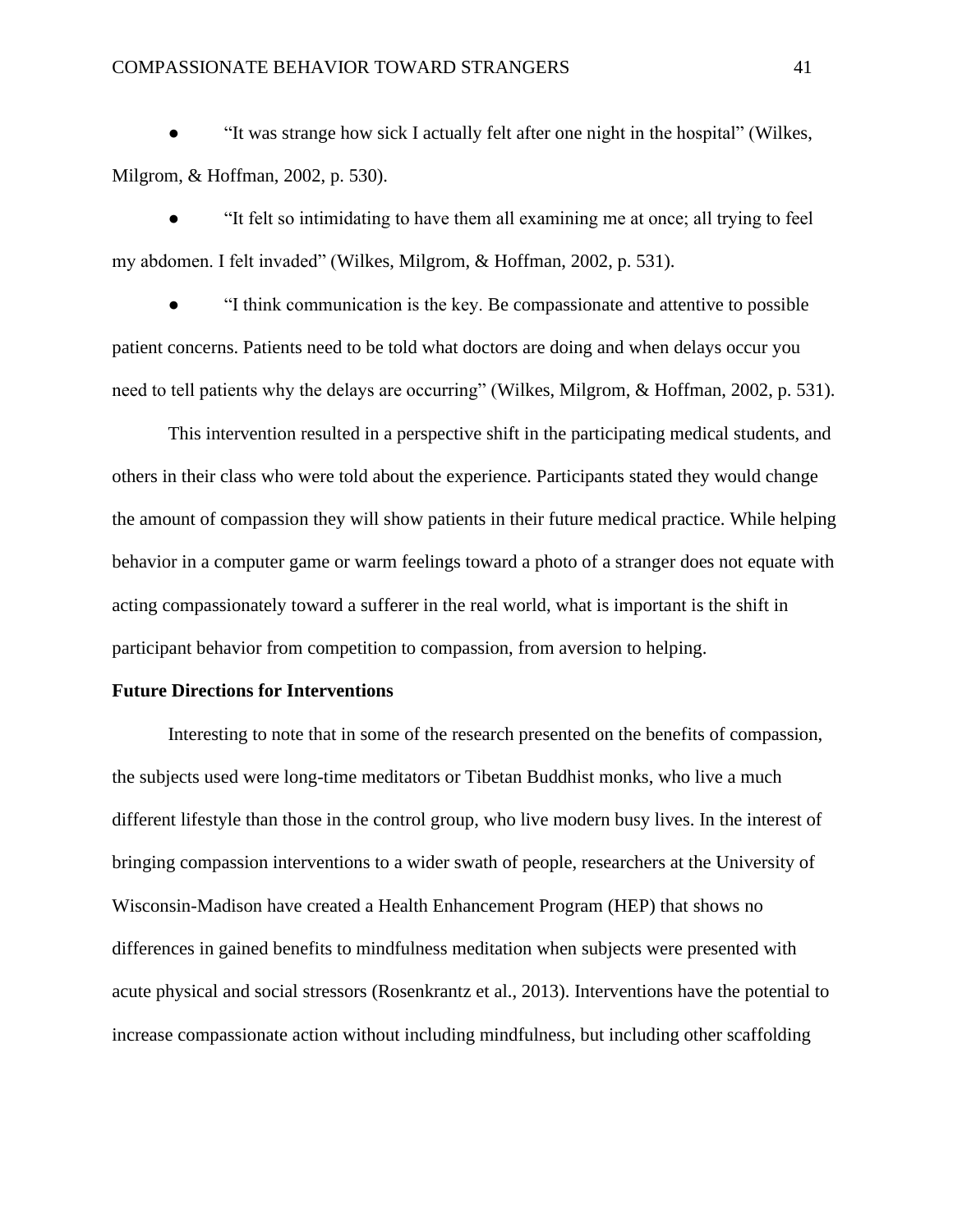measures such as: the strength of the teacher, the strength of the group interaction, social support, and knowledge gained through additional curriculum (Skwara et al., 2017).

Compassion interventions need to include an observation of the cultural context of those we perceive as angry and powerless, when today's prevalent and miserable racial inequities can cause visceral responses of suffering. Unfortunately, on either side of the racial divide we have limited interpersonal contact, let alone compassionate contact. A Public Religion Research Institute poll in 2019 found that one in five white individuals say they "rarely or never interacted with someone of a different race" (Harmon & Burch, 2020). As there is an immediate and pressing need in our society for increased compassionate action, because of racial injustice or the suffering caused by COVID-19, I believe these factors demonstrate an opportunity to create compassion interventions based on shared narrative and contextual experience (such as in health care or organizational settings), not to the exclusion of mindfulness meditation, but also not reliant on it.

### **Developing Compassionate Goals**

Because I have chosen to define compassion as inclusive of action, it is helpful to understand that compassionate action can be analogous to the development and pursuing of goals.

Researchers Jennifer Crocker and Amy Canavello (2008) have examined the concept of compassionate goals. Compassionate goals are goals that support others, not the self (Crocker  $\&$ Canavello, 2008). Individuals who hold these goals, as opposed to self-directed goals, want to generate good for people, and not cause harm. Crocker and Canavello (2008) hypothesize that people high in compassion goals see humanity as interconnected without regard for role, status or identity. As opposed to their counterparts with high self-image goals, who experience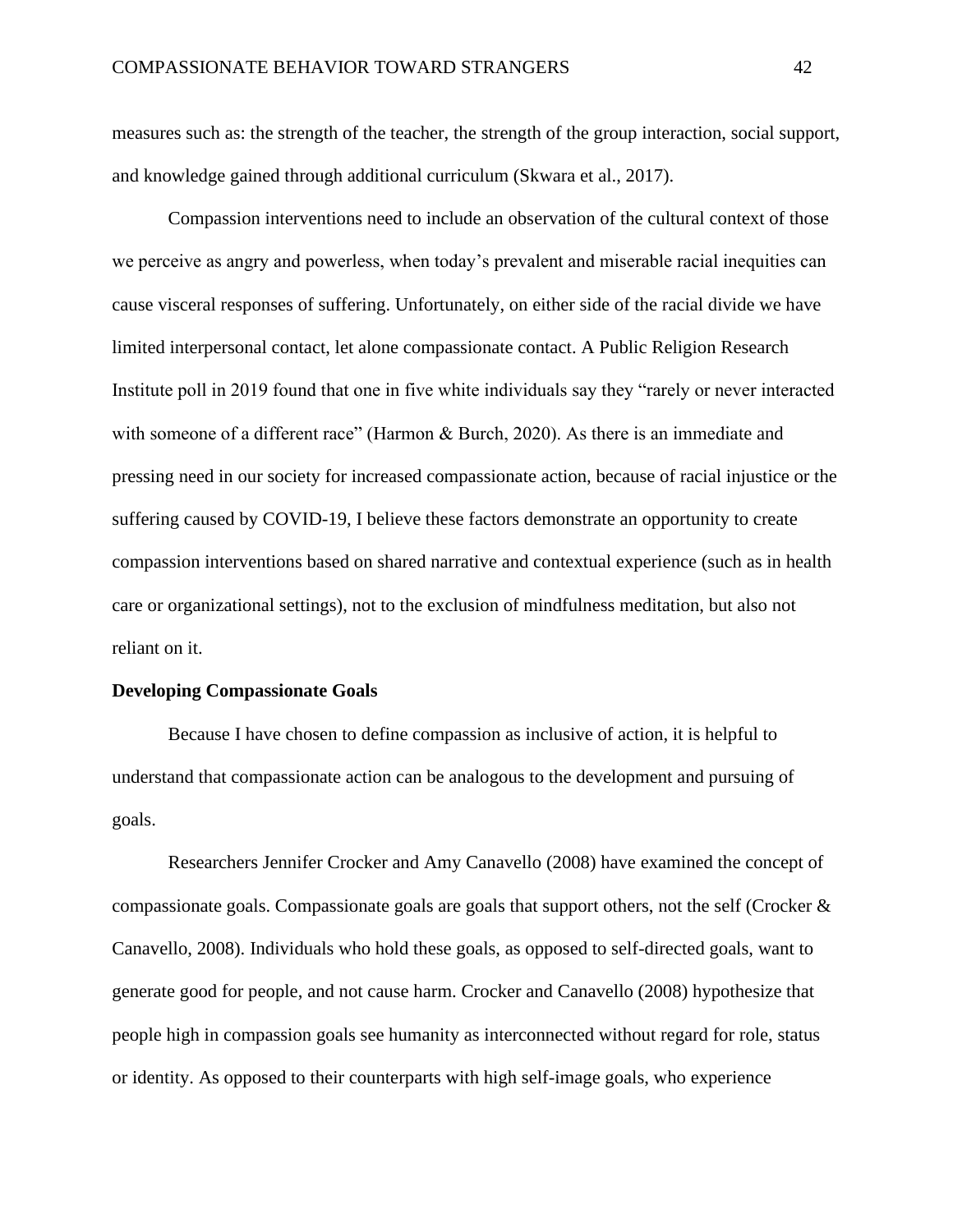increased loneliness and conflict, individuals who have high levels of compassion goals experience increased well-being and connectedness. The research indicates that the negative experiences caused by life's disruptions can be buffeted by developing compassionate goals toward others, which builds positive affect and social support (Crocker & Canavello, 2008). As this study was conducted with freshmen who were unacquainted before starting college, there is the possibility that well-being benefits delineated in this study could be derived from stranger-tostranger interaction.

#### **Pursuing Compassionate Goals**

If an individual sees compassionate action toward strangers as worthy, there are still calculations that are done internally as to whether there is a cost to their actions, like time, or if it will negatively affect them emotionally (Heckhausen, Wrosch, & Schulz, 2010). Of interest to this process is the action-phase model of goal pursuit (Gollwitzer, Fujita, & Ottengen, 2004), which has two distinct phases. The first is motivational or deliberative, where the individual considers what action to take in pursuit of their goals. In the deliberative phase, an individual decides whether or not their actions are in service to their well-being or some other criteria, like relieving suffering of another (Heckhausen et al., 2010). This phase is also marked by deliberation between competing goals (i.e., *I want to ask this person about why they look sad, but I also want to get my coffee and be on my way*). For the sake of the subject matter in this paper, the decision making window is short, as stranger interactions are usually brief. Of course, in a decision to respond to the suffering of strangers, some respond instantaneously, especially in emergency situations. For others, questions need to be answered in the affirmative before a decision can be made to act compassionately. This deliberation can take place within seconds, and can include the following internal objections to compassionate action: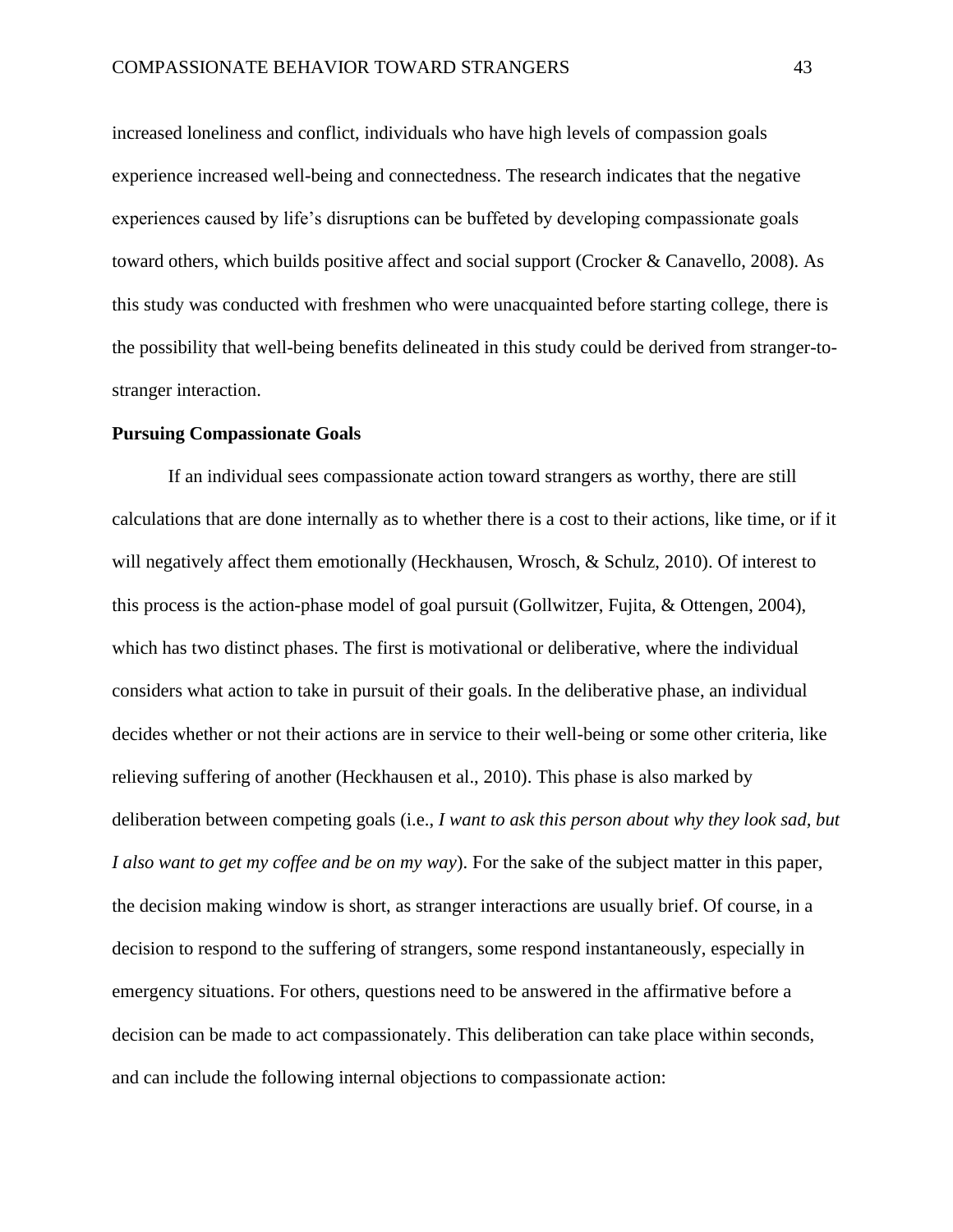● Do I have the resources to help this person, including time and expertise? (i.e., *Do I have the time to talk to this person?)*

● Is my help wanted, or am I seen as showing pity? (i.e., *Will I make them feel worse by pointing out their suffering?)*

● Will I feel foolish or angry if my actions to help are rejected? (i.e., *Will I make them feel worse by pointing out their suffering?)*

Is it safe to engage with this person?

The second phase is implemental, where the individual has decided to take action (Gollwitzer, Heckhausen, & Steller, 1990). In the implemental phase, the decision has been made to pursue a goal of helping a sufferer and psychological processes mount in support of that action, including anticipating rewards (Armor & Taylor, 2003) which increases feelings of wellbeing and satisfaction around choosing to help.

Of the questions that surface before responding to suffering, a key hindrance to compassionate action is the inability to choose or communicate a compassionate response appropriate to the context of the situation (Halifax, 2012). The dynamics of understanding the situation, predicting with accuracy the outcome of one's actions and the felt ability to respond to the situation (Halifax, 2012) play a key role in whether people engage their ability to act compassionately.

To help anyone, people want to know what to do and how to do it. In a situation with multiple unknowns, such as showing compassion to a stranger, the desire to know the right thing to do before undertaking action is a substantial barrier. In the next section, I will explore paths to compassionate action between two strangers and toward a collective.

# **Compassionate Action: Individual and Collective**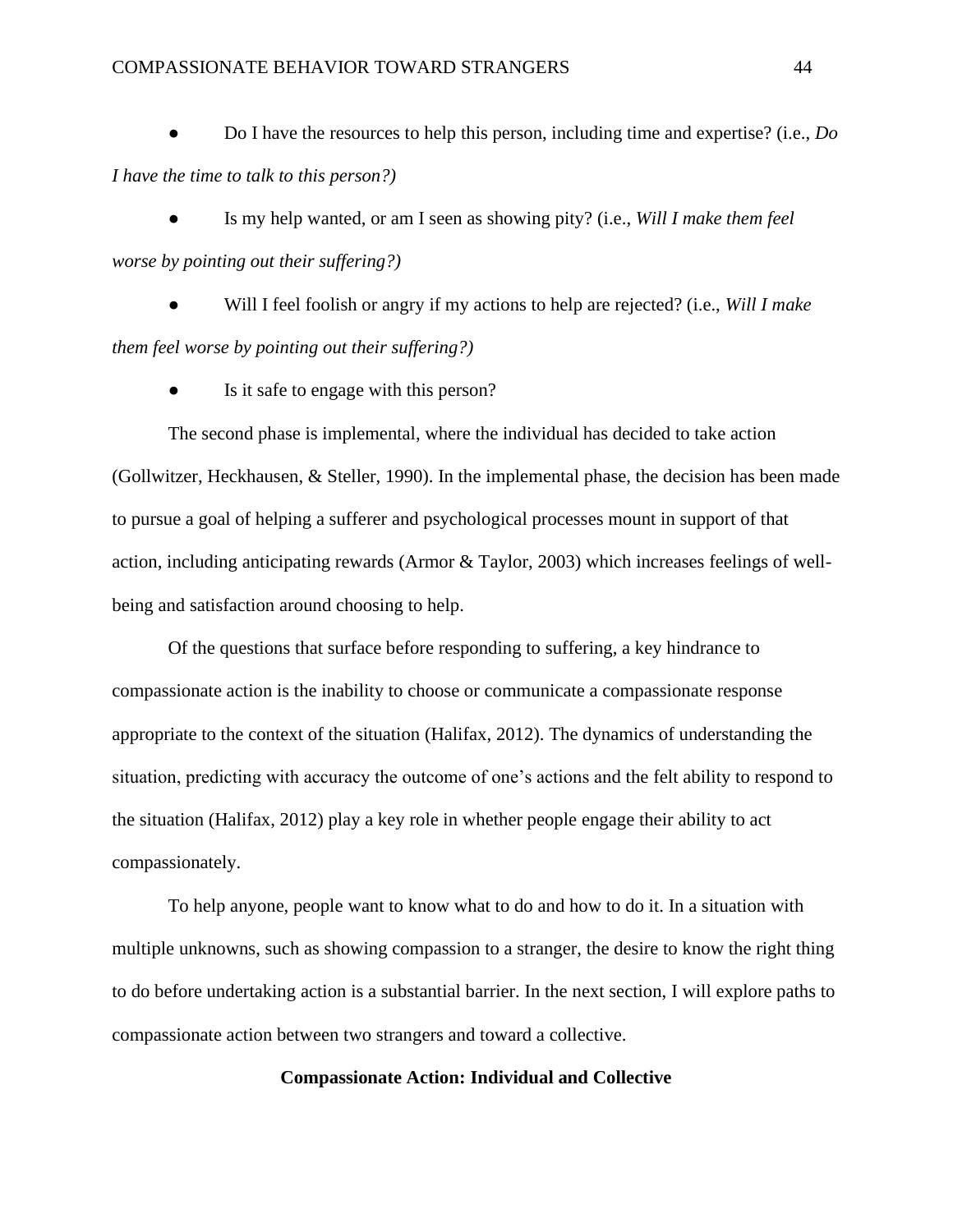#### **Compassion Actions for a Dyadic Interaction**

While experiencing feelings of empathy and deciding to help can combine instantaneously, action does not always come easily. When we are confronted with the pain and suffering of a stranger, the situation becomes more difficult as additional factors confound our thinking such as fear of not knowing how to approach or the correct course of action to take. As stated in the above section, individuals have great hesitation when they do not know the "right thing to do." Agreed-upon and tested processes do not exist for acting compassionately toward strangers, but there are several points to learn from in the work of compassion researchers on dyadic interactions that can apply in stranger-to-stranger contexts (Lilius et al., 2011; Fredrickson, 2013).

In *Love 2.0*, Fredrickson writes of experiencing micro-moments — with both loved ones and strangers — as imbued with the power of love and compassion. These micro-moments with strangers begin by noticing what might be non-verbal signs of suffering: facial expressions such as a grimace or furrowed brow, a slumped-over posture, or heavy sighs. (Fredrickson, 2013). Fredrickson suggests that there is an opportunity to send immediate compassion by repeating modified lines of a LKM aimed toward the sufferer: *May your pain fade away; May you find ease; May your burdens be lifted.* This practice of repeating phrases is not about the specific words said but about the emotions evoked; Fredrickson suggests modifying the words until the focal actor feels a perceptible shift. LKM increases our feelings of connectedness as human beings, which opens doors to acting compassionately. (Fredrickson, 2013).

After noticing, the next action is to make and maintain eye contact, followed by a smile that conveys a sincere bid for connection (Fredrickson, 2013). What follows next is determined largely by contextual clues as to the seriousness of the situation (a conversation with an Uber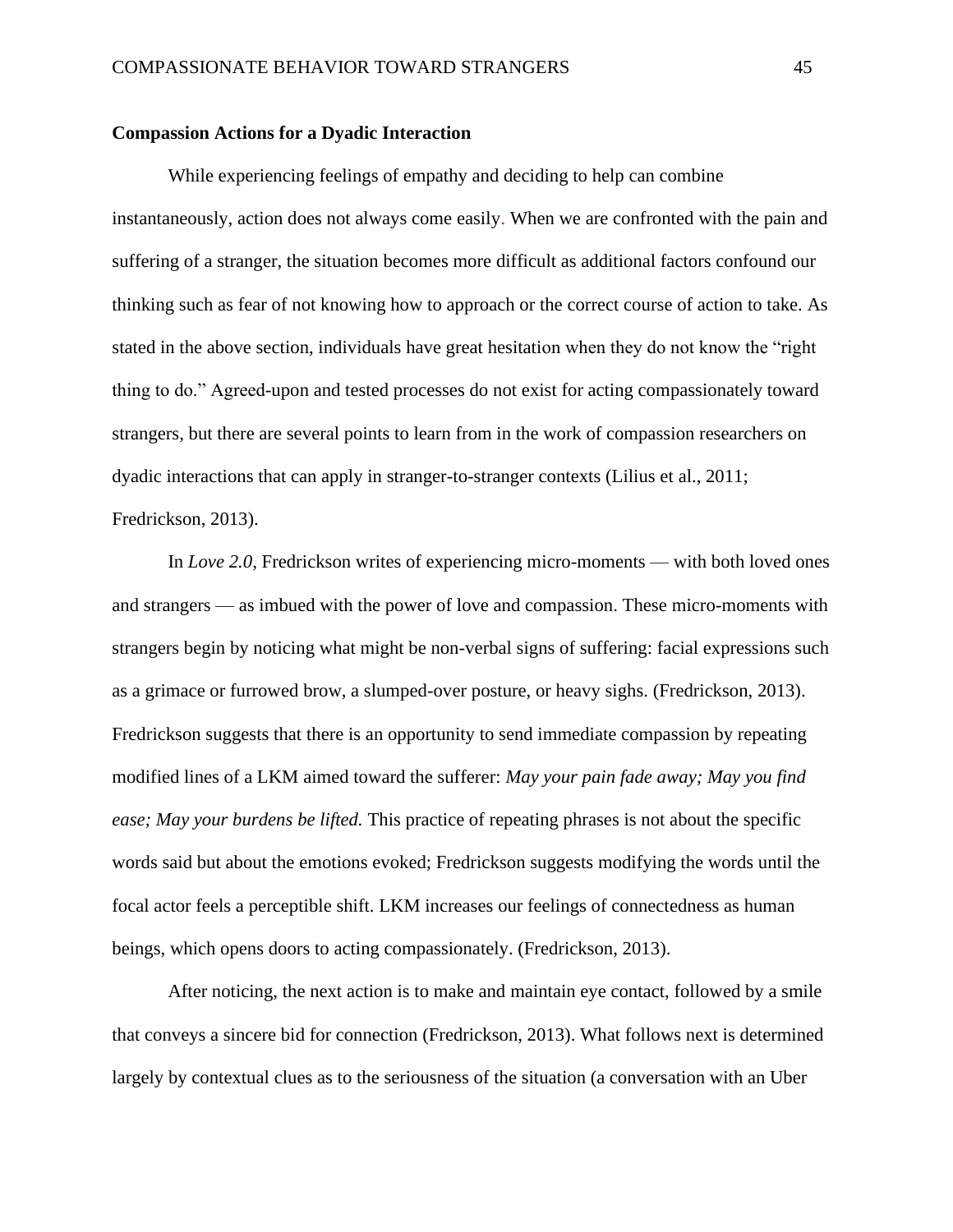driver, for instance, might be more lighthearted than a conversation in an oncologist's waiting room). Body language such as nodding and leaning forward, subtly shifting toward the sufferer (Fredrickson, 2013) and facial expressions that show engagement (Ekman & Ekman, 2017) all convey a posture of concern toward another.

In Worline's and Dutton's (2017) research on compassion in the workplace, compassionate actions shown toward individual coworkers can include sending meals or gifts, providing emotional support through cards or online messages, and coordinating a response to pain such as donating vacation time or absorbing additional work roles for the sufferer (Lilius et al., 2011). Through a work environment that has a connected network and culture, these actions are possible whether an individual knows their co-workers well or whether they are strangers. Outside a workplace network, this isn't possible in interactions with strangers. Worline's and Dutton's organizational research, however, provides relevant processes for showing compassion to those we do not know. These steps include: noticing suffering, using gentle inquiry work, turning off one's phone, creating a space either physically or emotionally for emotions to reside, and listening closely when a painful story is given (Worline & Dutton, 2017). All of these actions could be taken in the right situational context with a stranger.

When a compassionate interaction with a stranger provides mutual connection and regard, there can be what Fredrickson (2013) calls positivity resonance. Positivity resonance is the experienced synchronicity between two individuals, which increases positive emotion felt between the two and builds psychological resources such as resilience and increased perspective. Positivity resonance also enables the possibility that two people — even strangers — can have biobehavioral synchronicity that mediates mutual care and concern (Fredrickson, 2013). This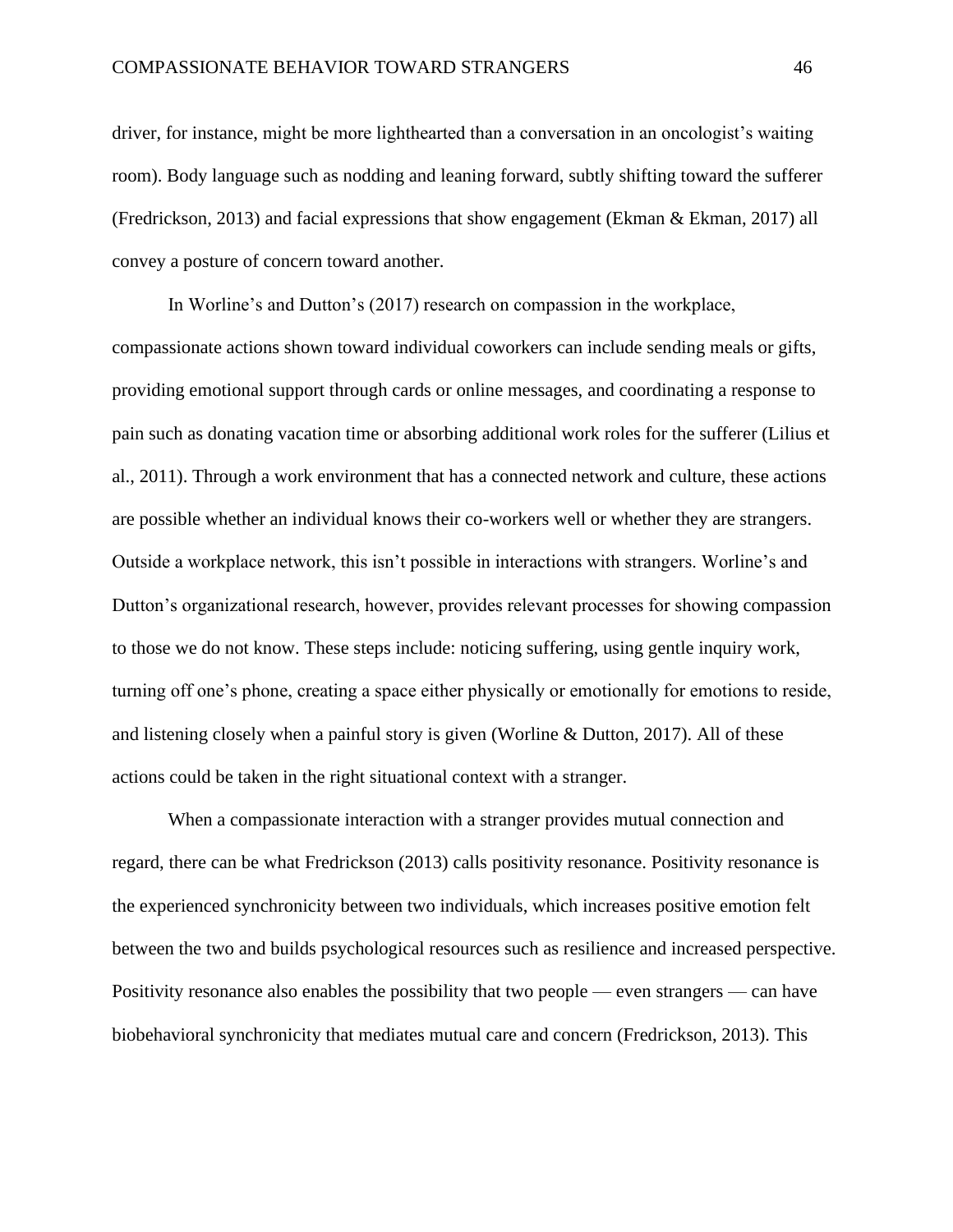emotional connection can bind two people, the one who suffers and the one who acts to relieve suffering (Kanov, et al, 2004).

An example of positivity resonance occurred between a doctor and his patient in Charlotte, NC, in late June. India Marshall woke up from surgery to remove growths on her skull to discover that her naturally curly hair had been braided so that she could care for her incisions — and it was her male surgeon who braided it for her, Dr. Jewell Greywoode.

"For me, it was an indication of somebody seeing me, and what I mean by that is seeing me as a Black woman and the things that impact me on the daily, and hair being one of them." Marshall said. She initially thought that one of the nurses did the braiding. "Just to have that experience — it is priceless" (Mendis, 2020).

*"*That's what patients want," Greywoode says. "They want you to be kind and compassionate and actually think of them individually" (Mendis, 2020). This was compassionate action, combined with cultural sensitivity, to create an example of positivity resonance that has been "liked" half a million times on social media.

## **Beholding**

A nuanced and loving way to be with someone in pain is called *beholding* (Sandelands, 2014). Worline and Dutton (2017) define beholding as the regard of an individual that includes their inherent "worth and beauty." (Worline & Dutton, 2017, p. 223). Sandelands (2014) makes the distinction between simply seeing pain in another and beholding that individual: "To see is to declare a thing a discrete object apart from our self. To behold is to hold a thing in being with our own." When directed toward a stranger, this enhanced way of responding to pain reflects the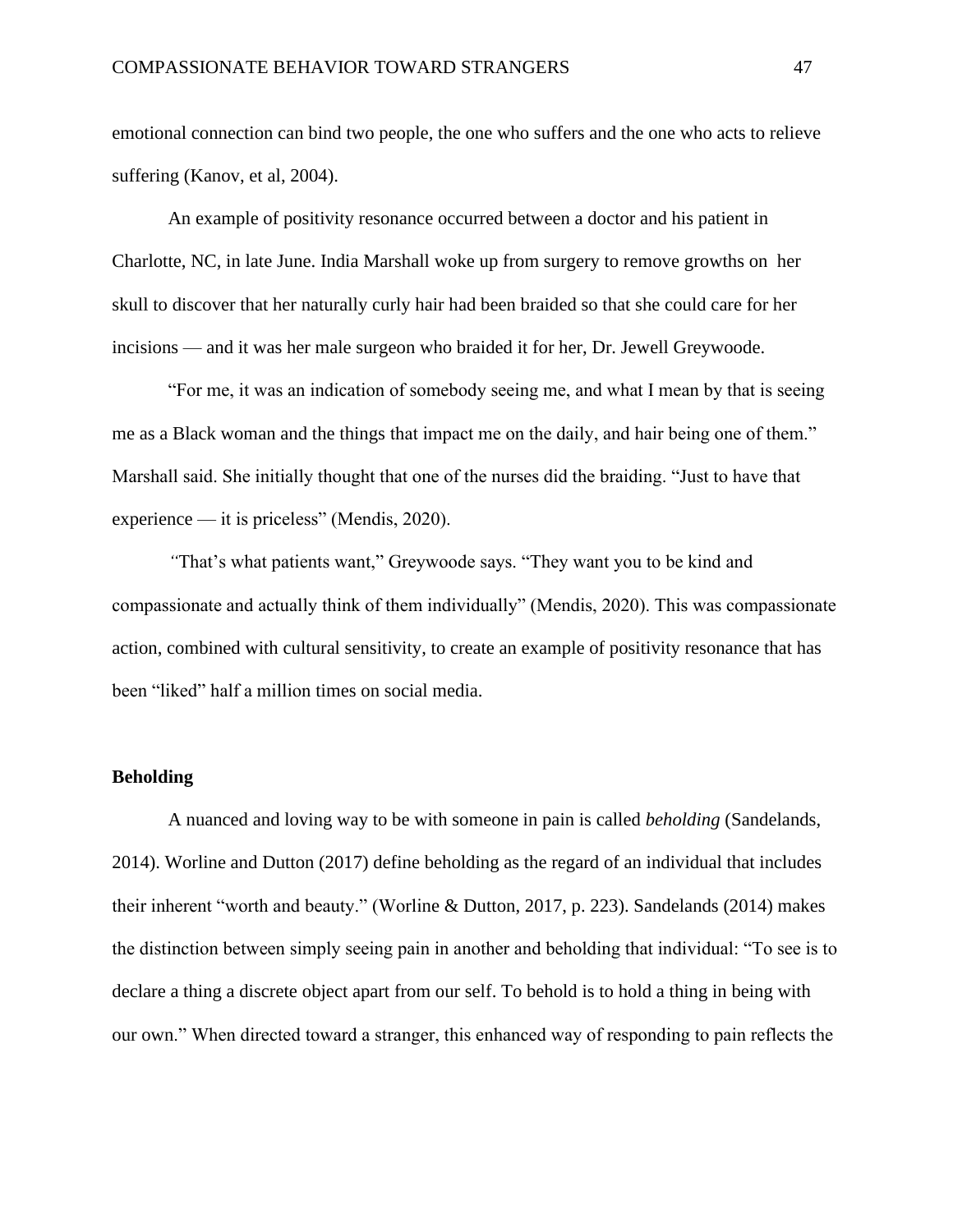regard that we are all part of a common humanity, and that every being is therefore deserving of love and compassion.

Zay Jones, a Black NFL player for the Las Vegas Raiders, had an experience of beholding that he shared on his Twitter account on May 30:

I was just at a local Home Goods store with my cousin getting furniture for my place when an elderly white woman approached me at the check out counter. She looked at me with tears in her eyes... and then said "I'm from Minneapolis and I just want you to know, you matter to me." He continued, "I hesitated to hug her because she was wearing a mask from practicing social distancing, but I asked if she wanted a hug and she folded into my arms. She cried while she told me how important it is to spread love. I didn't get her name but I'm grateful for the encounter. Beautiful hearts still exist. Be the example. Be the light. Love others (Jones, 2020).

### **Collective Action toward Groups: The Importance of Leadership Roles**

Collective compassion begins with individual noticing and moves towards becoming a social process in which many people can contribute to the alleviation of suffering for another (Kanov et al., 2004). This combined effort to mobilize resources to alleviate pain is called compassionate organizing (Dutton et al., 2006). Compassionate actions in organizations can require mobilization of significant resources toward someone in pain, which requires the involvement of leadership (Dutton et al., 2006). When considering the role of leadership in compassion, it is important to recognize that in these roles, one person (or a small group of people, such as an executive team) has the power to affect many in their organization, often strangers. Compassion actions of leaders can also model beneficial responses to suffering, in the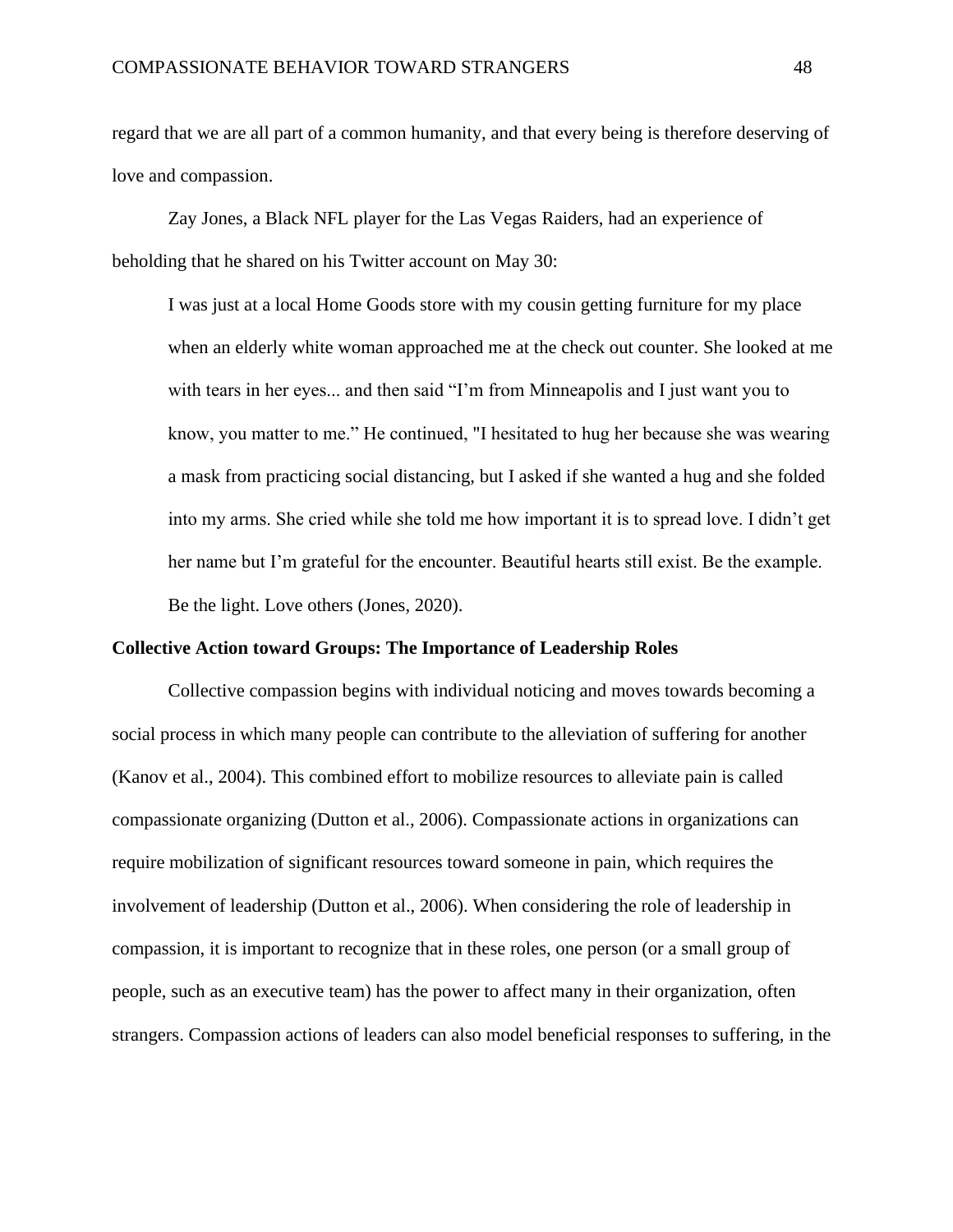instance where the members of an organization may not know each other well, or at all (Dutton et al., 2006).

Compassionate actions of leaders can vary on a spectrum from individual emotional support to creating formal programs that exist to compassionately support the suffering of organizational members (Lilius et al., 2011). To help the leader who might not intuitively know the correct course of action in the face of suffering, Worline and Dutton (2017) have developed twelve leadership moves. These moves can be categorized into ways leaders can affect individuals or larger groups. These twelve moves break down into five categories: actions that help the expression of suffering; actions that direct the level of attention individuals pay to suffering; actions that influence the sense or interpretation people make of a painful event; actions that shape the expression and spread of emotion through the organization; and actions that impact the enabling or suppression of action within the organization (Worline & Dutton, 2017).

These actions have an impact on a larger scale than just relieving suffering. When leaders engage in noticing pain, feeling empathy, and acting compassionately ((Kanov et al., 2004) they demonstrate that these behaviors are worthwhile and valued in the organization, modeling beneficial ways to spend company resources (Worline & Boik, 2006). By affecting the opinions of others in the organization besides the sufferer, leaders have the opportunity to influence an ever-widening group of people, much more expansive and inclusive than the people they would be able to affect one-on-one. This widespread change in thought and behavior can be characterized as creating a culture of compassion. In organizations, culture is defined as "a pattern of shared basic assumptions learned by a group as it solves its problems of external adaptation and internal integration" (Schein, 2010, p. 18) — or, put more simply, "the correct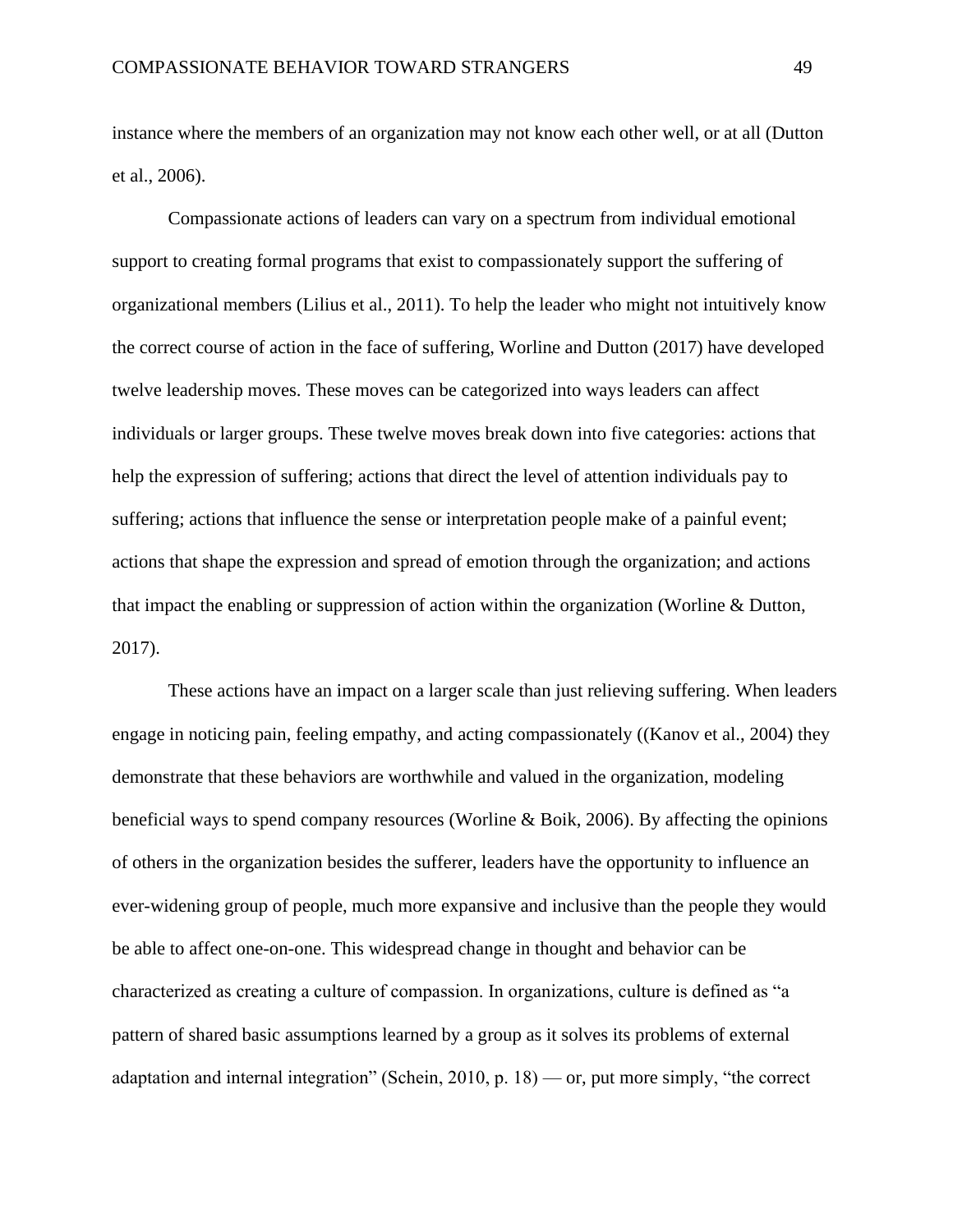way to perceive, think, and feel" (Schein, 2010, p. 18) in the organization. While experiencing a moment of compassion as a sufferer might be a momentary event, when other organizational members observe compassionate response, it often influences them in a lasting way (Lilius et al., 2011). When members observe supporting and caring behaviors, it changes their experience at work, increasing feelings of commitment and connection to their organization (Lilius, Worline, Maitlis, Kanov, Dutton, & Frost, 2008). Observing compassionate action by leaders and others in the organization can also bring positive affect and organizational commitment to members through a feeling of organizational virtuousness (Cameron, 2003). Virtuousness is present when the "ennobling" (Cameron, 2003, p.18) aspects of organizational life are prioritized over profit making and efficiency. This feeling of virtuousness can lead to "prosocial contagion" (Cameron, 2003, p.18) that not only encourages more helping behavior in an organization but can deliver well-being benefits on its own such as moral elevation (Haidt, 2003) and decreased depression (Cameron, 2003).

### **Current Failures and Successes of Compassion in Leadership**

Unfortunately, virtuousness and moral elevation are not always the norm. The compassionate actions of a leader may be impacted by the social biases I outlined earlier in this paper, and those biases can affect the entire organizational culture. This year has brought to light leaders who have failed to recognize a wellspring of race-related pain in their organizations, and in many instances have caused or exacerbated more suffering through outright racism or "willful blindness" (Heffernan, 2010) to these inequities. Several overtly racist and discompassionate high-profile leaders have subsequently been removed from their positions. In these examples, the leaders were in a position of being able to extend compassion to their members, but instead created more suffering: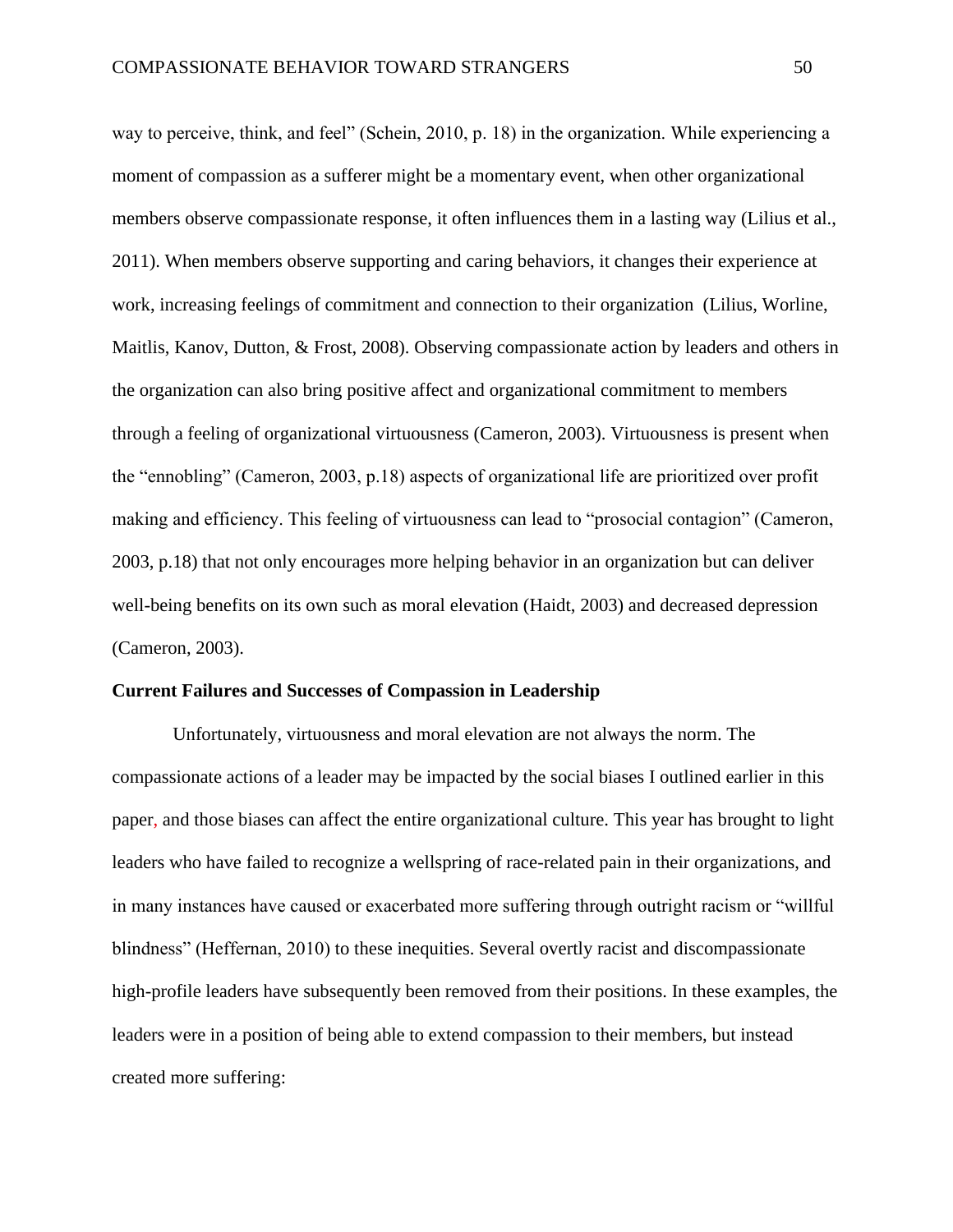Adam Rapoport, the editor in chief of food media company Bon Appetit resigned amid the surfacing of photos of he and his wife in brownface, coupled with accusations of directly and indirectly repressing the voices of staff members of color (Neuman, 2020).

After myriad staff reports of not promoting people of color to management positions and rejecting a Black model based on her race, fashion company Reformation's owner Yael Aflalo resigned, stating she had "failed the Black community" (Fish, 2020).

Positive change, however, can be seen. In the midst of the Black Lives Matter protests, thousands of companies sent emails to consumer inboxes stating their intentions to increase racial awareness — but these below leaders seized the moment to communicate an intention to make real change in their organizations.

● On May 29, 2020, Wells Fargo CEO Charlie Scharf acknowledged his biases in an email to employees: "As a white man, as much as I can try to understand what others are feeling, I know that I cannot really appreciate and understand what people of color experience and the impacts of discriminatory behavior others must live with." He convened a committee of Wells Fargo senior executives to meet daily to address societal inequalities facing Black employees.

In June, Black and transgender model Munroe Bergdorf accused L'Oreal Paris of gaslighting and hypocrisy after they posted a message saying "Speaking out is worth it." L'Oreal dropped Bergdorf, the first transgender model for L'Oreal UK, as a model in 2017 after she spoke out on racism and white supremacy following the Charlottesville, NC neo-Nazi rally. On June 9, writing about Bergdorf's firing, L'Oreal Paris president Delphine Viguier said that the company had the opportunity to amplify Bergdorf's voice, but instead silenced it. She then acted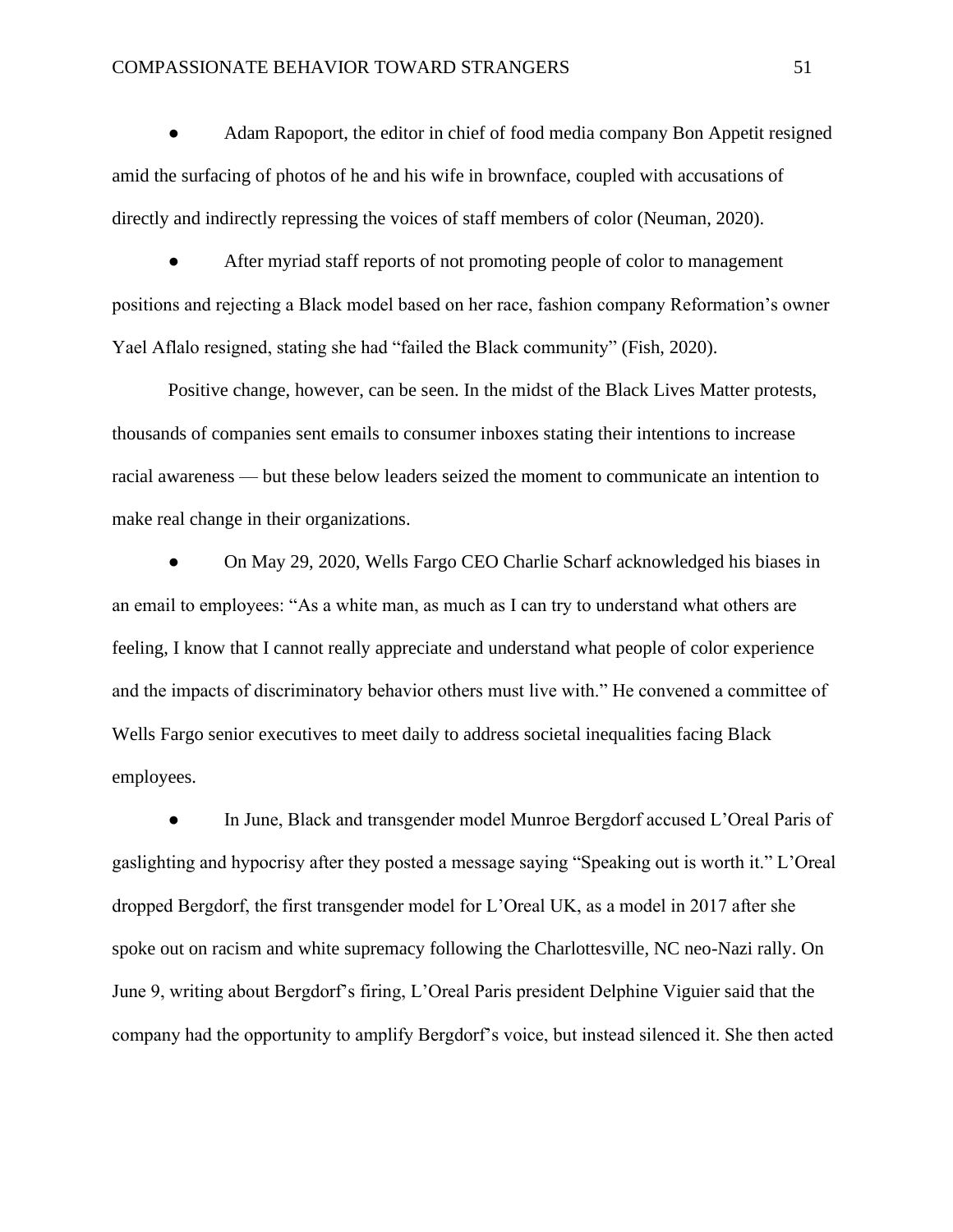by rehiring Bergdorf to serve on its UK Diversity and Inclusion Advisory Board, formed in the wake of the Black Lives Matter protests.

As organizations strive and sometimes scramble to become more inclusive with regards to race, a leader's compassion has a very specific role to play in the healing of what can be generations of pain. Adaptive leadership theory (Heifetz, 1994) states that leaders can use challenging unforeseen events as opportunities to see shortcomings in their organization, to make changes, and "mobilize resources" (Worline & Dutton, 2017, p.452) to make change lasting. These changes will strengthen the organization in real time and in the future.

Compassionate leaders, as in the examples of Scharf and Viguier, can see suffering caused by their policies and immediately take action. Often, the policies enacted affect staff that the leader does not know. In this way, organizations are where the largest numbers of strangers can experience a compassionate interaction. These strangers can then derive well-being from feeling part of a larger community, an ecosystem that cares about the welfare of its human family (Worline & Dutton, 2017). Importantly, the lessons learned from organizational compassion can translate to a greater societal impact. As lessons of creating compassion at a macro level are learned, and benefits to individuals and cultures are proven, organizational compassion can highlight the correct path to "unleash" compassion at a global scale (Lilius, Kanov, Dutton, Worline, & Maitlis, 2012, p. 283).

## **Conclusion**

"Compassion enriches us and enables us, even those of us who are neither the caregivers nor the recipients, because it holds forth a vision of what good society can be." (Wuthnow, 1991 p. 309).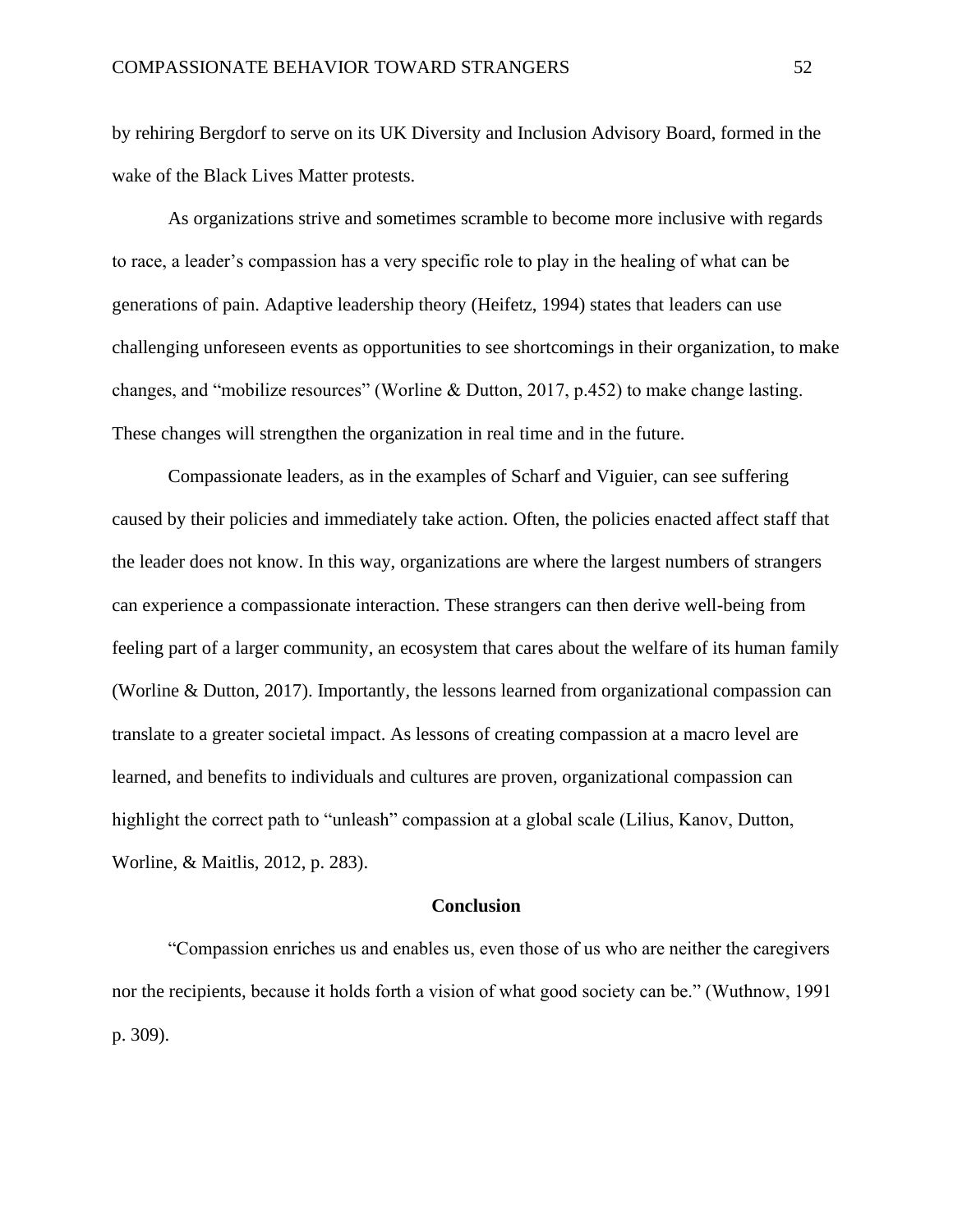In the research for this paper a common theme emerged: humans are social animals who need physical and psychological connection with others for our well-being. Our species has evolved to build social connectivity with others, but America in 2020 is a country being tossed between economic, health and racial crises that threaten the tensility and availability of these connections. The pandemic has taken, or changed, lives and livelihoods. Those living in white or white-adjacent cultures are realizing that the opportunities and freedoms that bolster their lives are not shared by those in black and brown cultures, even though we live in the same country, under the same laws.

Among the chaotic storylines and the pervasive feeling of unease about the future, there is hope to be found, based on compassionate actions that we can all undertake to add human connection to the lives of those we touch, both known and unknown to us. These processes begin by acknowledging that right now, social connection can take the form of compassion, because we are all experiencing some kind of personal or financial pain.

By cultivating an understanding of our common humanity, compassion brings a softness to one's engagement with others, including strangers. Acting in a way that is gentle and loving can bring health and well-being benefits to the focal actor and the sufferer. But perhaps more importantly for this moment in history, compassion can also pave the way toward meaningfully engaging with the more difficult aspects of our current social interactions, which are rife with fears of pandemic spread, social restrictions that feel contrary to human instinct, and racismbased social unrest. Acts of verbal compassion can provide much-needed connection during a time when our physical proximity is limited and touch is seen as dangerous.

Compassion is a necessity because we need the social connection, the health benefits, and the protection from depression and loneliness. But most of all we need to be reminded of the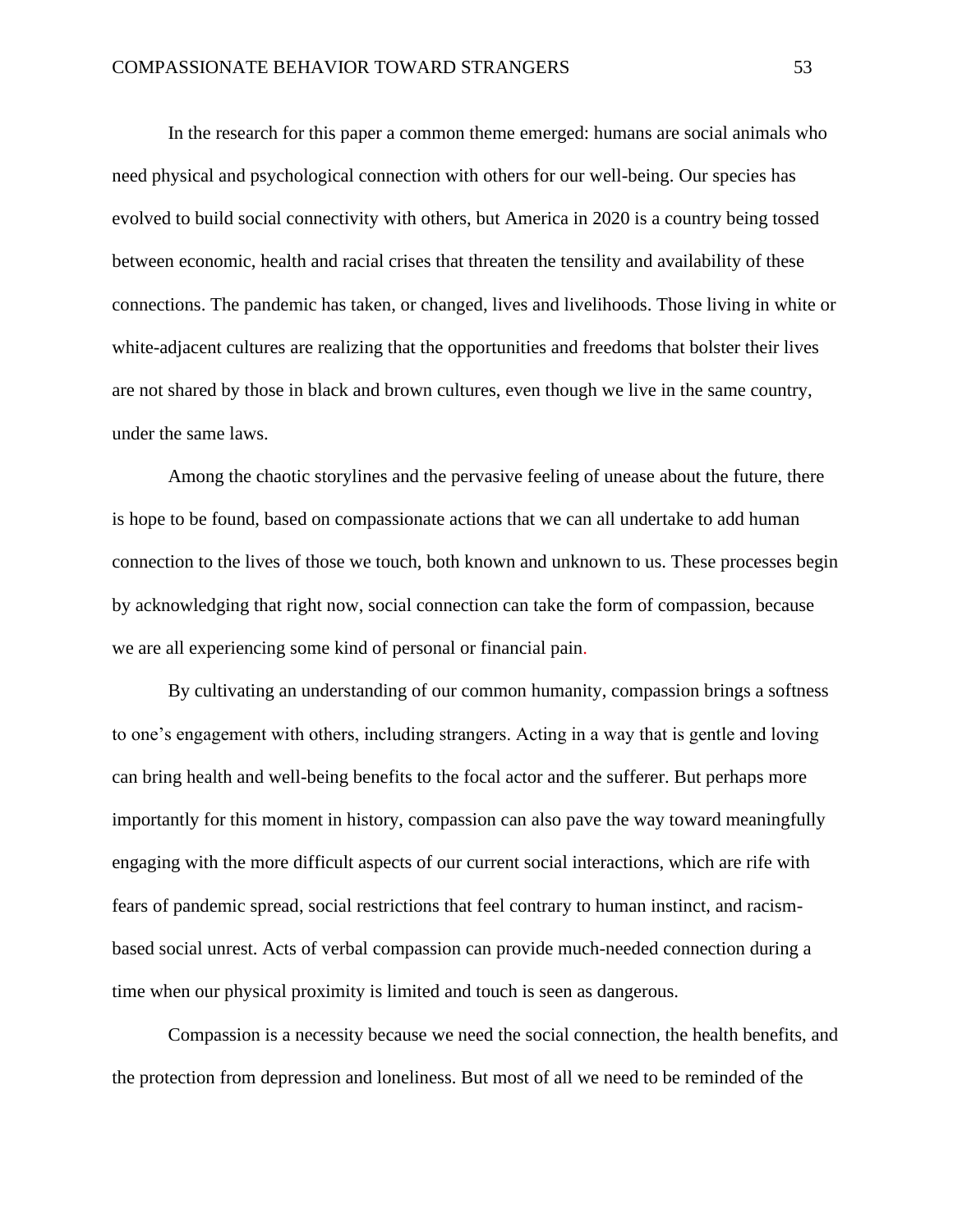goodness of humanity, and the possibilities of growth that can be enacted when we choose compassion over competition, and connection over conflict. We face unprecedented divides, but we have unprecedented knowledge of the power of compassionate action to transform our perspective and our social interactions. This transformation changes our bodies as well, with measurable gains in our neural structures and our vagal responses to stress.

Our forefathers wrote in the Declaration of Independence "we mutually pledge to each other, our lives, our fortunes, and our sacred honor" (US, 1776). In retrospect, we view this document and our founding fathers with contempt of their racist and sexist views — how they spoke of ideals but acted with bigotry. The lesson to be absorbed is that these imperfect people were able to create an ideal of human connection, and were willing to sacrifice their lives to each other in service of that ideal. This is the ideal we need to aspire to: not to our independence, but to our interdependence. Serve this ideal by acting with compassion, not just to those closest to you, but to strangers in the coffee shop, on the bus, and at your workplace. It will not cost your life. It will only cost you mere seconds.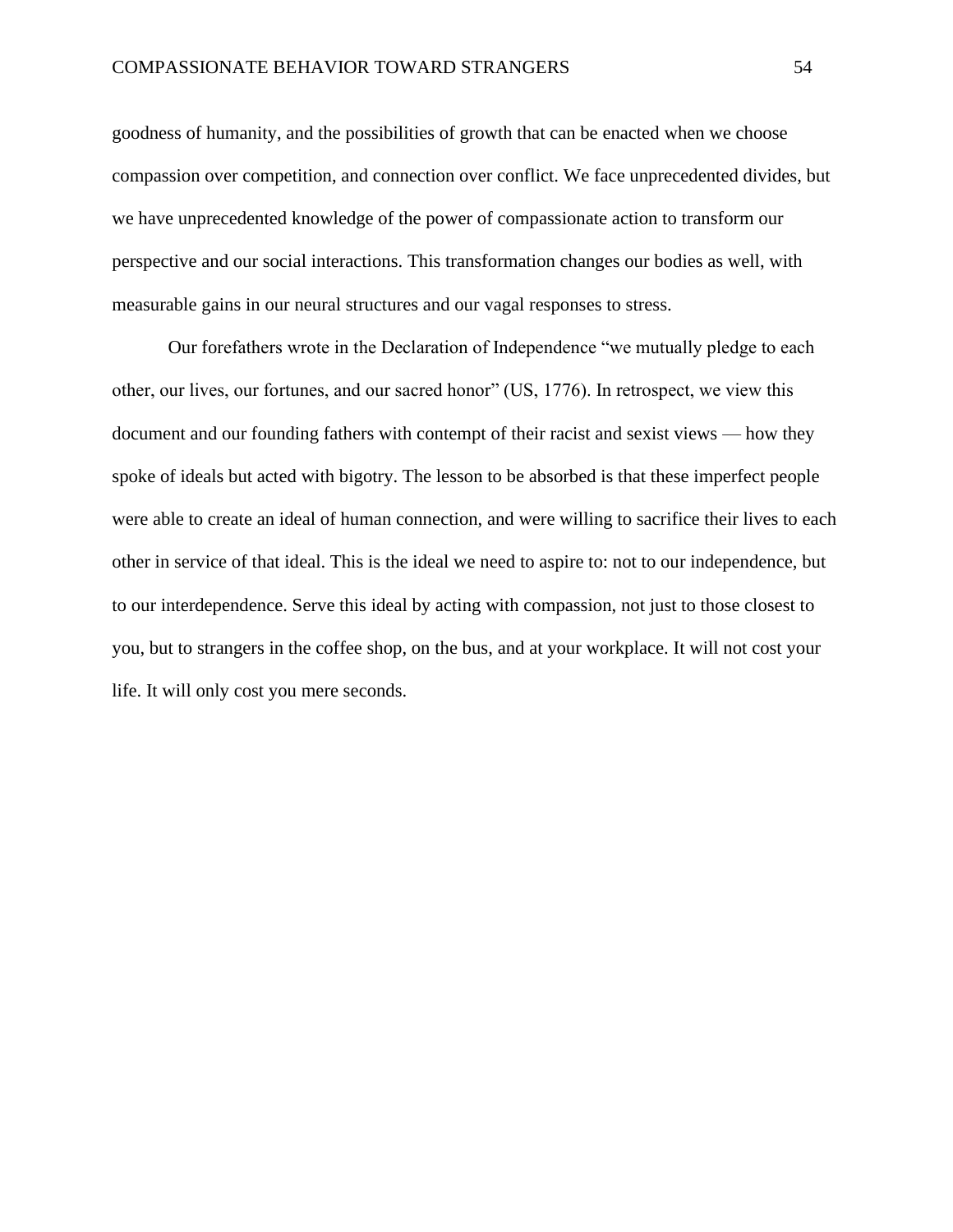# **Appendix**

### **An acrostic shorthand for compassionate actions between strangers**

**A**cknowledge the biases that might be obstructing your compassion

**C**onsider the connectedness of all humanity

**T**olerate difficult feelings of aversion or sadness in the face of pain

Check for non-verbal cues to pain such as body language and expressions

**A**sk someone —gently, respectfully—how they are or what they are feeling

**R**eally listen when the answer is being given

**I**gnore your phone and make eye contact

**N**od or lean forward, showing engagement with your body

**G**raciously acknowledge that you appreciate their connection

**L**ove can reside in these moments of compassion

**Y**our actions extend beyond the moment and can affect widespread well-being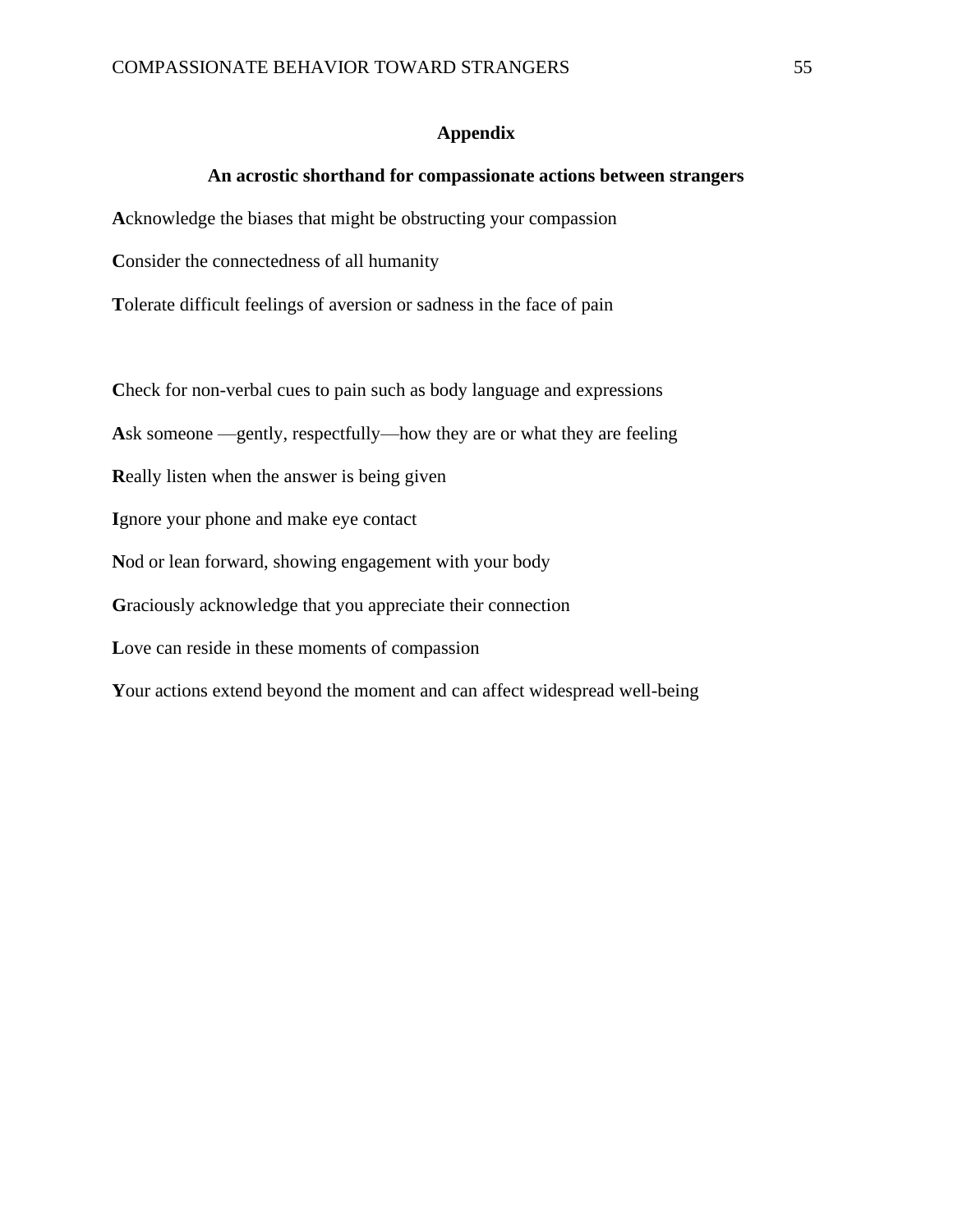### **References**

- Alessandri, G., Caprara, G. V., Eisenberg, N., & Steca, P. (2009). Reciprocal relations among self-efficacy beliefs and prosociality across time. *Journal of Personality*, 77, 1229 –1259. doi:10.1111/j.1467-6494.2009.00580.x
- Anderson, K. L., Umberson, D., Elliott, S., & Vangelisti, A. L. (2004). Violence and abuse in families. *Handbook of Family Communication*, 629-645. Retrieved from https://pdfs.semanticscholar.org/4688/10659fbb4a29552a97e051f581739f190b34.pdf#pa ge=654

```
Apuzzo, M. & Kirkpatrick D. D. (2020, April 14). Covid-19 changed how the world does 
science, together. The New York Times. Retrieved from 
https://www.nytimes.com/2020/04/01/world/europe/coronavirus-science-research-
cooperation.html
```
- Aristotle. (1925). *Nichomachean ethics: Book II*. (W.D. Ross, Trans.). Retrieved from http://classics.mit.edu (Original work published 350 B.C.E)
- Armor, D., & Taylor, S. (2003). The effects of mindset on behavior: Self-regulation in deliberative and implemental frames of mind. *Personality & Social Psychology Bulletin : Journal of the Society for Personality and Social Psychology*, *29*(1), 86–95. doi: 10.1177/0146167202238374
- Aviles, G. (2020, June 9). Munroe Bergdorf rehired at L'Oréal, 3 years after being fired over white supremacy comments. Retrieved from https://www.nbcnews.com/feature/nbcout/munroe-bergdorf-rehired-l-or-al-3-years-after-being-n1228376
- Bandura, A. (1977). Self-efficacy: Toward a unifying theory of behavioral change. *Psychological Review*, *84*(2), 191–215. doi: 10.1037/0033-295X.84.2.191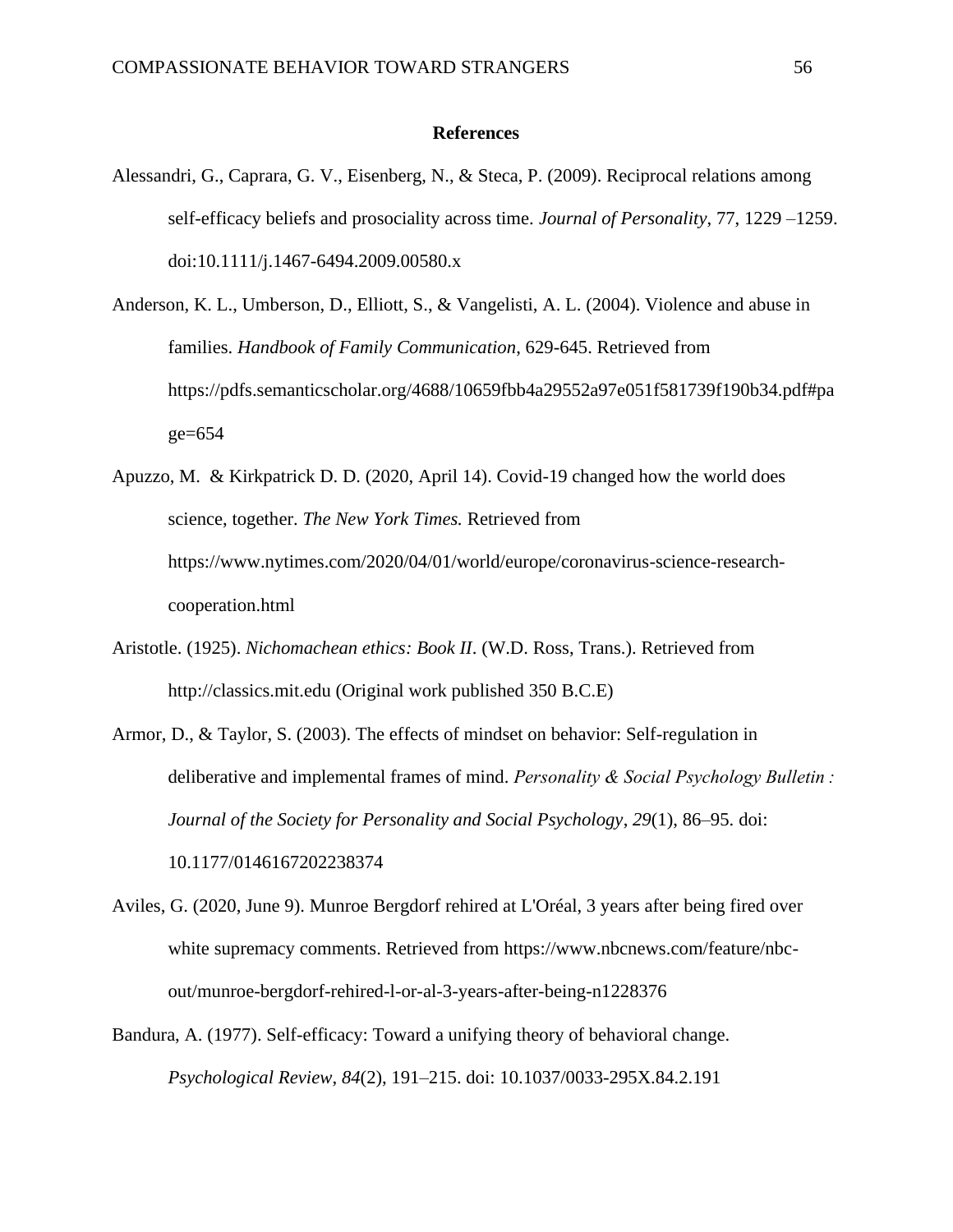- Bandura, A., Caprara, G., Barbaranelli, C., Gerbino, M., & Pastorelli, C. (2003). Role of affective self-regulatory efficacy in diverse spheres of psychosocial functioning. *Child Development*, *74*(3), 769–782. doi: 10.1111/1467-8624.00567
- Batson, C. D. (1991). *The altruism question: Towards a social social–psychological answer.* Hillsdale, NJ: Erlbaum.
- Batson, C. D. (2010). *Empathy-induced altruistic motivation.* In M. Mikulincer & P. R. Shaver (Eds.), *Prosocial Motives, Emotions, and Behavior: The Better Angels of Our Nature* (p. 15–34). American Psychological Association. doi: 10.1037/12061-001
- Batson, C. D., Lishner, D., Cook, J., & Sawyer, S. (2005). Similarity and nurturance: Two possible sources of empathy for strangers. *Basic and Applied Social Psychology*, *27*(1), 15–25. doi: 10.1207/s15324834basp2701\_2
- Baumeister, R., Gailliot, M., DeWall, C., & Oaten, M. (2006). Self-regulation and personality: How interventions increase regulatory success, and how depletion moderates the effects of traits on behavior. *Journal of Personality*, *74*(6), 1773–1802. doi: 10.1111/j.1467- 6494.2006.00428.x
- Becker, S. W., & Eagly, A. H. (2004). The heroism of women and men. *American Psychologist, 59*(3), 163-178. doi: 10.1037/0003-066X.59.3.163
- Bell, S., & Luddington, J. (2006). Coping with customer complaints. *Journal of Service Research*, *8*(3), 221–233. doi: 10.1177/1094670505283785
- Black, M.C., Basile, K.C., Breiding, M.J., Smith, S.G., Walters, M.L., Merrick, M.T., Chen, J., & Stevens, M.R. (2011). *The national intimate partner and sexual violence survey (NISVS): 2010 summary report.* Atlanta, GA: National Center for Injury Prevention and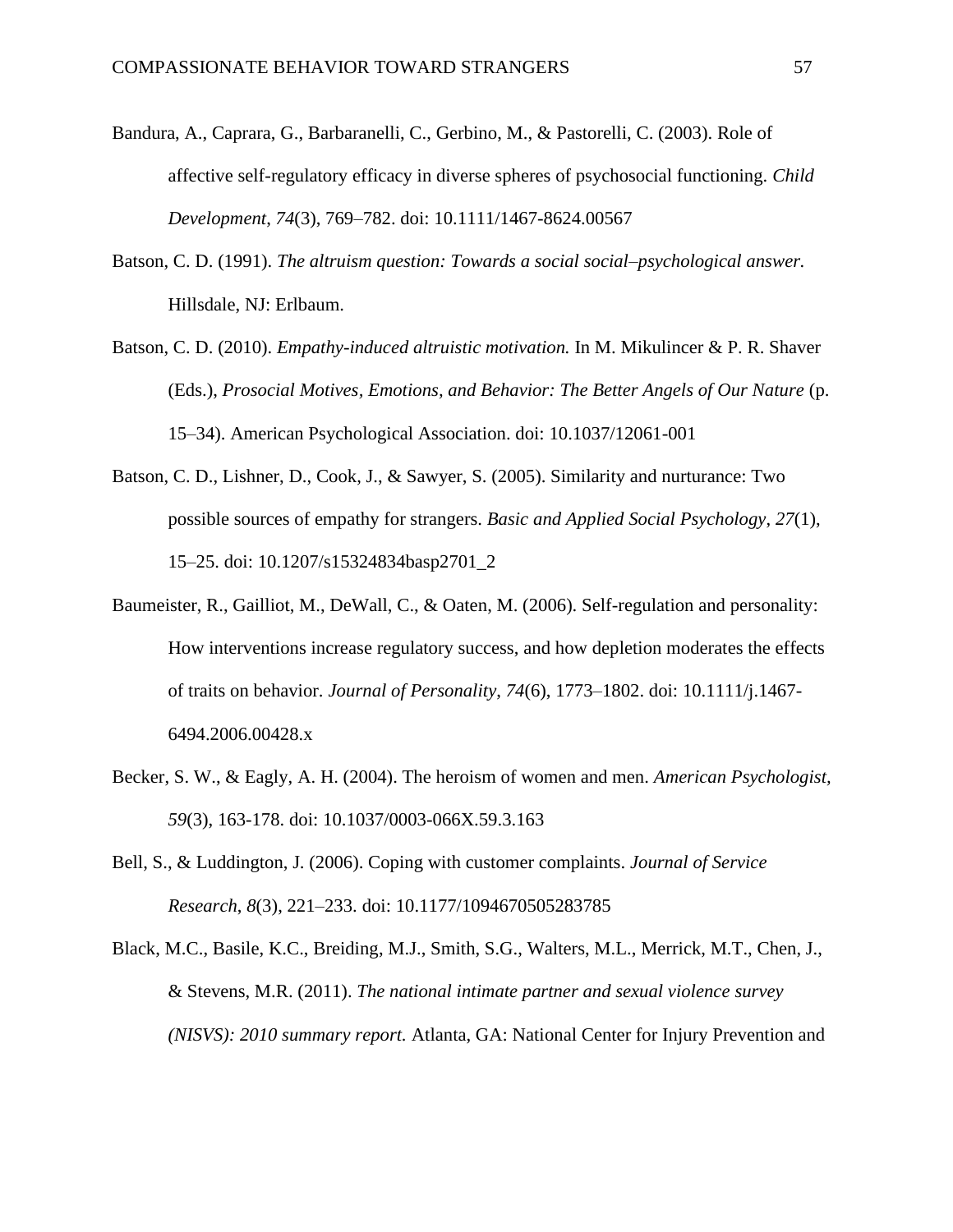Control, Centers for Disease Control and Prevention. Retrieved from https://www.cdc.gov/violenceprevention/pdf/nisvs\_report2010-a.pdf

- Bloom, P. (2017). *Against empathy: The case for rational compassion.* New York, NY: Random House.
- Brefczynski-Lewis, J., Lutz, A., Schaefer, H., Levinson, D., & Davidson, R. (2007). Neural correlates of attentional expertise in long-term meditation practitioners. *Proceedings of the National Academy of Sciences of the United States of America*, *104*(27), 11483– 11488. doi: 10.1073/pnas.0606552104
- Brown, B. (1999). *Soul without shame: A guide to liberating yourself from the judge within.* Boston, MA: Shambala.
- Brown, S., & Brown, R. (2015). Connecting prosocial behavior to improved physical health: Contributions from the neurobiology of parenting. *Neuroscience and Biobehavioral Reviews*, *55*, 1–17. doi: 10.1016/j.neubiorev.2015.04.004
- Brown, S., Nesse, R., Vinokur, A., & Smith, D. (2003). Providing social support may be more beneficial than receiving it. *Psychological Science: a Journal of the American Psychological Society*, *14*(4), 320–327. doi: 10.1111/1467-9280.14461
- Buick, I., & Thomas, M. (2001). Why do middle managers in hotels burn out? *International Journal of Contemporary Hospitality Management*, *13*(6), 304–309. doi: 10.1108/EUM0000000005968
- Burling, S. (2018, March 15). Cooper doctors study 'compassion crisis' in health care. *The Philadelphia Inquirer.* Retrieved from https://www.inquirer.com/philly/health/cooperdoctors-study-compassion-crisis-in-health-care-20180315.html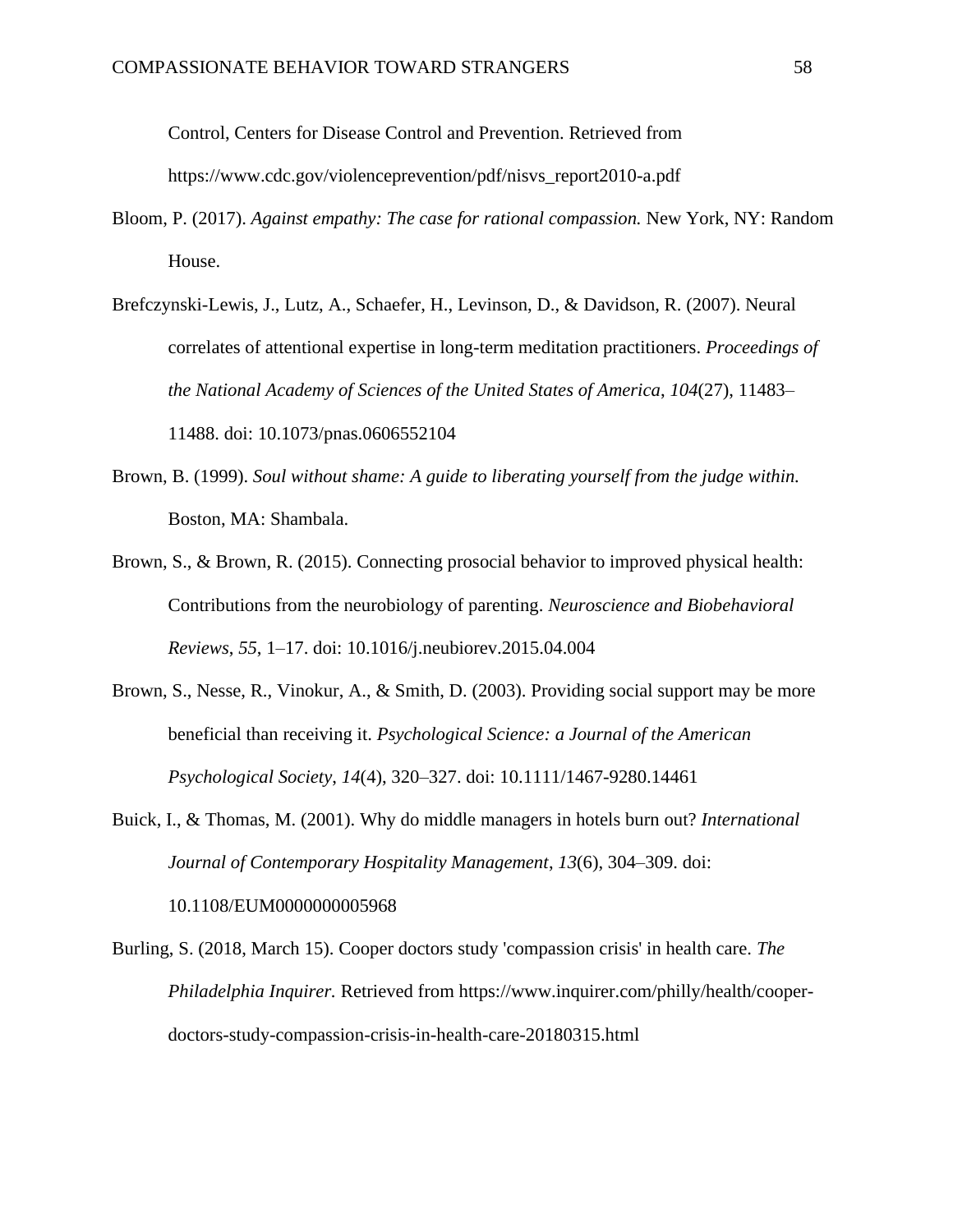- Buss, D. (2015). *Evolutionary psychology: The new science of the mind.* Boston, MA: Pearson Allyn & Bacon.
- Cameron, C. D. (2017). Compassion collapse: why we are numb to numbers? In Seppälä, E. M., Simon-Thomas, E., Brown, S. L., Worline, M. C., Cameron, C. D., & Doty, J. R. (Eds.), *The Oxford handbook of compassion science* (pp. 261-271). Oxford, England: Oxford University Press.
- Cameron, K. S. (2003). Organizational virtuousness and performance. In Cameron, K. S., Dutton, J. E., & Quinn R. E. (Eds.) *Positive Organizational Scholarship: Foundations of a New Discipline* (pp. 48-65). San Francisco, CA: Berrett-Koehler.
- Caprara, G., Alessandri, G., & Eisenberg, N. (2012). Prosociality: The contribution of traits, values, and self-efficacy beliefs. *Journal of Personality and Social Psychology*, *102*(6), 1289–1303. doi: 10.1037/a0025626
- Caprara, G., & Steca, P. (2005). Self–efficacy beliefs as determinants of prosocial behavior conducive to life satisfaction across ages. *Journal of Social and Clinical Psychology*, *24*(2), 191–217. doi: 10.1521/jscp.24.2.191.62271
- Carruthers, C. P., & Hood, C. D. (2004). The power of the positive: Leisure and well-being. *Therapeutic Recreation Journal*, *38*(2), 225. Retrieved from https://search.proquest.com/openview/13cbce3fefdbde9b2d834435d3bbe7b5/1?pqorigsite=gscholar&cbl=5997
- Centers for Disease Control and Prevention (2019). *Preventing adverse childhood experiences: Leveraging the best available evidence.* Atlanta, GA: National Center for Injury Prevention and Control, Centers for Disease Control and Prevention. Retrieved from https://www.cdc.gov/violenceprevention/pdf/preventingACES.pdf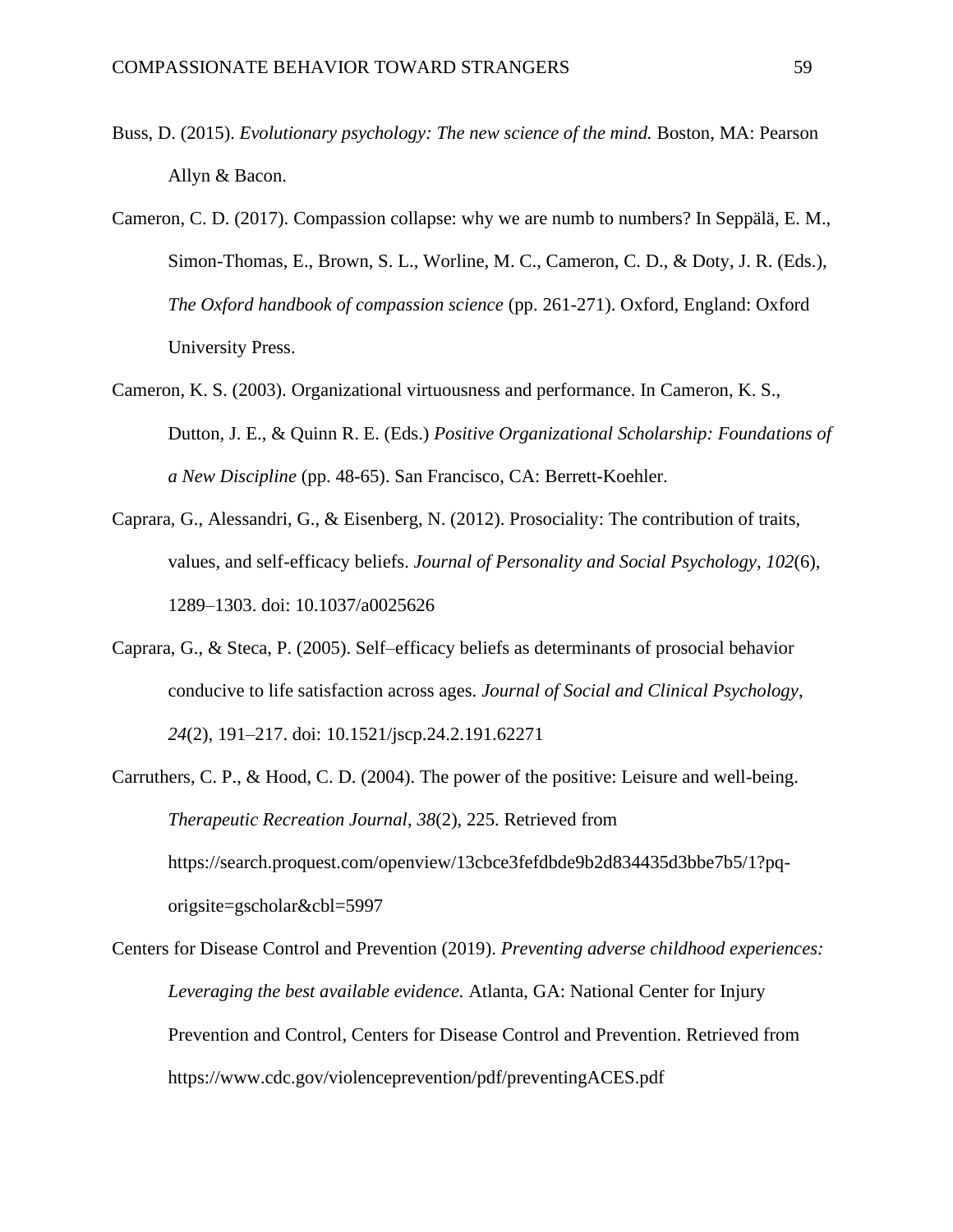Cikara, M., Bruneau, E., & Saxe, R. (2011). Us and Them: Intergroup Failures of Empathy. *Current Directions in Psychological Science*, *20*(3), 149–153. doi: 10.1177/0963721411408713

- Cikara, M., Bruneau, E., van Bavel, J., & Saxe, R. (2014). Their pain gives us pleasure: How intergroup dynamics shape empathic failures and counter-empathic responses. *Journal of Experimental Social Psychology*, *55*, 110–125. doi: 10.1016/j.jesp.2014.06.007
- Cohen, S. (2004). Social Relationships and Health. *The American Psychologist*, *59*(8), 676–684. doi: 10.1037/0003-066X.59.8.676

Cosley, B., McCoy, S., Saslow, L., & Epel, E. (2010). Is compassion for others stress buffering? Consequences of compassion and social support for physiological reactivity to stress. *Journal of Experimental Social Psychology*, *46*(5), 816–823. doi: 10.1016/j.jesp.2010.04.008

- Côté, S., Piff, P., & Willer, R. (2013). For whom do the ends justify the means? Social class and utilitarian moral judgment. *Journal of Personality and Social Psychology*, *104*(3), 490– 503. doi: 10.1037/a0030931
- COVID-19 Dashboard by the Center for Systems Science and Engineering (CSSE) at Johns Hopkins University. (2020, June 17). Retrieved from https://coronavirus.jhu.edu/map.html

Crocker, J., & Canevello, A. (2008). Creating and undermining social support in communal relationships: The role of compassionate and self-image goals. *Journal of Personality and Social Psychology*, *95*(3), 555–575. doi: 10.1037/0022-3514.95.3.555

Csikszentmihalyi, M., & Csikszentmihalyi, I. S. (1992). *Optimal experience: Psychological studies of flow in consciousness.* Cambridge, England: Cambridge University Press.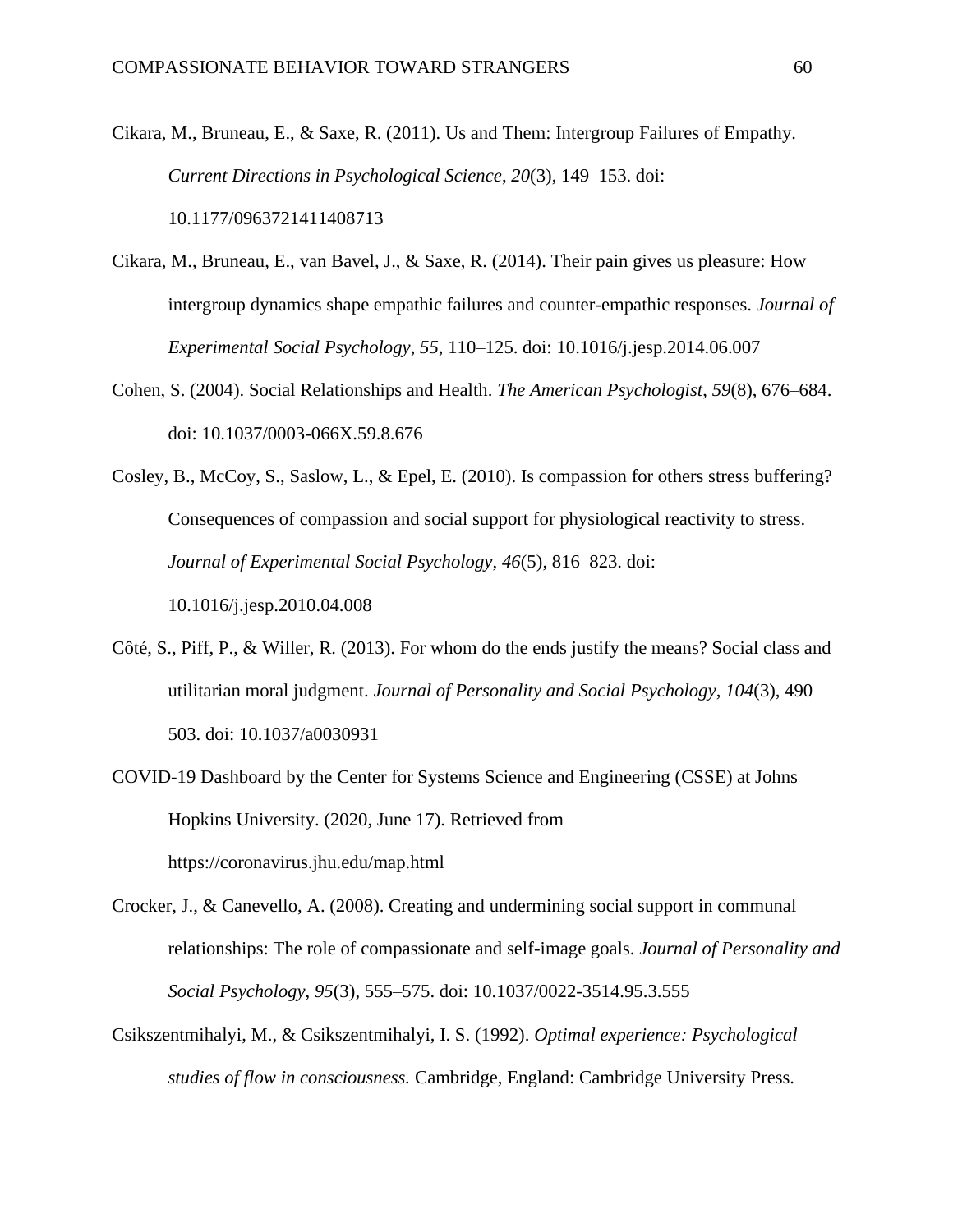- Darley, J., & Batson, C. (1973). From Jerusalem to Jericho: A study of situational and dispositional variables in helping behavior. *Journal of Personality and Social Psychology*, *27*(1), 100–108. doi: 10.1037/h0034449
- Darling, N. (2017) Attracting WEIRD samples. *Psychology Today.* Retrieved from https://www.psychologytoday.com/us/blog/thinking-about-kids/201710/attracting-weirdsamples
- Davis, M. (1983). Measuring individual differences in empathy: Evidence for a multidimensional approach. *Journal of Personality and Social Psychology*, *44*(1), 113–126. doi: 10.1037/0022-3514.44.1.113
- Decety, J., Yang, C., & Cheng, Y. (2010). Physicians down-regulate their pain empathy response: An event-related brain potential study. *NeuroImage*, *50*(4), 1676–1682. doi: 10.1016/j.neuroimage.2010.01.025
- Diener, E., Emmons, R., Larsen, R., & Griffin, S. (1985). The satisfaction with life scale. *Journal of Personality Assessment*, *49*(1), 71–75. doi: 10.1207/s15327752jpa4901\_13
- Diener, E., Heintzelman, S., Kushlev, K., Tay, L., Wirtz, D., Lutes, L., & Oishi, S. (2017). Findings all psychologists should know from the new science on subjective well-being. *Canadian Psychology: Psychologie Canadienne*, *58*(2), 87–104. doi: 10.1037/cap0000063
- Diener, E., Wirtz, D., Tov, W., Kim-Prieto, C., Choi, D., Oishi, S., & Biswas-Diener, R. (2010). New well-being measures: Short scales to assess flourishing and positive and negative feelings. *Social Indicators Research*, *97*(2), 143–156. doi: 10.1007/s11205-009-9493-y

Dresner, S.H. (1954). Prayer, humility and compassion. *Judaism*, *3*(1).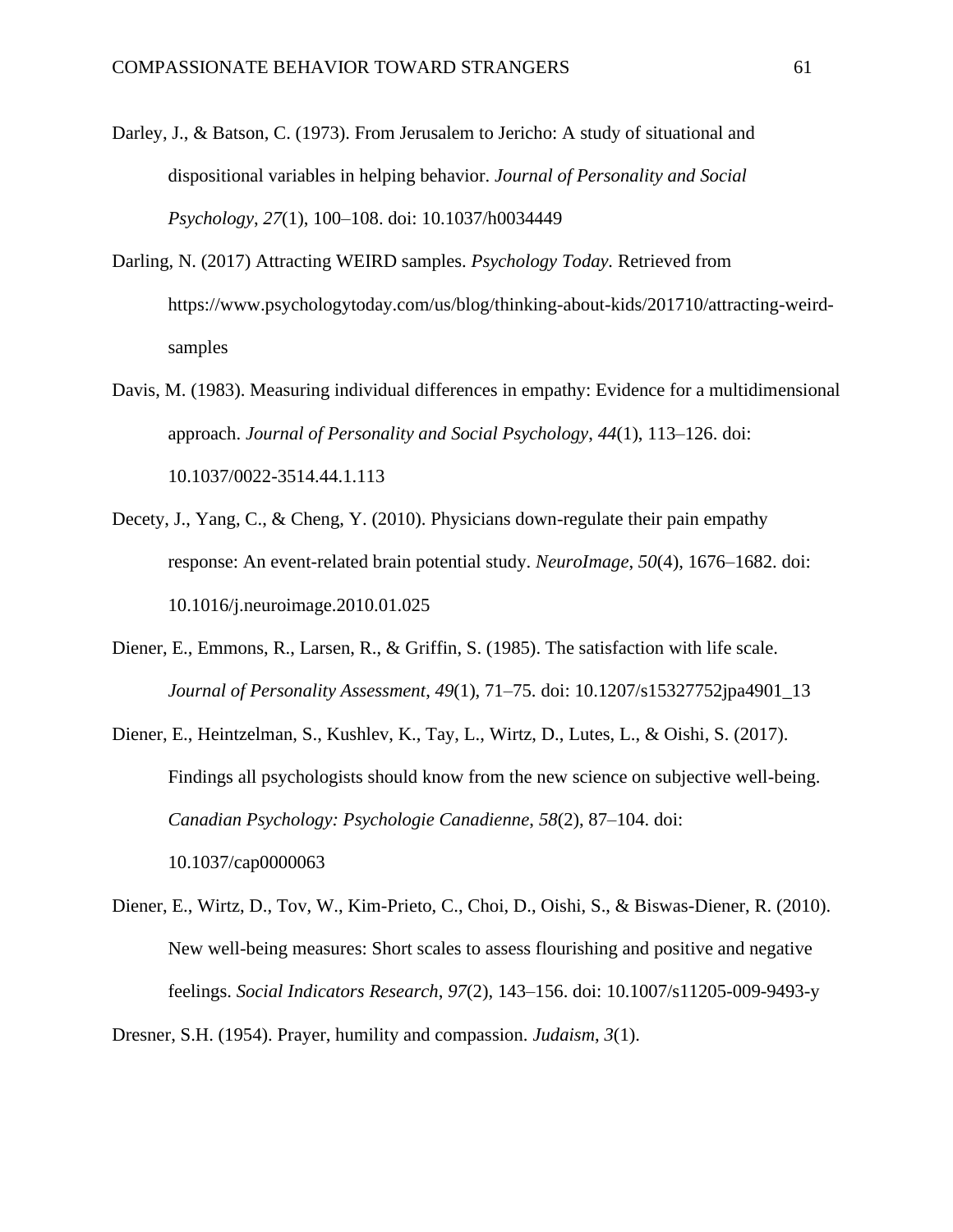- Druckman, J., Trawalter, S., Montes, I., Fredendall, A., Kanter, N., & Rubenstein, A. (2018). Racial bias in sport medical staff's perceptions of others' pain. *The Journal of Social Psychology*, *158*(6), 721–729. doi: 10.1080/00224545.2017.1409188
- Dutton, J. E. (2003). Fostering high-quality connections. *Stanford Social Innovation Review,* 1, 54-57. Retrieved from https://ssir.org/articles/entry/fostering\_high\_quality\_connections
- Dutton, J. E., & Heaphy, E. D. (2003). The power of high-quality connections. In Cameron, K. S., Dutton, J. E., & Quinn R. E. (Eds) *Positive organizational scholarship: Foundations of a new discipline* (pp. 263-278). San Francisco, CA: Berrett-Koehler.
- Dutton, J. E., Workman, K., & Hardin, A. (2014). Compassion at work. *Annual Review of Organizational Psychology and Organizational Behavior*, 1(1), 277–304. doi: 10.1146/annurev-orgpsych-031413-091221
- Dutton, J. E., Worline, M. C., Frost, P., & Lilius, J. (2006). Explaining compassion organizing. *Administrative Science Quarterly*, *51*(1), 59–96. doi: 10.2189/asqu.51.1.59
- Dweck, C., & Leggett, E. (1988). A social cognitive approach to motivation and personality. *Psychological Review, 95*(2), 256–273. doi: 10.1037/0033-295X.95.2.256
- Edmondson, A. (1999). Psychological safety and learning behavior in work teams. *Administrative Science Quarterly*, *44*(2). doi: 10.2307/2666999
- Eisenberg, N. (2000). Emotion, regulation, and moral development. *Annual Review of Psychology*, *51*(1), 665–697. doi: 10.1146/annurev.psych.51.1.665
- Eisenberg, N., Fabes, R. A., Murphy, B., Karbon, M., Maszk, P., Smith, M., O'Boyle, C., & Suh, K. (1994). The relations of emotionality and regulation to dispositional and situational empathy-related responding. *Journal of Personality and Social Psychology*, *66*(4), 776– 797. doi: 10.1037/0022-3514.66.4.776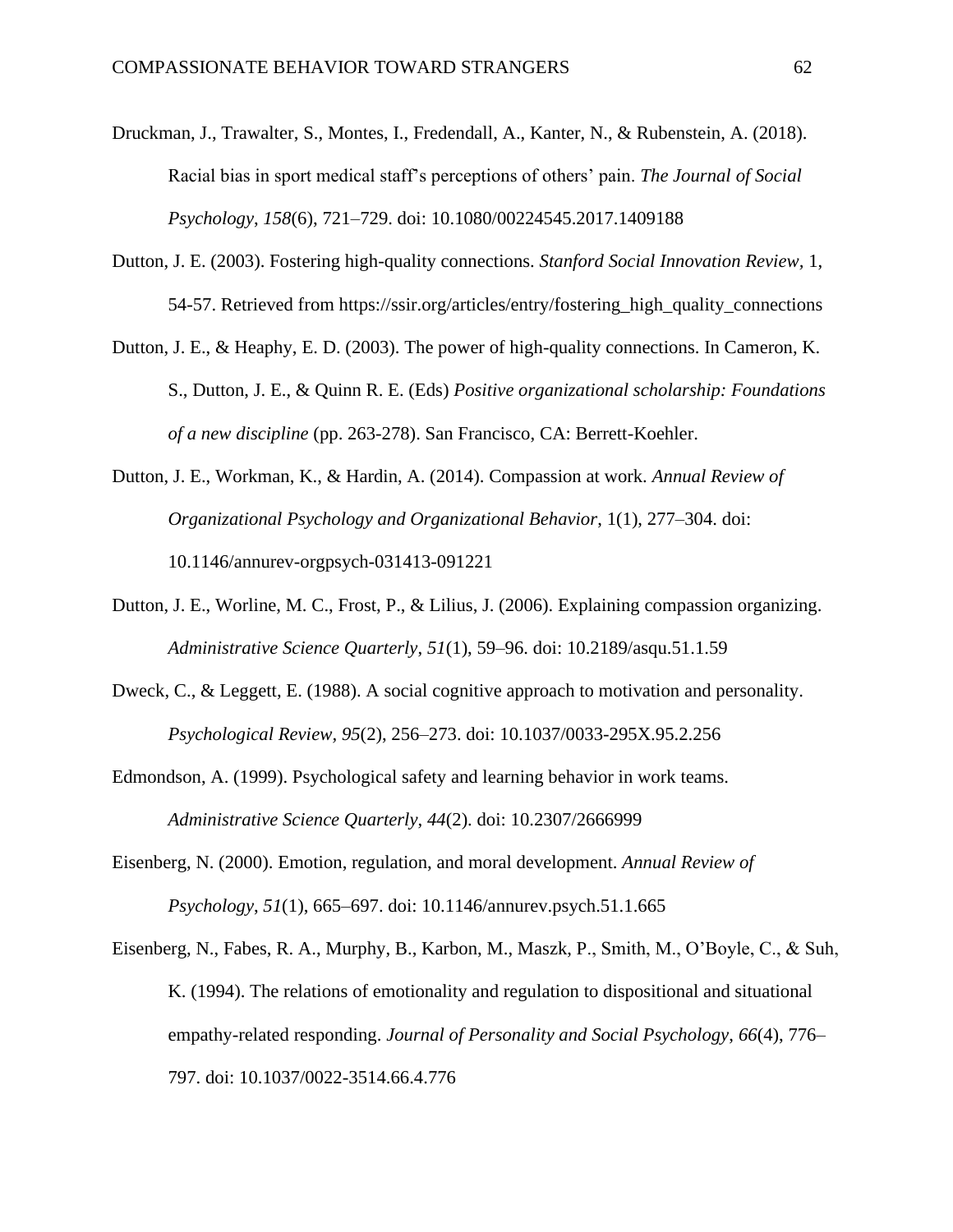- Eisenberg, N., Fabes, R. A., & Spinrad, T. L. (2007). Prosocial development. In Eisenberg, N. (Ed.) *Handbook of child psychology*,: Social, emotional, and personality development. Hoboken, NJ: John Wiley & Sons. doi: 10.1002/9780470147658.chpsy0311
- Ekman, P., & Ekman, E. (2017). *Is global compassion achievable?* In Seppälä, E. M., Simon-Thomas, E., Brown, S. L., Worline, M. C., Cameron, C. D., & Doty, J. R. (Eds.), *The Oxford handbook of compassion science* (pp. 41-49). Oxford, England: Oxford University Press.
- Elis, N. (2020, July 7). House Democrats include \$597 million for police reform in spending bill. *The Hill.* Retrieved from https://thehill.com/policy/finance/506152-house-democratspropose-597-million-toward-police-reform
- Enright, R. D., Freedman, S., & Rique, J. (1998). The psychology of interpersonal forgiveness. In R. D. Enright & J. North (Eds.) *Exploring Forgiveness* (pp. 6–62). Madison, WI: University of Wisconsin Press.
- Epley, N., & Schroeder, J. (2014). Mistakenly seeking solitude. *Journal of Experimental Psychology*, *143*(5), 1980–1999. doi: 10.1037/a0037323
- Fave, A., Brdar, I., Vella-Brodrick, D., Wissing, M., Knoop, H., & Delle Fave, A. (2013). Religion, spirituality, and well-being across nations: The eudaemonic and hedonic happiness Investigation. In *Well-being and cultures: Perspectives from positive psychology (*pp. 117–134). Switzerland, AG: Springer. doi: 10.1007/978-94-007-4611- 4\_8
- Feldman, C. (2005). *Compassion*. Berkeley CA: Rodnell Press.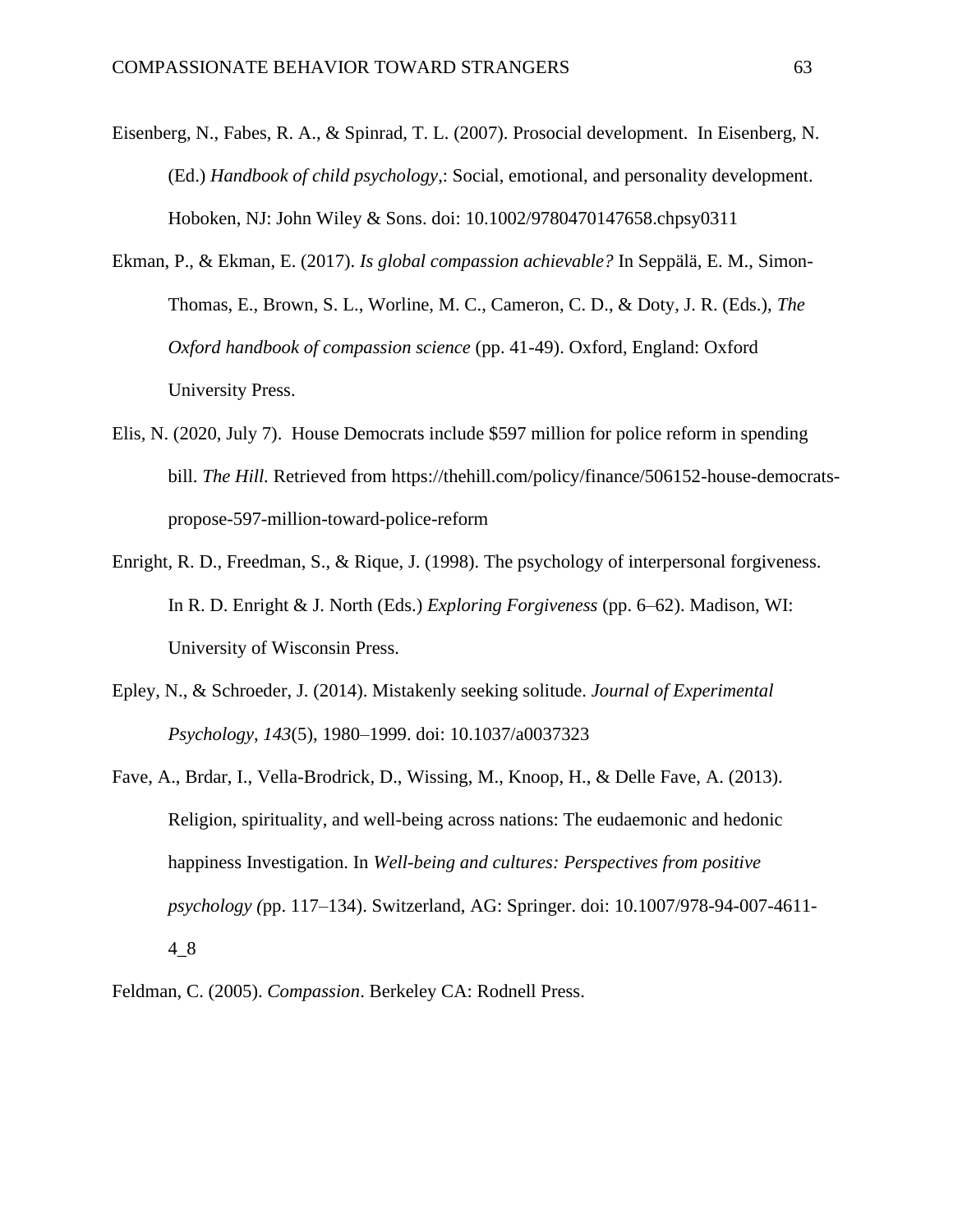- Feldman, M. (2004). Resources in emerging structures and processes of change. *Organization Science: a Journal of the Institute of Management Sciences.*, *15*(3), 295–309. doi: 10.1287/orsc.1040.0073
- Fiske, S., Cuddy, A., Glick, P., & Xu, J. (2002). A model of (often mixed) stereotype content: Competence and warmth respectively follow from perceived status and competition. *Journal of Personality and Social Psychology*, *82*(6), 878–902. doi: 10.1037/0022- 3514.82.6.878
- Fogarty, L., Curbow, B., Wingard, J., McDonnell, K., & Somerfield, M. (1999). Can 40 seconds of compassion reduce patient anxiety? *Journal of Clinical Oncology: Official Journal of the American Society of Clinical Oncology, 17*(1), 371–371. doi:

10.1200/JCO.1999.17.1.371

- Fowler, J., & Christakis, N. (2008). Dynamic spread of happiness in a large social network: longitudinal analysis over 20 years in the Framingham Heart Study. *BMJ: British Medical Journal*, *337*. doi: 10.1136/bmj.a2338
- Fredrickson, B. L. (2001). The role of positive emotions in positive psychology: The broadenand-build theory of positive emotions.*The American Psychologist*, *56*(3), 218–226. doi: 10.1037/0003-066X.56.3.218
- Fredrickson, B. L. (2009). *Positivity: Groundbreaking research reveals how to embrace the hidden strength of positive emotions, overcome negativity, and thrive.* New York, NY: Crown.
- Fredrickson, B. L. (2013). *Love 2.0: How our supreme emotion affects everything we feel, think, do, and become.* New York, NY: Avery.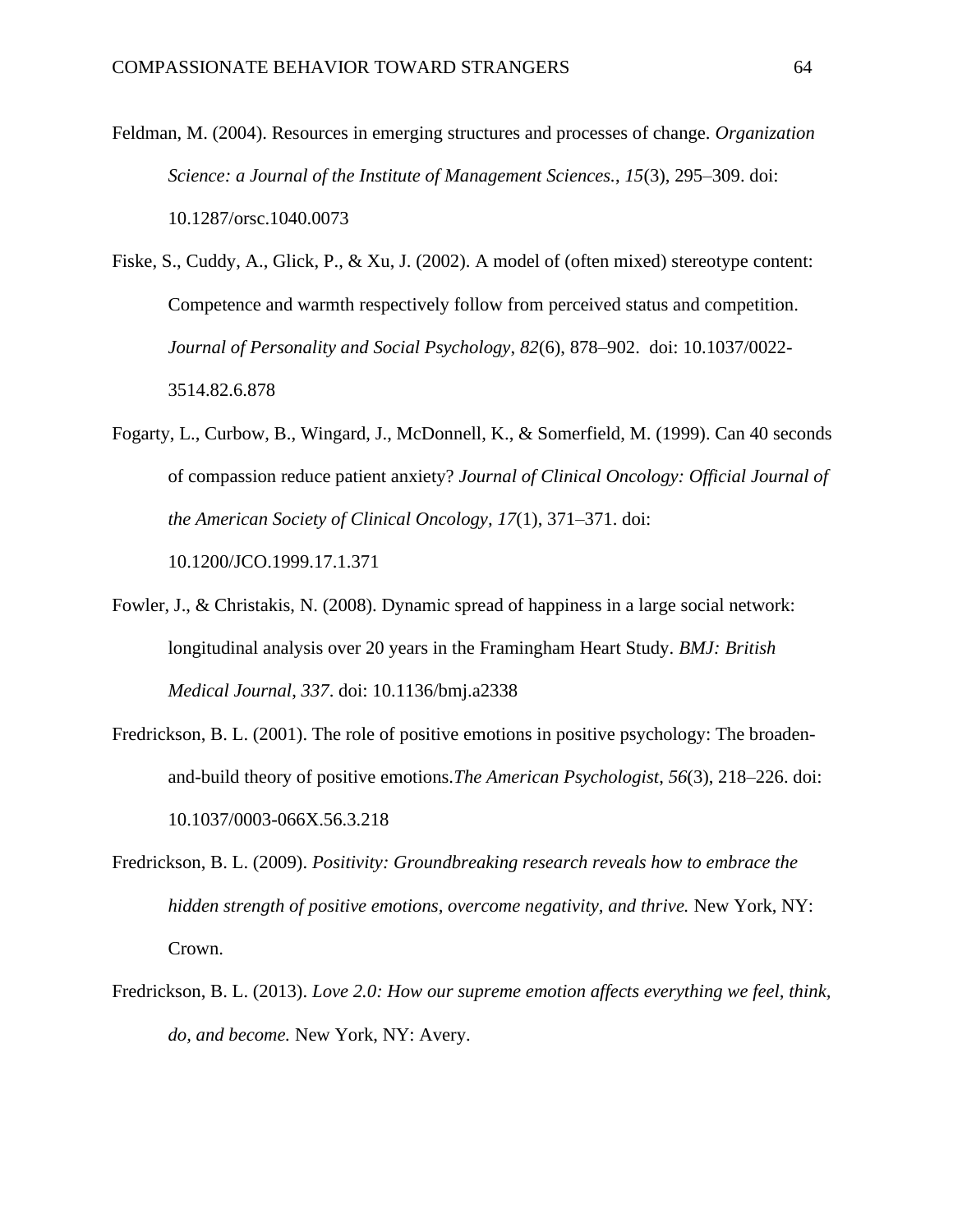- Fredrickson, B. L. (2013). Updated thinking on positivity ratios. *American Psychologist,* 68(9), 814-822.
- Fredrickson, B. L., Cohn, M., Coffey, K. A., Pek, J., & Finkel, S. A. (2008). Open hearts build lives: Positive emotions, induced through loving-kindness meditation, build consequential personal resources. *Journal of Personality and Social Psychology*, 95, 1045–1062. doi: 10.1037/a0013262.
- Frost, P., Dutton, J. E., Maitlis, S., Lilius, J. M., Kanov, J. M., & Worline, M. C. (2006). Seeing organizations differently: Three lenses on compassion. *The Sage Handbook of Organization Studies* (pp. 843-866) Retrieved from

http://webuser.bus.umich.edu/janedut/Compassion/SeeingOrganizations6-28-05.pdf

Frost, P., & Robinson, S. (1999). The toxic handler organizational hero and casualty. *Harvard Business Review*, *77*(4), 97-97. Retrieved from https://web-b-ebscohostcom.proxy.library.upenn.edu/ehost/detail/detail?vid=1&sid=5a632647-4a58-45a7-95ac-18611c975590%40pdc-v-

sessmgr02&bdata=JnNpdGU9ZWhvc3QtbGl2ZQ%3d%3d#AN=1980082&db=bth

- Gerdes, K. (2011). Empathy, sympathy, and pity: 21st-century definitions and implications for practice and research. *Journal of Social Service Research*, *37*(3), 230–241. doi: 10.1080/01488376.2011.564027
- Gilbert, P. (2014). The origins and nature of compassion focused therapy. *The British Journal of Clinical Psychology*, *53*(1), 6–41. doi: 10.1111/bjc.12043
- Gilbert, P. (2017). Compassion as a social mentality. *Compassion: Concepts, research and applications*, 31-68. Retrieved from

https://books.google.com/books?hl=en&lr=&id=aTMlDwAAQBAJ&oi=fnd&pg=PA31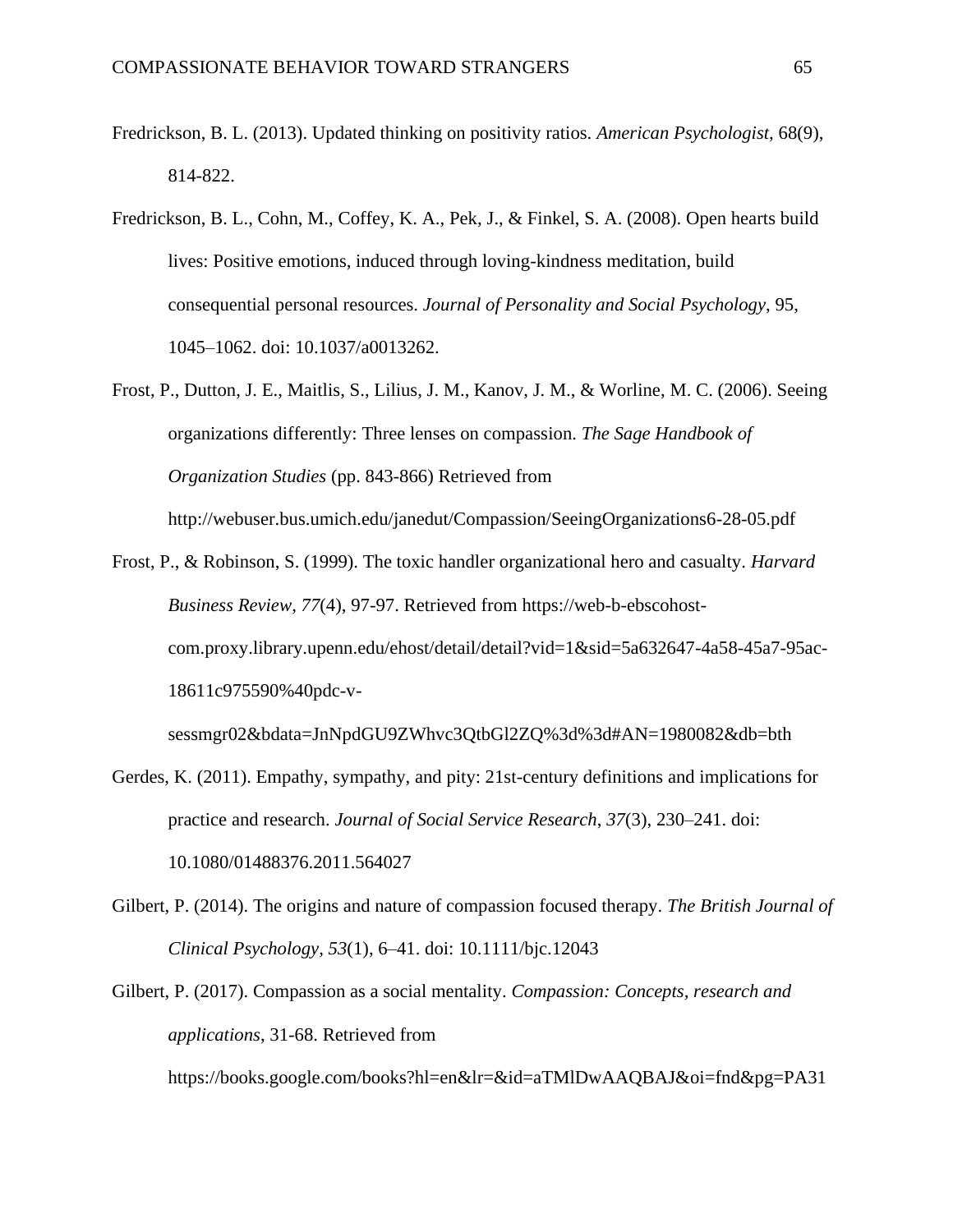$\&$ dq=Gilbert,+P.+(2017).+Compassion+as+a+social+mentality $\&$ ots=Mavl8Te0G1 $\&$ sig= AsRBJxGQyyZImL67Oct34Oe5nvA#v=onepage&q=Gilbert%2C%20P.%20(2017).%20 Compassion%20as%20a%20social%20mentality&f=false

- Gilbert, P., & Mascaro, J. (2017). Compassion: Fears, blocks, and resistances: An evolutionary investigation. In Seppälä, E. M., Simon-Thomas, E., Brown, S. L., Worline, M. C., Cameron, C. D., & Doty, J. R. (Eds.), *The Oxford handbook of compassion science* (pp. 399-420). Oxford, England: Oxford University Press.
- Gipple, E., & Gose, B. (2012). America's generosity divide. *Chronicle of Philanthropy*. Retrieved from https://www.philanthropy.com/article/America-s-Generosity-Divide/156175
- Goetz, J. L. (2004, June 1). Research on Buddhist conceptions of compassion: An annotated bibliography. Retrieved from https://greatergood.berkeley.edu/article/item/buddhist\_conceptions\_of\_compassion\_an\_a nnotated\_bibliography
- Goetz, J. L., Keltner, D., & Simon-Thomas, E. (2010). Compassion: An evolutionary analysis and empirical review. *Psychological Bulletin*, 136, 351–374. doi:10.1037/a0018807.
- Goetz, J. L., & Simon-Thomas, E. (2017). The landscape of compassion: Definitions and scientific approaches. In Seppälä, E. M., Simon-Thomas, E., Brown, S. L., Worline, M. C., Cameron, C. D., & Doty, J. R. (Eds.), *The Oxford handbook of compassion science* (pp. 3-16). Oxford, England: Oxford University Press.
- Gollwitzer, P., Fujita, K., & Oettingen, G. (2004). Planning and the implementation of goals. In Baumeister, R. F. et al. *Handbook of self-regulation: research, theory, and applications* (pp. 211-228). New York, NY: Guilford Press.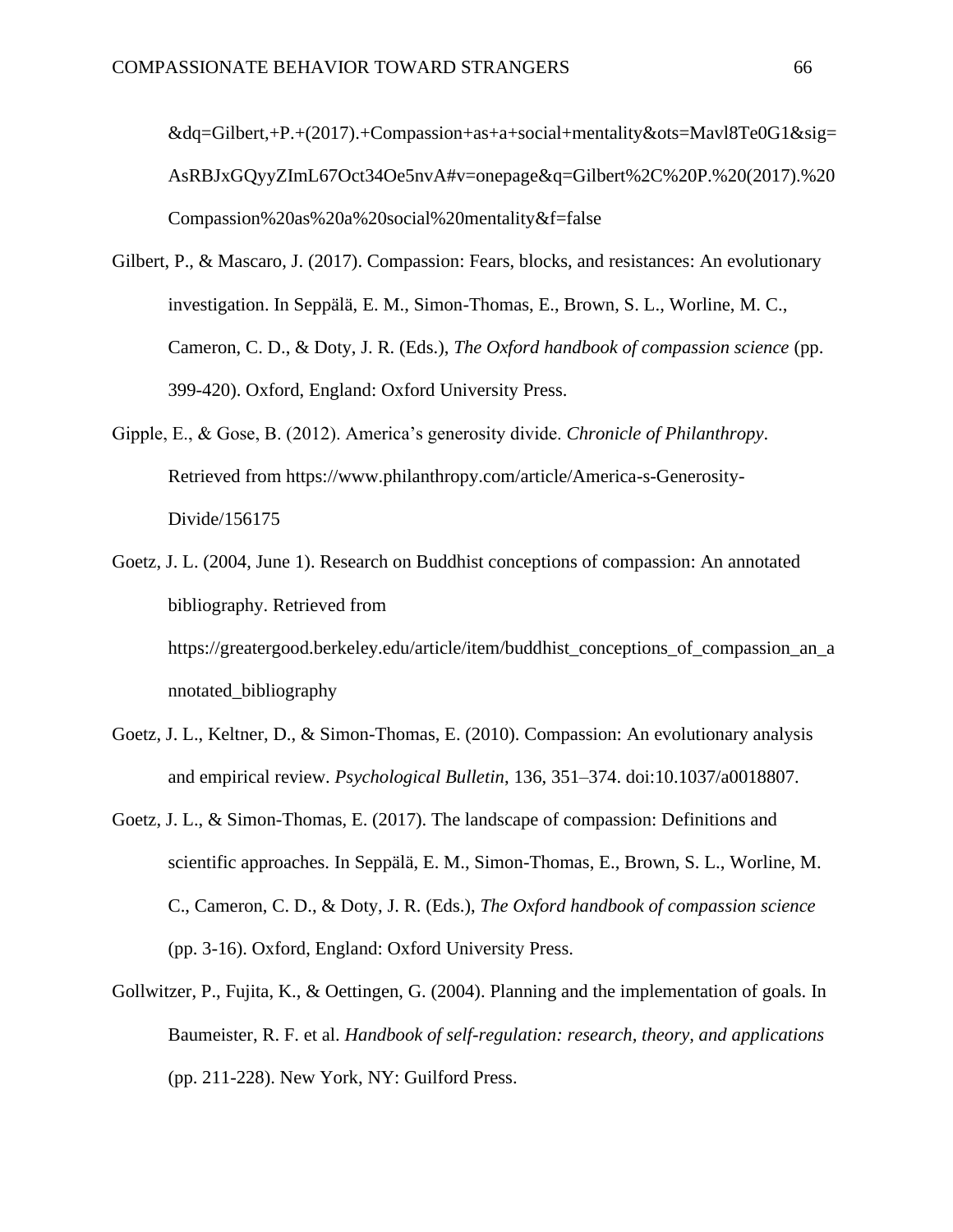- Gollwitzer, P., Heckhausen, H., & Steller, B. (1990). Deliberative and implemental mind-sets: Cognitive tuning toward congruous thoughts and information. *Journal of Personality and Social Psychology*, *59*(6), 1119–1127. doi: 10.1037/0022-3514.59.6.1119
- Goyal, M., Kuppermann, N., Cleary, S., Teach, S., & Chamberlain, J. (2015). Racial disparities in pain management of children with appendicitis in emergency departments. *JAMA Pediatrics*, *169*(11). doi: 10.1001/jamapediatrics.2015.1915
- Grant, A. (Host) (2018, April 11) A world without bosses. [Audio podcast]. Retrieved from https://podcasts.google.com/feed/aHR0cHM6Ly9mZWVkcy5mZWVkYnVybmVyLmN vbS9Xb3JrbGlmZVdpdGhBZGFtR3JhbnQ=
- Grant, A., & Gino, F. (2010). A little thanks goes a long way: Explaining why gratitude expressions motivate prosocial behavior. *Journal of Personality and Social Psychology*, *98*(6), 946–955. doi: 10.1037/a0017935
- Gross, J. J. (1998). The emerging field of emotion regulation: An integrative review. *Review of General Psychology*, 2, 271. doi: 10.1037//1089-2680.2.3.271.
- Haidt, J. (2003). Elevation and the positive psychology of morality. In Keyes, C. L. M., Haidt, J. (Eds.), *Flourishing: Positive Psychology and the Life Well-Lived.* (pp. 275–289). Washington, DC: American Psychological Association.
- Haidt, J. (2006). *The happiness hypothesis: Finding modern truth in ancient wisdom.* New York, NY: Basic Books.
- Halifax, J. (2012). A heuristic model of enactive compassion. *Current Opinion in Supportive and Palliative Care, 6*(2), 228–235. doi: 10.1097/SPC.0b013e3283530fbe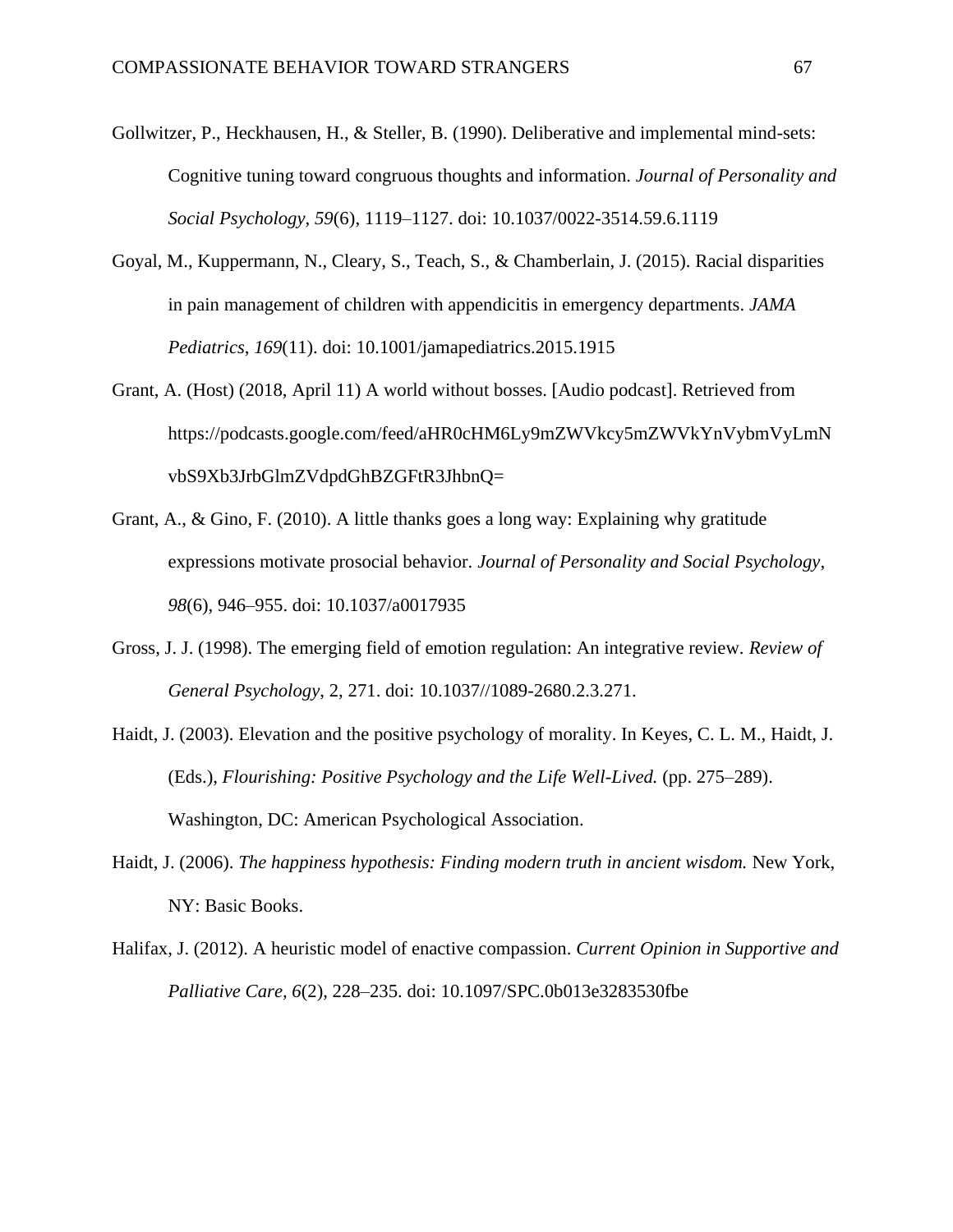- Hardy, C., & Van Vugt, M. (2006). Nice guys finish first: The competitive altruism hypothesis. *Personality & Social Psychology Bulletin: Journal of the Society for Personality and Social Psychology*, 32(10), 1402–1413. doi: 10.1177/0146167206291006
- Harmon, A. & Burch, A.D.S., (2020, June 22). White Americans say they are waking up to racism. What will it add up to? *The New York Times.* Retrieved from https://www.nytimes.com/2020/06/22/us/racism-white-americans.html
- Heckhausen, J., Wrosch, C., & Schulz, R. (2010). A motivational theory of life-span development. *Psychological Review*, *117*(1), 32–60. doi: 10.1037/a0017668
- Heffernan, M. (2011) Willful blindness: Why we ignore the obvious at our peril. New York, NY: Simon & Schuster.
- Heifetz, R. (1994). *Leadership without easy answers*. Cambridge, MA: Belknap Press of Harvard University Press.
- Hofmann, S., Grossman, P., & Hinton, D. (2011). Loving-kindness and compassion meditation: Potential for psychological interventions. *Clinical Psychology Review*, *31*(7), 1126–1132. doi: 10.1016/j.cpr.2011.07.003
- Huppert, F. A. (2009). Psychological well-being: Evidence regarding its causes and consequences. *Applied Psychology: Health and Well-Being,* 1 (2), 137–164. doi: 10.1111/ j.1758-0854.2009.01008.x
- Huppert, F. A., & So, T. (2013). Flourishing across Europe: Application of a new conceptual framework for defining well-being. *Social Indicators Research*, *110*(3), 837–861. doi: 10.1007/s11205-011-9966-7
- Hutcherson, C. A., Seppala, E. M., & Gross, J. J. (2008). Loving-kindness meditation increases social connectedness. *Emotion, 8*(5), 720-724. doi:10.1037/a0013237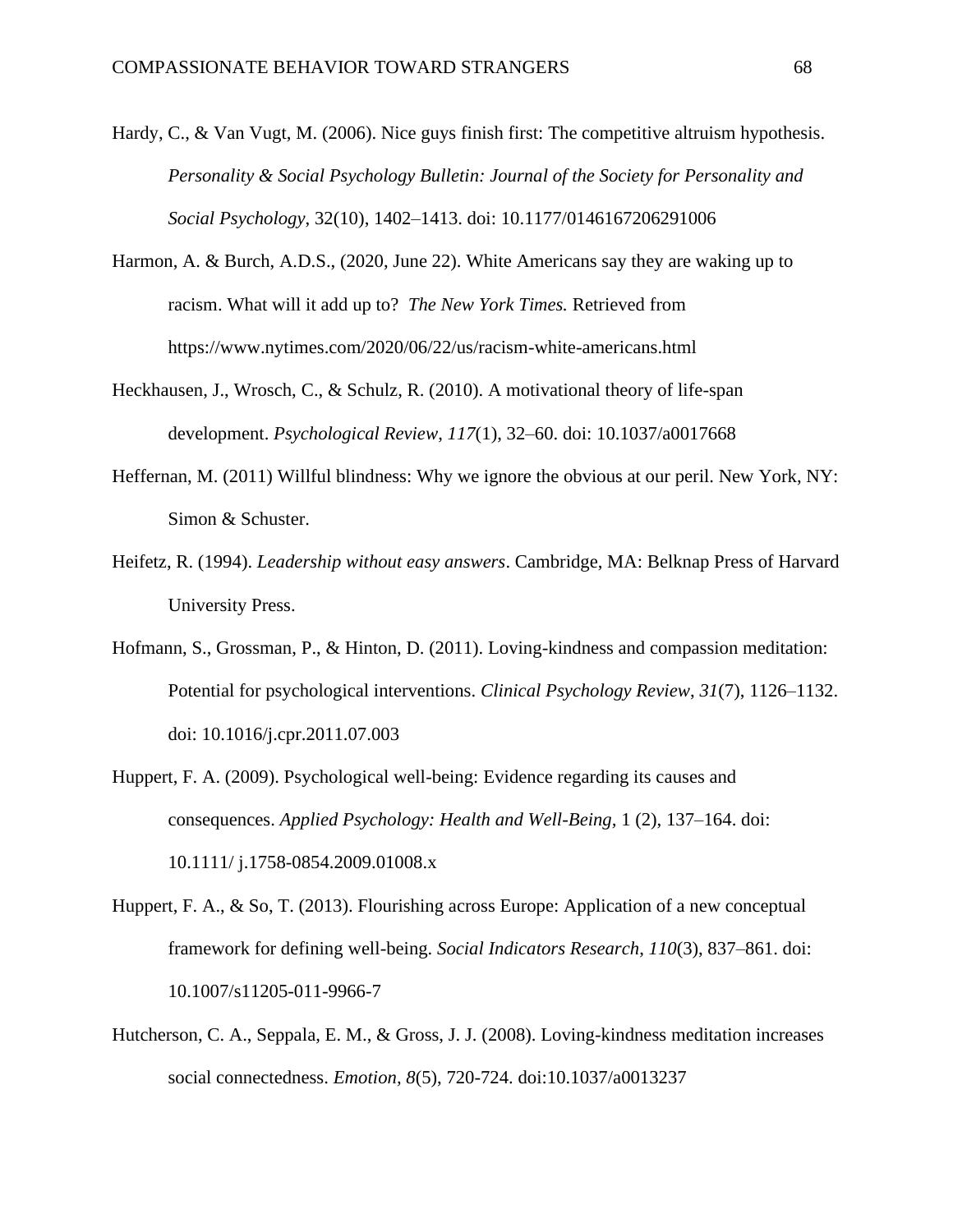- Ickes, W., Stinson, L., Bissonnette, V., & Garcia, S. (1990). Naturalistic social cognition: Empathic accuracy in mixed-sex dyads. *Journal of Personality and Social Psychology*, *59*(4), 730–742. doi: 10.1037/0022-3514.59.4.730
- Ironson, G., Kremer, H., & Lucette, A. (2017). Compassionate love predicts long-term survival among people living with HIV followed for up to 17 years. *The Journal of Positive Psychology*, *13*(6), 1–10. doi: 10.1080/17439760.2017.1350742
- James, W. (1984). *Principles of psychology: Briefer course.* Cambridge, MA: Harvard University Press. (Original work published 1892)
- Jazaieri, H., McGonigal, K., Jinpa, T., Doty, J., Gross, J., & Goldin, P. (2014). A randomized controlled trial of compassion cultivation training: Effects on mindfulness, affect, and emotion regulation. *Motivation and Emotion*, *38*(1), 23–35. doi: 10.1007/s11031-013- 9368-z
- Jinpa, T. (2010). Compassion cultivation training (CCT): Instructor's manual. Unpublished, Stanford, CA.
- Jones, Z. [zayjones11] (2020, May 30). Retrieved from https://twitter.com/zayjones11?lang=en
- Kaminski, K., Kitterlin-Lynch, M., Cain, L., & Beckman, E. (2019). Drug use and its perceived consequences: A comparison of foodservice and non-foodservice employees. *International Journal of Hospitality Management*, *77*, 238–244. doi: 10.1016/j.ijhm.2018.07.003
- Kanov, J. M., Maitlis, S., Worline, M. C., Dutton, J. E., Frost, P., & Lilius, J. (2004). Compassion in organizational life. *The American Behavioral Scientist*, *47*(6), 808–827. doi: 10.1177/0002764203260211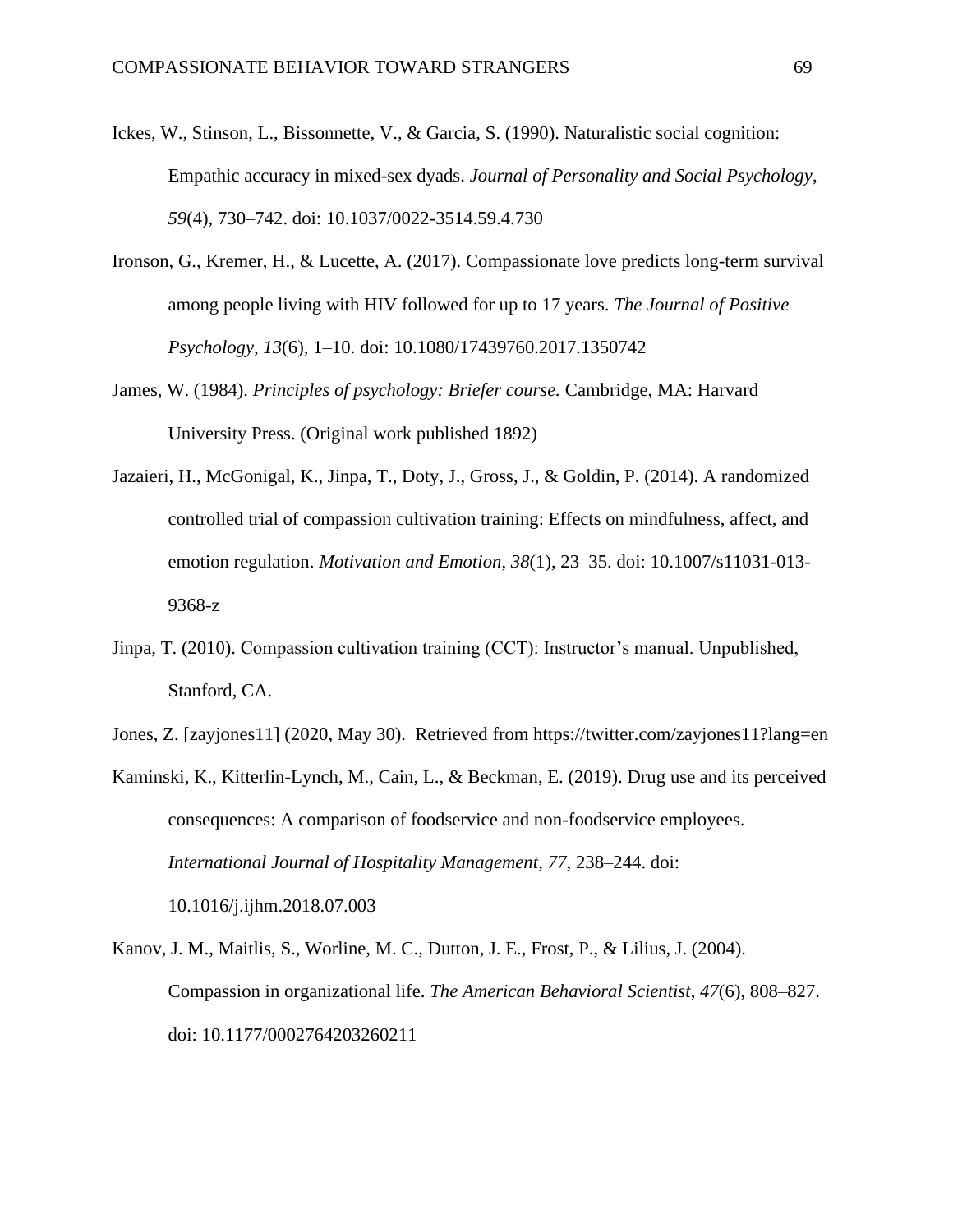- Keltner, D., Kogan, A., Piff, P., & Saturn, S. (2014). The sociocultural appraisals, values, and emotions (SAVE) framework of prosociality: core processes from gene to meme. *Annual Review of Psychology*, *65*(1), 425–460. doi: 10.1146/annurev-psych-010213-115054
- Keyes, C. (2005). Mental illness and/or mental health? Investigating axioms of the complete state model of health. *Journal of Consulting and Clinical Psychology*, *73*(3), 539–548. doi: 10.1037/0022-006X.73.3.539
- Kirby, J. N. (2017). Compassion interventions: The programmes, the evidence, and implications for research and practice. *Psychology and Psychotherapy: Theory, Research and Practice*, *90*(3), 432–455. doi: 10.1111/papt.12104
- Kirby, J. N., Tellegen, C. L., & Steindl, S. R. (2015). Cultivating compassion: A systematic review and meta‐analysis of compassion‐based interventions. *PROSPERO: International Prospective Register of Systematic Reviews* CRD42015024576 Retrieved from http://www.crd.york.ac.uk/PROSPERO/display%5frecord.asp?ID=CRD42015024576
- Klimecki, O. M., & Singer, T. (2017). The compassionate brain. In Seppälä, E. M., Simon-Thomas, E., Brown, S. L., Worline, M. C., Cameron, C. D., & Doty, J. R. (Eds.), *The Oxford handbook of compassion science* (pp. 109-120). Oxford, England: Oxford University Press.
- Kraus, M., Côté, S., & Keltner, D. (2010). Social class, contextualism, and empathic accuracy. *Psychological Science: a Journal of the American Psychological Society, 21*(11), 1716– 1723. doi: 10.1177/0956797610387613
- Kraus, M., & Keltner, D. (2009). Signs of socioeconomic status: A thin slicing approach. *Psychological Science: a Journal of the American Psychological Society,* 20(1), 99–106. doi: 10.1111/j.1467-9280.2008.02251.x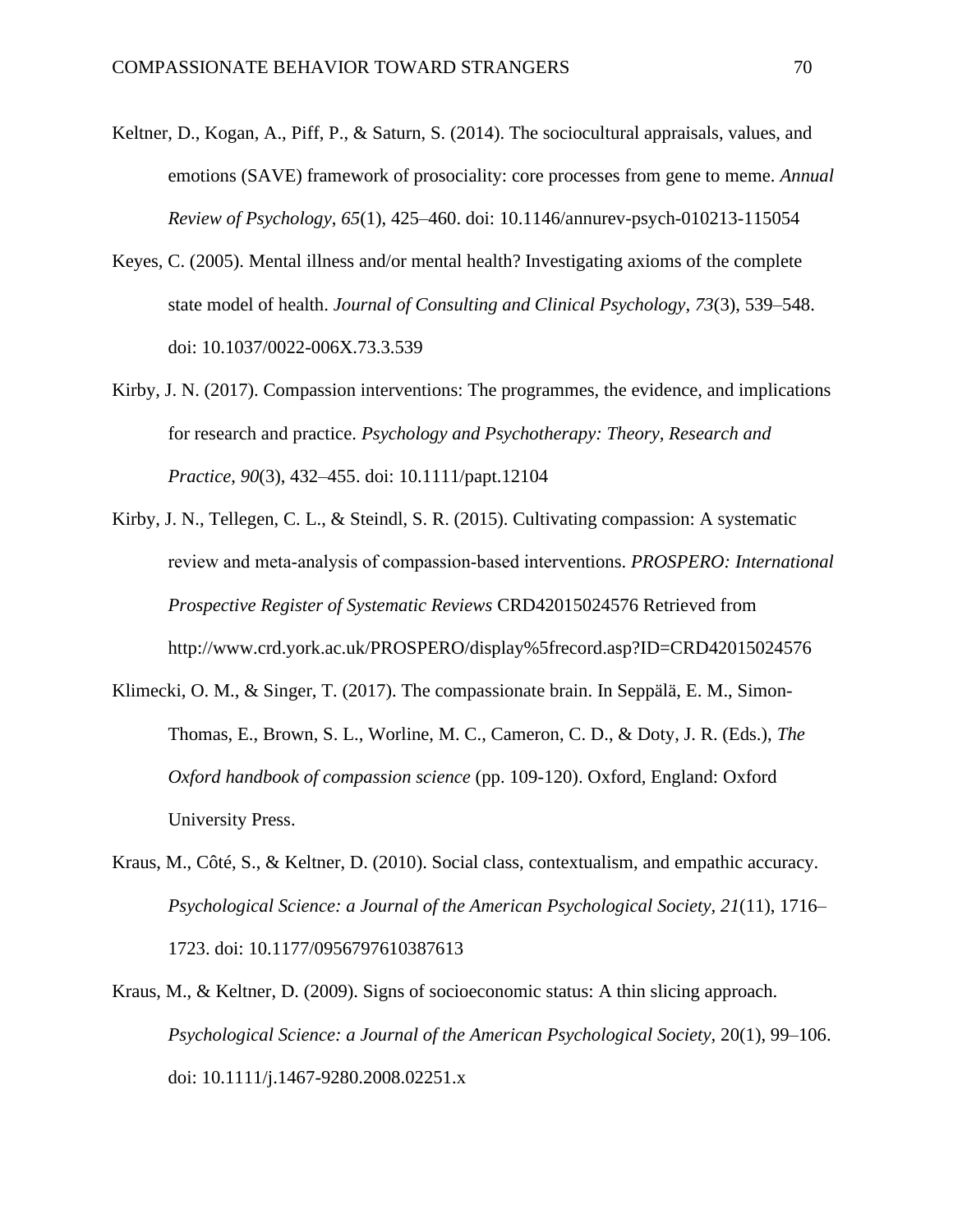- Krueger, J. I., & DiDonato, T. E. (2008). Social categorization and the perception of groups and group differences. *Social and Personality Psychology Compass, 2*(2), 733–750. doi: 10.1111/j.1751-9004.2008.00083.x
- Lamm, C., Decety, J., & Singer, T. (2011). Meta-analytic evidence for common and distinct neural networks associated with directly experienced pain and empathy for pain. *NeuroImage*, *54*(3), 2492–2502. doi: 10.1016/j.neuroimage.2010.10.014
- Lamm, C., & Singer, T. (2010). The role of anterior insular cortex in social emotions. *Brain Structure and Function*, *214*(5-6), 579–591. doi: 10.1007/s00429-010-0251-3
- Larsen, R., Diener, E., & Emmons, R. (1985). An evaluation of subjective well-being measures. *Social Indicators Research*, *17*(1), 1–17. doi: 10.1007/BF00354108
- LeBreck, D. (2020, June 11). Inspiring stories from the meetings industry during coronavirus crisis. Retrieved from https://www.meetingstoday.com/magazines/articledetails/articleid/34256/title/inspiring-stories-during-coronavirus-crisis
- Leiberg, S., Klimecki, O., & Singer, T. (2011). Short-term compassion training increases prosocial behavior in a newly developed prosocial game. *PloS One*, *6*(3), e17798. doi: 10.1371/journal.pone.0017798
- Levenson, R., & Ruef, A. (1992). Empathy: A physiological substrate. *Journal of Personality and Social Psychology*, *63*(2), 234–246. doi: 10.1037/0022-3514.63.2.234
- Levine, M., Prosser, A., Evans, D., & Reicher, S. (2005). Identity and emergency intervention: How social group membership and inclusiveness of group boundaries shape helping behavior. *Personality & Social Psychology Bulletin: Journal of the Society for Personality and Social Psychology*, *31*(4), 443–453. doi: 10.1177/0146167204271651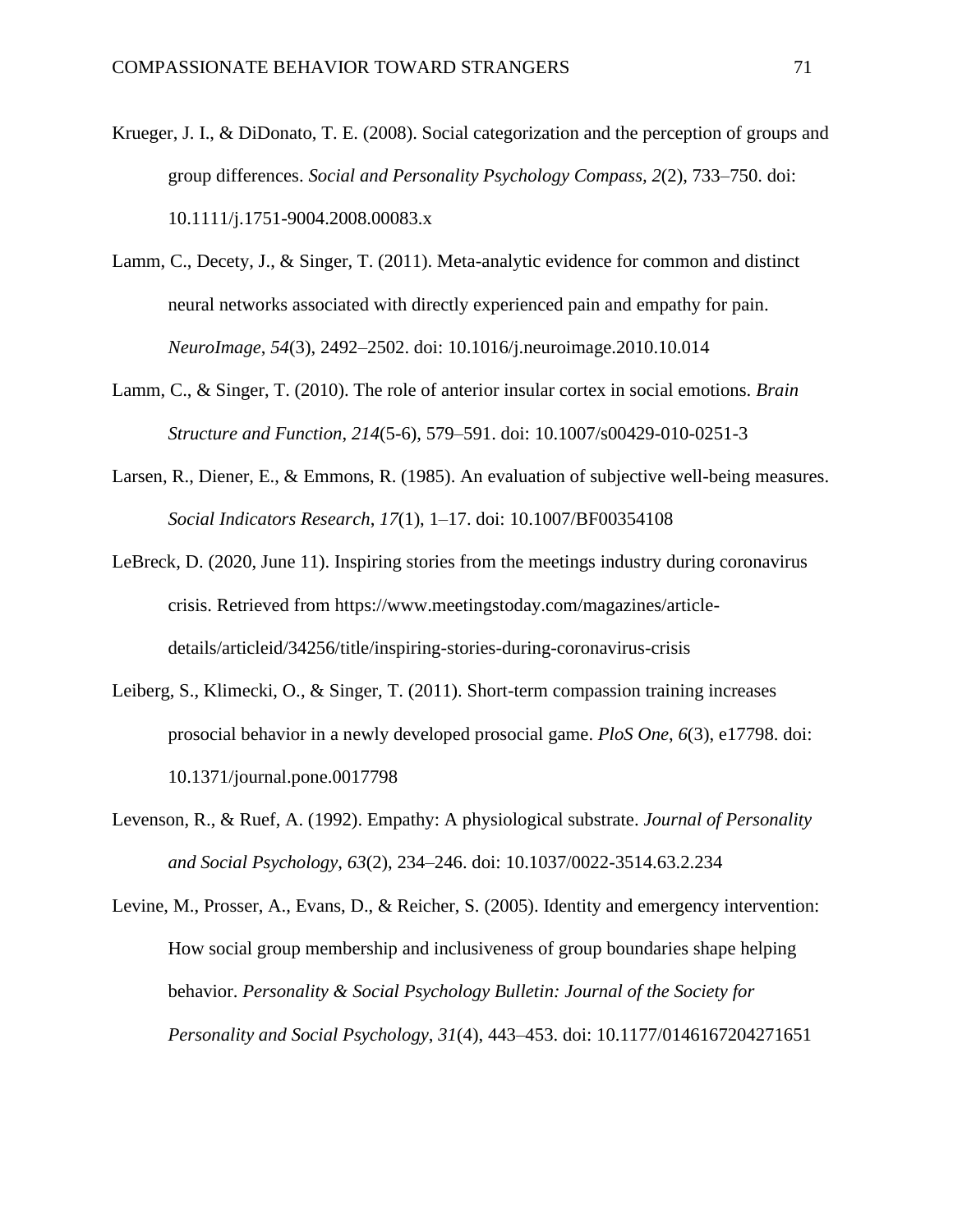- Levinson, W., & Chaumeton, N. (1999). Communication between surgeons and patients in routine office visits. *Surgery*, *125*(2), 127–134. doi: 10.1016/S0039-6060(99)70255-2
- Lilius, J. M., Kanov, J. M., Dutton, J. E., Worline, M. C., & Maitlis, S. (2012). Compassion revealed. In *The Oxford Handbook of Positive Organizational Scholarship* (pp. 273-288). Oxford, England: Oxford University Press.
- Lilius, J. M., Worline, M. C., Dutton, J. E., Kanov, J. M., & Maitlis, S. (2011). Understanding compassion capability. *Human Relations*, *64*(7), 873–899. doi: 10.1177/0018726710396250
- Lilius, J. M., Worline, M. C., Maitlis, S., Kanov, J. M., Dutton, J. E., & Frost, P. (2008). The contours and consequences of compassion at work. *Journal of Organizational Behavior*, *29*(2), 193–218. doi: 10.1002/job.508
- Lipka, M. & Gecewicz, C. (2017, September 7). More Americans now say they're spiritual but not religious Retrieved from https://www.pewresearch.org/fact-tank/2017/09/06/moreamericans-now-say-theyre-spiritual-but-not-religious/
- Locke, E. (1996). Motivation through conscious goal setting. *Applied & Preventive Psychology*, *5*(2), 117–124. doi: 10.1016/S0962-1849(96)80005-9
- Lomas, T. (2016). Positive psychology: the second wave. *The Psychologist*, *29*, 536-539. Retrieved from https://repository.uel.ac.uk/item/850v0
- Lyubomirsky, S. (2008). *The how of happiness: A scientific approach to getting the life you want.* New York, NY: Penguin.
- Maddux, J. E. (2009). Self-efficacy: The power of believing you can. In S. J. Lopez & C. R. Snyder (Eds.), *The Oxford handbook of positive psychology* (pp. 335-343). New York, NY: Oxford University Press.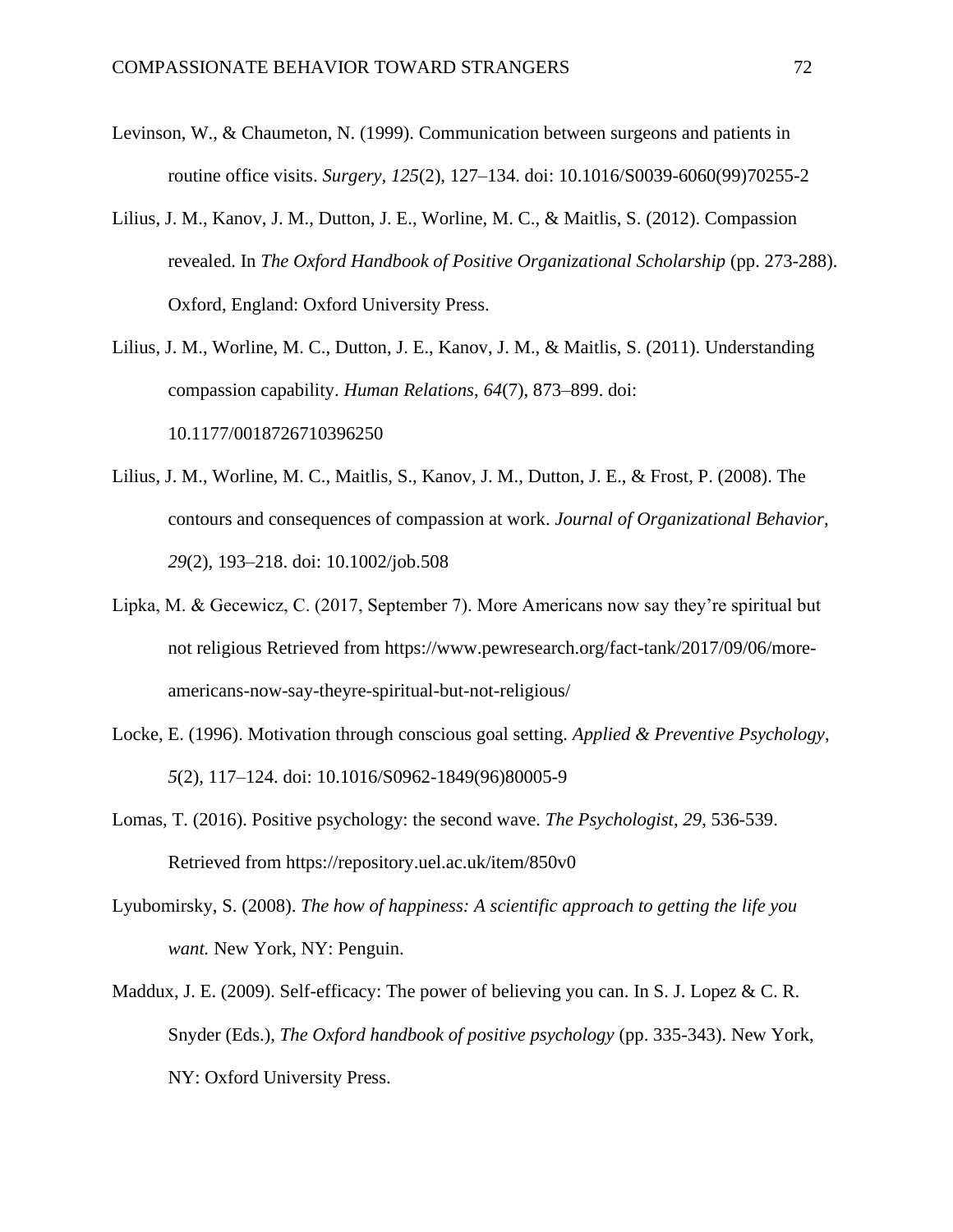Magyar‐Moe, J. L., & Lopez, S. J. (2015). Strategies for accentuating hope. In *Positive psychology in practice: Promoting human flourishing in work, health, education, and everyday life* (pp. 483-502) doi: 10.1002/9781118996874.ch29

Marquié, L., Raufaste, E., Lauque, D., Mariné, C., Ecoiffier, M., & Sorum, P. (2003). Pain rating by patients and physicians: evidence of systematic pain miscalibration. *Pain : Journal of the International Association for the Study of Pain*, *102*(3), 289–296. doi: 10.1016/S0304-3959(02)00402-5

Martinez, L., Falvello, V., Aviezer, H., & Todorov, A. (2016). Contributions of facial expressions and body language to the rapid perception of dynamic emotions. *Cognition & Emotion*, *30*(5), 939–952. doi: 10.1080/02699931.2015.1035229

Maslow, A. (1970). *Motivation and personality* (2nd ed.). New York, NY: Harper & Row.

- McAndrew, F. (2002). New evolutionary perspectives on altruism: Multilevel-selection and costly-signaling theories. *Current Directions in Psychological Science, 11*(2), 79–82. doi: 10.1111/1467-8721.00173
- McCance-Katz, E. (2018). *The national survey on drug use and health: 2018.* Retrieved from: https://www.samhsa.gov/data/sites/default/files/cbhsq-reports/Assistant-Secretarynsduh2018\_presentation.pdf
- McPherson, M., Smith-Lovin, L., & Brashears, M. (2006). Social isolation in America: changes in core discussion networks over two decades. *American Sociological Review*, *71*(3), 353–375. doi: 10.1177/000312240607100301
- Melchert, N. (2002). *The great conversation: A historical introduction to philosophy,* (4th ed.). Boston, MA: McGraw-Hill. Retrieved from https://philpapers.org/rec/MELTGC-7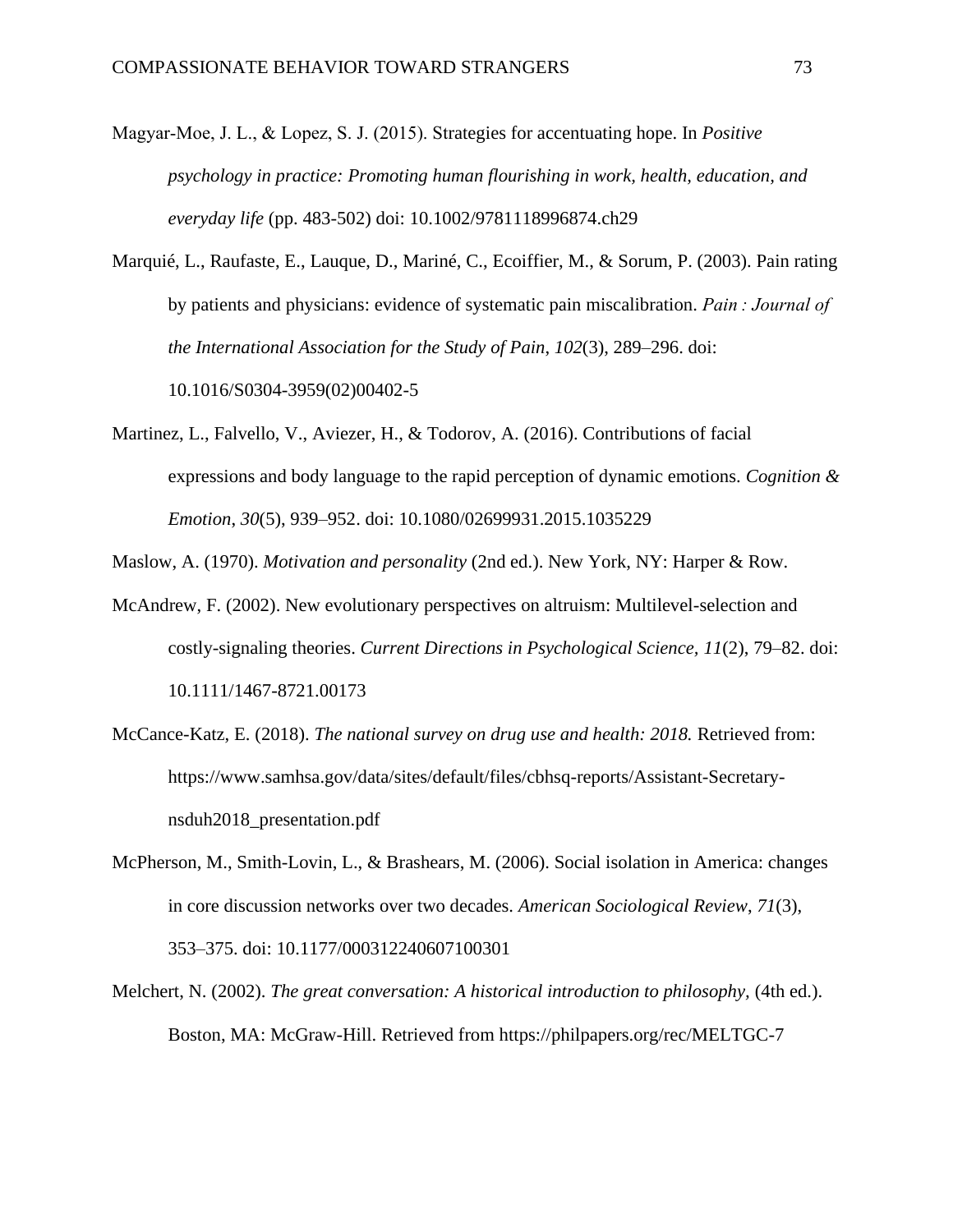- Mendis, T. (2020, June 29). Charlotte woman says doctor took time to braid her hair before surgery. Retrieved from https://www.wcnc.com/article/life/heartwarming/black-malesurgeon-braids-patients-hair-before-surgery/275-e8c145e6-6cc9-4ae0-b315 fa656b37a9eb
- Miller, P. A., Bernzweig, J., Eisenberg, N., & Fabes, R. A. (1991). The development and socialization of prosocial behavior. In Hinde, R. & Gobel, J. (Eds.), *Cooperation and prosocial behaviour* (pp. 54-77). Cambridge, England: Cambridge University Press.
- Mills, C. (2015, April 10). Oklahoma City metro business leaves message for dumpster diver. Retrieved from https://kfor.com/news/metro-business-leaves-message-for-dumpsterdiver/
- Monroe, K. (1991). John Donne's people: Explaining differences between rational actors and altruists through cognitive trameworks. *The Journal of Politics.*, *53*(2), 394–433. doi: 10.2307/2131765
- Morris, P. (2020, June 29). As monuments fall, how does the world reckon with a racist past? *National Geographic.* https://www.nationalgeographic.com/history/2020/06/confederatemonuments-fall-question-how-rewrite-history/
- Neff, K. (2003). Self-compassion: An alternative conceptualization of a healthy attitude toward oneself. *Self & Identity*, *2*(2), 85. doi: 10.1080/15298860309032
- Neuman, S. (2020, June 9). Chief editor at 'Bon Appétit' resigns after racially insensitive photo surfaces. Retrieved from https://www.npr.org/2020/06/09/872697289/chief-editor-at-bonapp-tit-resigns-after-racially-offensive-photo-surfaces
- Novak, M., Petto, A., & de Waal, F. (1991). The social nature of primates.In M. A. Novak & A. J. Petto (Eds.), Through the looking glass: Issues of psychological well-being in captive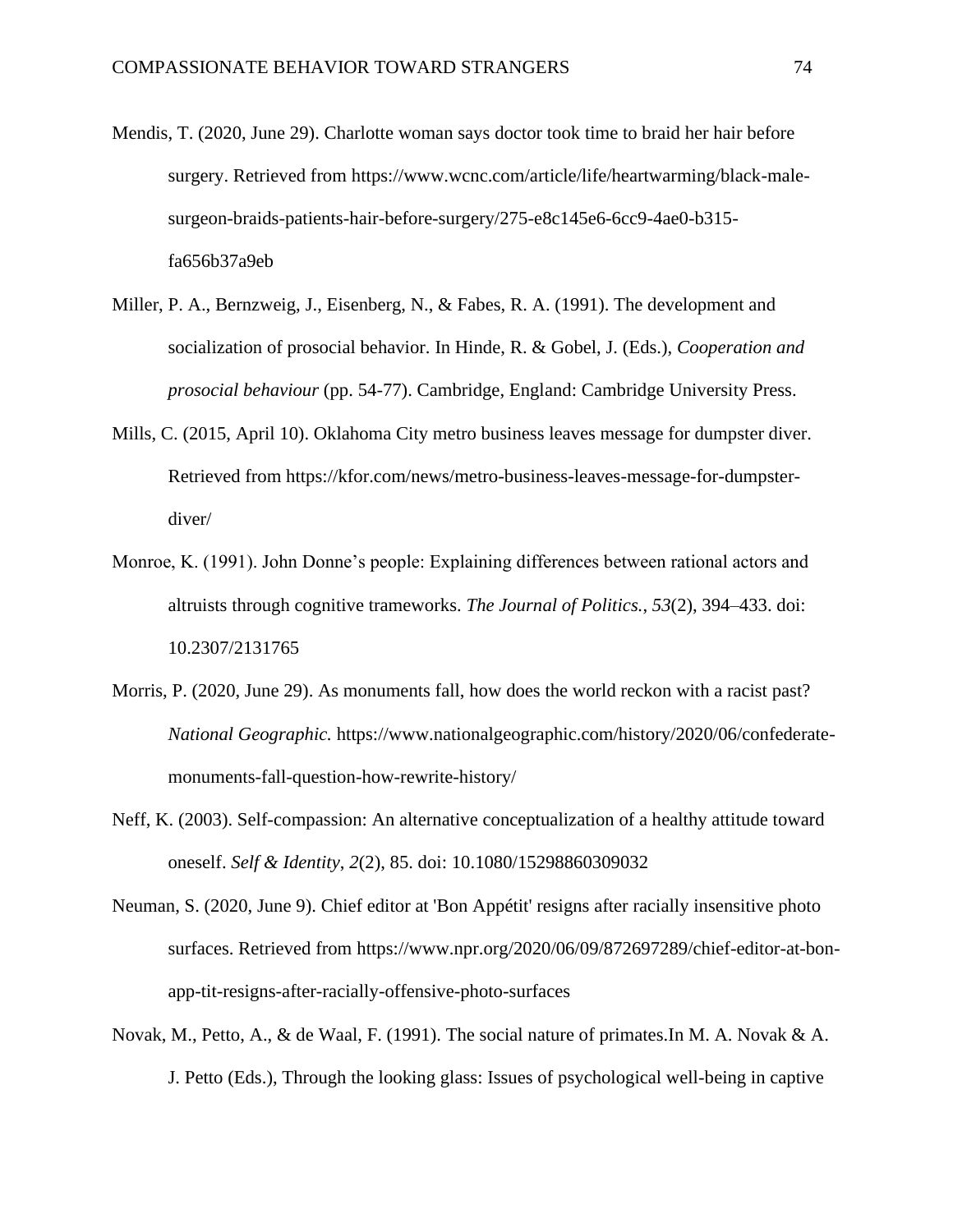nonhuman primates (p. 69–77). Washington, DC: American Psychological Association. doi: 10.1037/10080-008

- Ozawa-de Silva, B.R., Dodson-Lavelle, B., Raison, C.L., & Negi, L.T. (2012). Compassion and ethics: Scientific and practical approaches to the cultivation of compassion as a foundation for ethical subjectivity and well-being. *Journal of Healthcare, Sciences and the Humanities*, 11(1), 146-161 Retrieved from http://www.octagon.life.edu/wpcontent/uploads/Ozawa-de\_Silva\_-\_Compassion\_and\_Ethics\_-\_Final\_Print\_Version\_- \_JHSH\_2012.pdf
- Panksepp, J., & Panksepp, J. (2013). Toward a cross-species understanding of empathy. *Trends in Neurosciences*, *36*(8), 489–496. doi: 10.1016/j.tins.2013.04.009
- Pearson, C., Andersson, L., & Wegner, J. (2001). When workers flout convention: A study of workplace incivility. *Human Relations.*, *54*(11), 1387–1419. doi: 10.1177/00187267015411001

Peterson, C. (2006). *A primer in positive psychology.* Oxford, England: Oxford University Press.

- Piferi, R., & Lawler, K. (2006). Social support and ambulatory blood pressure: An examination of both receiving and giving. *International Journal of Psychophysiology*, *62*(2), 328–336. doi: 10.1016/j.ijpsycho.2006.06.002
- Piff, P. K., Kraus, M., Côté, S., Cheng, B., & Keltner, D. (2010). Having less, giving more: The influence of social class on prosocial behavior. *Journal of Personality and Social Psychology*, *99*(5), 771–784. doi: 10.1037/a0020092
- Piff, P. K., & Moskowitz, J. P. (2017). The class–compassion gap: How socioeconomic factors influence. In Seppälä, E. M., Simon-Thomas, E., Brown, S. L., Worline, M. C.,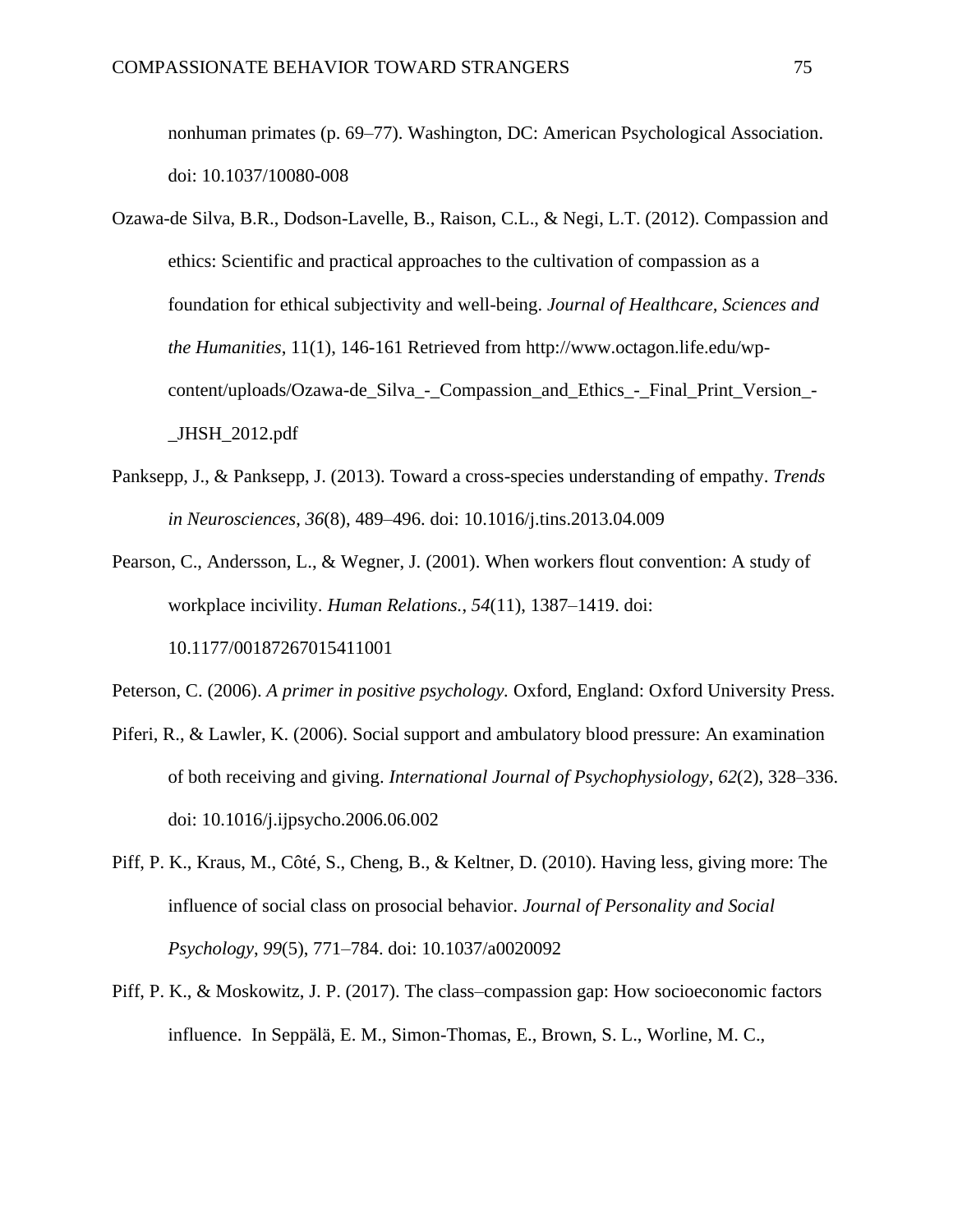Cameron, C. D., & Doty, J. R. (Eds.), *The Oxford handbook of compassion science* (pp. 317-330). Oxford, England: Oxford University Press.

- Porges, S. W. (2017). Vagal pathways: Portals to compassion. In Seppälä, E. M., Simon-Thomas, E., Brown, S. L., Worline, M. C., Cameron, C. D., & Doty, J. R. (Eds.), *The Oxford handbook of compassion science* (pp. 189-204). Oxford, England: Oxford University Press.
- Protests across the globe after George Floyd's death. (2020, June 13). Retrieved from https://www.cnn.com/2020/06/06/world/gallery/intl-george-floyd-protests/index.html
- Radley, A. (1999). Abhorrence, compassion and the social response to suffering. *Health*, *3*(2), 167–187. doi: 10.1177/136345939900300203
- Rahr, S. & Rice, S. K. (2015, April). *From Warriors to Guardians: Recommitting American Police Culture to Democratic Ideals.* Retrieved from https://www.ncjrs.gov/pdffiles1/nij/248654.pdf
- Reddy, S., Negi, L., Dodson-Lavelle, B., Ozawa-de Silva, B., Pace, T., Cole, S., Raison, C., & Craighead, L. (2013). Cognitive-based compassion training: A promising prevention strategy for at-risk adolescents. *Journal of Child and Family Studies* , *22*(2), 219–230. doi: 0.1007/s10826-012-9571-7
- Riess, H., Kelley, J., Bailey, R., Dunn, E., & Phillips, M. (2012). Empathy training for resident physicians: A randomized controlled trial of a neuroscience-informed curriculum. *Journal of General Internal Medicine: JGIM*, *27*(10), 1280–1286. doi: 10.1007/s11606- 012-2063-z
- Rinpoche, S. (1992). *The Tibetan book of living and dying.* New York, NY: Harper Collins Publishers.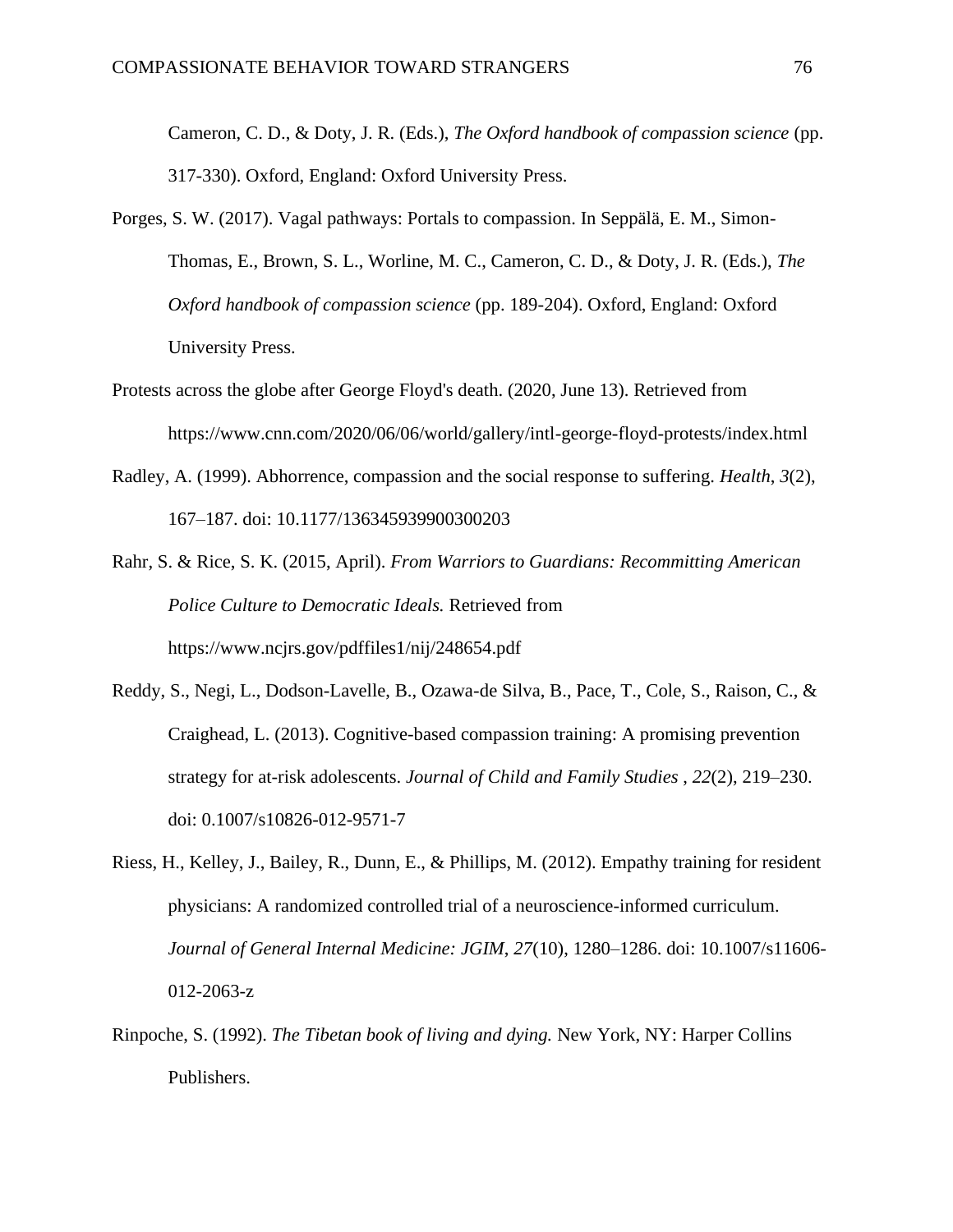- Ritov, I., & Kogut, T. (2011). Ally or adversary: The effect of identifiability in inter-group conflict situations. *Organizational Behavior and Human Decision Processes*, *116*(1), 96– 103. doi: 10.1016/j.obhdp.2011.05.005
- Rosenkranz, M. A., Davidson, R. J., Maccoon, D. G., Sheridan, J. F., Kalin, N. H., Lutz A. A comparison of mindfulness-based stress reduction and an active control in modulation of neurogenic inflammation. *Brain, Behavior, and Immunity*. 2013; 27(1):174-184. doi: 10.1016/j.bbi.2012.10.013
- Rosling, H., Rosling, O. & Rönnlund Rosling, A. (2018). *Factfulness: Ten reasons we're wrong about the world—and why things are better than you think.* New York, NY: Flatiron Books.
- Rudolph, U., Roesch, S., Greitemeyer, T., & Weiner, B. (2004). A meta‐analytic review of help giving and aggression from an attributional perspective: Contributions to a general theory of motivation. *Cognition & Emotion*, *18*(6), 815–848. doi: 10.1080/02699930341000248
- Ryan, R., & Deci, E. (2001). On happiness and human potentials: A review of research on hedonic and eudaimonic well-being. *Annual Review of Psychology*, *52*(1), 141–166. doi: 10.1146/annurev.psych.52.1.141
- Ryff, C. (1989). Happiness is everything, or is it? Explorations on the meaning of psychological well-being. *Journal of Personality and Social Psychology*, *57*(6), 1069–1081. doi: 10.1037/0022-3514.57.6.1069
- Salzberg, S. (1997). *Lovingkindness: The revolutionary art of happiness.* Boston, MA: Shambala.
- Sandelands, L. E. (2015). On taking people seriously: An apology, to my students especially. *Journal of Business Ethics*, *126*(4), 603–611. doi: 10.1007/s10551-013-1976-8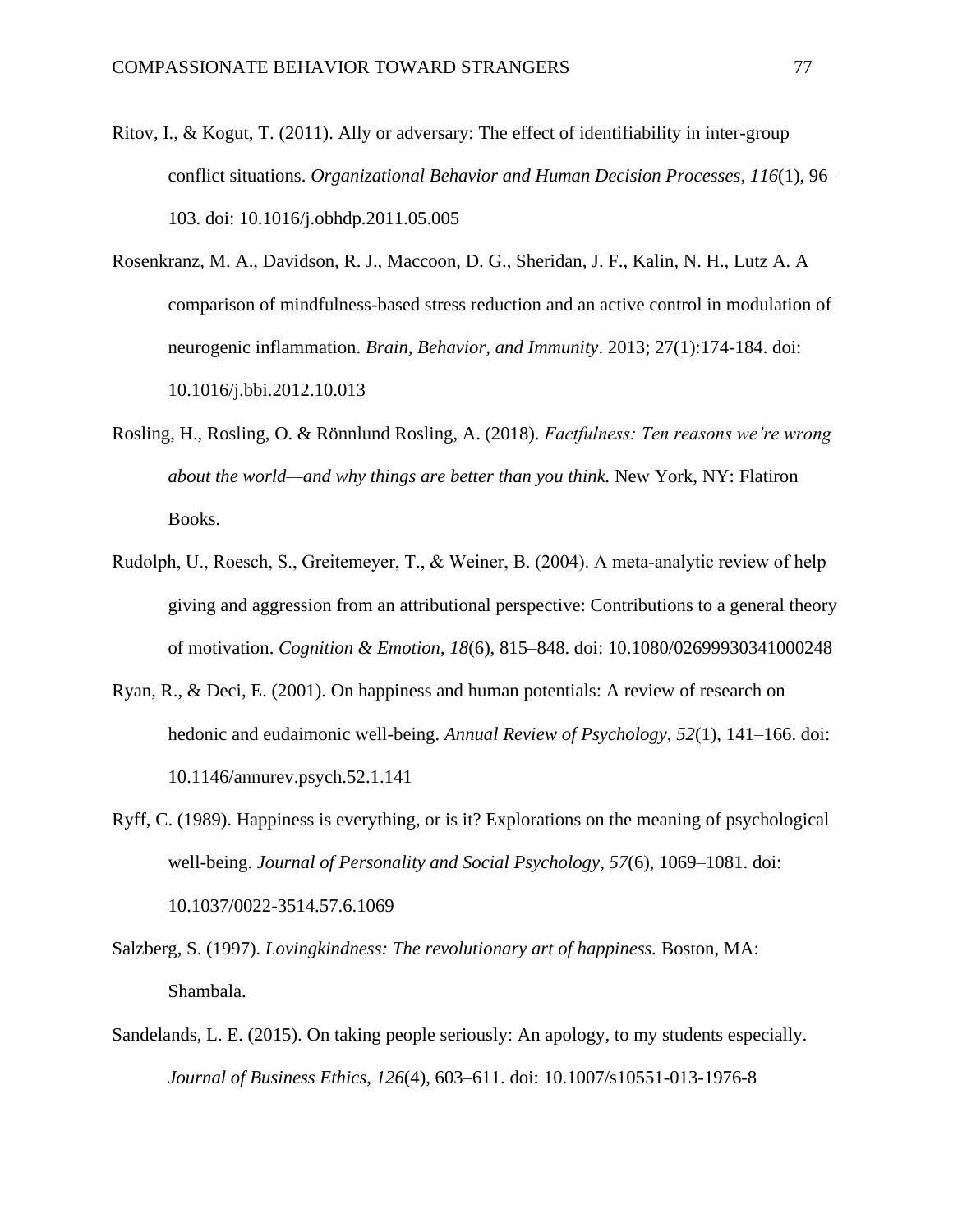Sandelands, L. E. (2014). *Being at work*. Lantham, MD: University Press of America.

- Saslow, L., Willer, R., Feinberg, M., Piff, P., Clark, K., Keltner, D., & Saturn, S. (2013). My brother's keeper? *Social Psychological & Personality Science*, *4*(1), 31–38. doi: 10.1177/1948550612444137
- Scharf, C. (2020, May 29). We must do all we can to support diverse communities. Retrieved from https://stories.wf.com/scharf-we-must-do-all-we-can-to-support-diversecommunities/

Schein, E. (2010). *Organizational culture and leadership*. San Francisco, CA: Jossey-Bass.

Schueller, S. M. (2014). Person-activity fit in positive psychological interventions. In A. C. Parks & S. M. Schueller (Eds.), *The Wiley Blackwell handbook of positive psychological interventions* (pp. 385-402). Chichester, England: John Wiley & Sons. doi: 10.1002/9781118315927

Schwartz, K. (2020, July 16). Thinking of traveling in the U.S.? These states have travel restrictions. *The New York Times.* Retrieved from https://www.nytimes.com/2020/07/10/travel/state-travel-restrictions.html

- Seligman, M. (2011). *Flourish: A visionary new understanding of happiness and well-being.*  New York, NY: Simon and Schuster.
- Seligman, M., & Csikszentmihalyi, M. (2000). Positive psychology: An introduction. *The American Psychologist*, *55*(1), 5–14. doi: 10.1037/0003-066X.55.1.5
- Seligman, M., Steen, T., Park, N., & Peterson, C. (2005). Positive psychology progress: Empirical validation of interventions. *The American Psychologist, 60*(5), 410–421. doi: 10.1037/0003-066X.60.5.410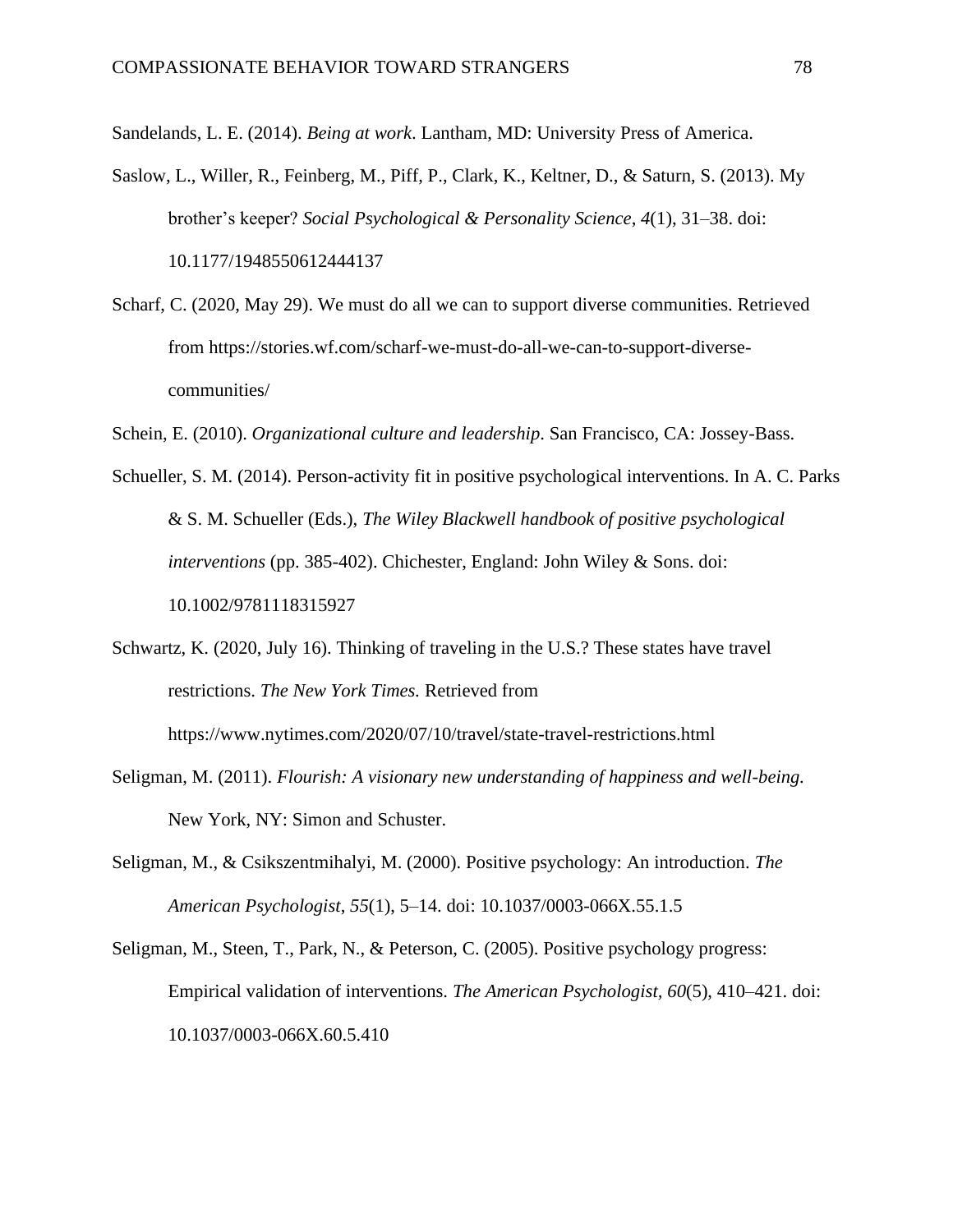- Sep, M., van Osch, M., van Vliet, L., Smets, E., & Bensing, J. (2014). The power of clinicians' affective communication: How reassurance about non-abandonment can reduce patients' physiological arousal and increase information recall in bad news consultations. An experimental study using analogue patients. *Patient Education and Counseling*, *95*(1), 45–52. doi: 10.1016/j.pec.2013.12.022
- Seppälä, E. M., Rossomando, T., & Doty, J. R. (2013). Social connection and compassion: Important predictors of health and well-being. *Social Research: An International Quarterly*, *80*(2), 411-430. Retrieved from https://muse.jhu.edu/article/528212/pdf
- Shapira, L., & Mongrain, M. (2010). The benefits of self-compassion and optimism exercises for individuals vulnerable to depression. *The Journal of Positive Psychology*, *5*(5), 377–389. doi: 10.1080/17439760.2010.516763
- Sheldon, K., & Cooper, M. (2008). Goal striving within agentic and communal roles: Separate but functionally similar pathways to enhanced well-being. *Journal of Personality*, *76*(3), 415–448. doi: 10.1111/j.1467-6494.2008.00491.x
- Sin, N., & Lyubomirsky, S. (2009). Enhancing well-being and alleviating depressive symptoms with positive psychology interventions: a practice-friendly meta-analysis. *Journal of Clinical Psychology*, *65*(5), 467–487. doi: 10.1002/jclp.20593
- Singer, T., & Klimecki, O. (2014). Empathy and compassion. *Current Biology*, *24*(18), R875– R878. doi: 10.1016/j.cub.2014.06.054
- Singh Ospina, N., Phillips, K., Rodriguez-Gutierrez, R., Castaneda-Guarderas, A., Gionfriddo, M., Branda, M., & Montori, V. (2019). Eliciting the patient's agenda-secondary analysis of recorded clinical encounters. *Journal of General Internal Medicine: JGIM*, *34*(1), 36– 40. doi: 10.1007/s11606-018-4540-5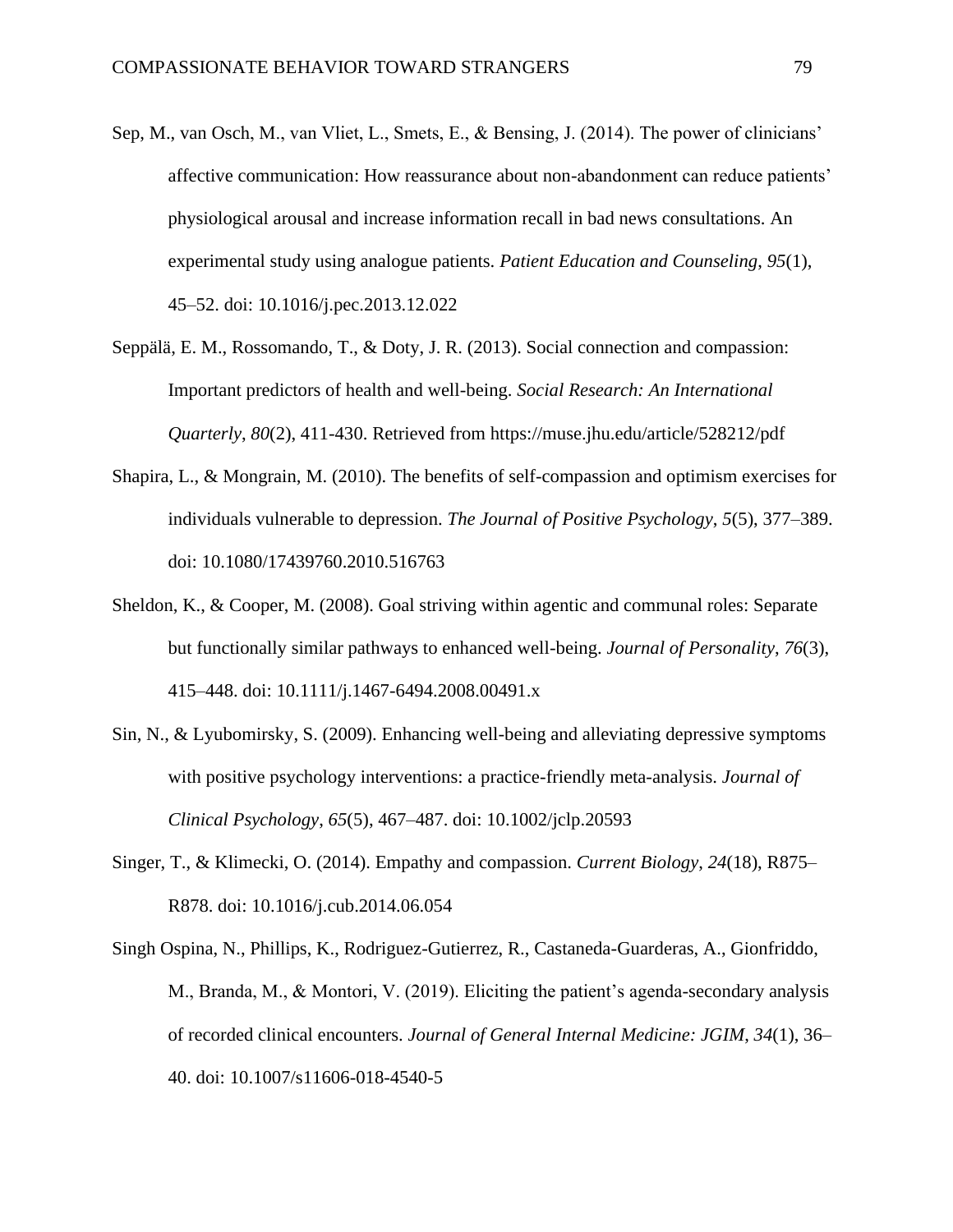- Skwara, A. C., King, B. G., & Saron, C. D. (2017). Studies of training compassion: What have we learned; what remains unknown. In Seppälä, E. M., Simon-Thomas, E., Brown, S. L., Worline, M. C., Cameron, C. D., & Doty, J. R. (Eds.), *The Oxford handbook of compassion science* (pp. 41-49). Oxford, England: Oxford University Press.
- Snyderman, R., & Gyatso, T. (2019). Compassion and health care: A discussion with the Dalai Lama. *Academic Medicine : Journal of the Association of American Medical Colleges*, *94*(8), 1068–1070. doi: 10.1097/ACM.0000000000002709
- Stellar, J. E., Cohen, A., Oveis, C., & Keltner, D. (2015). Affective and physiological responses to the suffering of others: Compassion and vagal activity. *Journal of Personality and Social Psychology, 108*(4), 572–585. doi: 10.1037/pspi0000010
- Stellar, J. E., & Keltner, D. (2014). Compassion*.* In Tugade, M. M., Shiota, M. N., & Kirby, L. D. (Eds.), *Handbook of positive emotions* (pp. 329–341). New York, NY: The Guilford Press.
- Stellar, J., Manzo, V., Kraus, M., & Keltner, D. (2012). Class and compassion: Socioeconomic factors predict responses to suffering. *Emotion, 12*(3), 449–459. doi: 10.1037/a0026508
- Strauss, C., Taylor, B. L., Gu, J., Kuyken, W., Baer, R., Jones, F., & Cavanagh, K. (2016). What is compassion and how can we measure it? A review of definitions and measures. *Clinical Psychology Review*, *47*, 15–27. doi: 10.1016/j.cpr.2016.05.004
- Trawalter, S., Hoffman, K. M., & Waytz, A. (2016). "Racial bias in perceptions of others' pain": Correction. *PLoS ONE, 11*(3), Article e0152334. doi: 10.1371/journal.pone.0152334
- Trzeciak, S., Mazzarelli, A., & Booker, C. (2019). *Compassionomics: The revolutionary scientific evidence that caring makes a difference*. Pensacola, FL: Studer Group.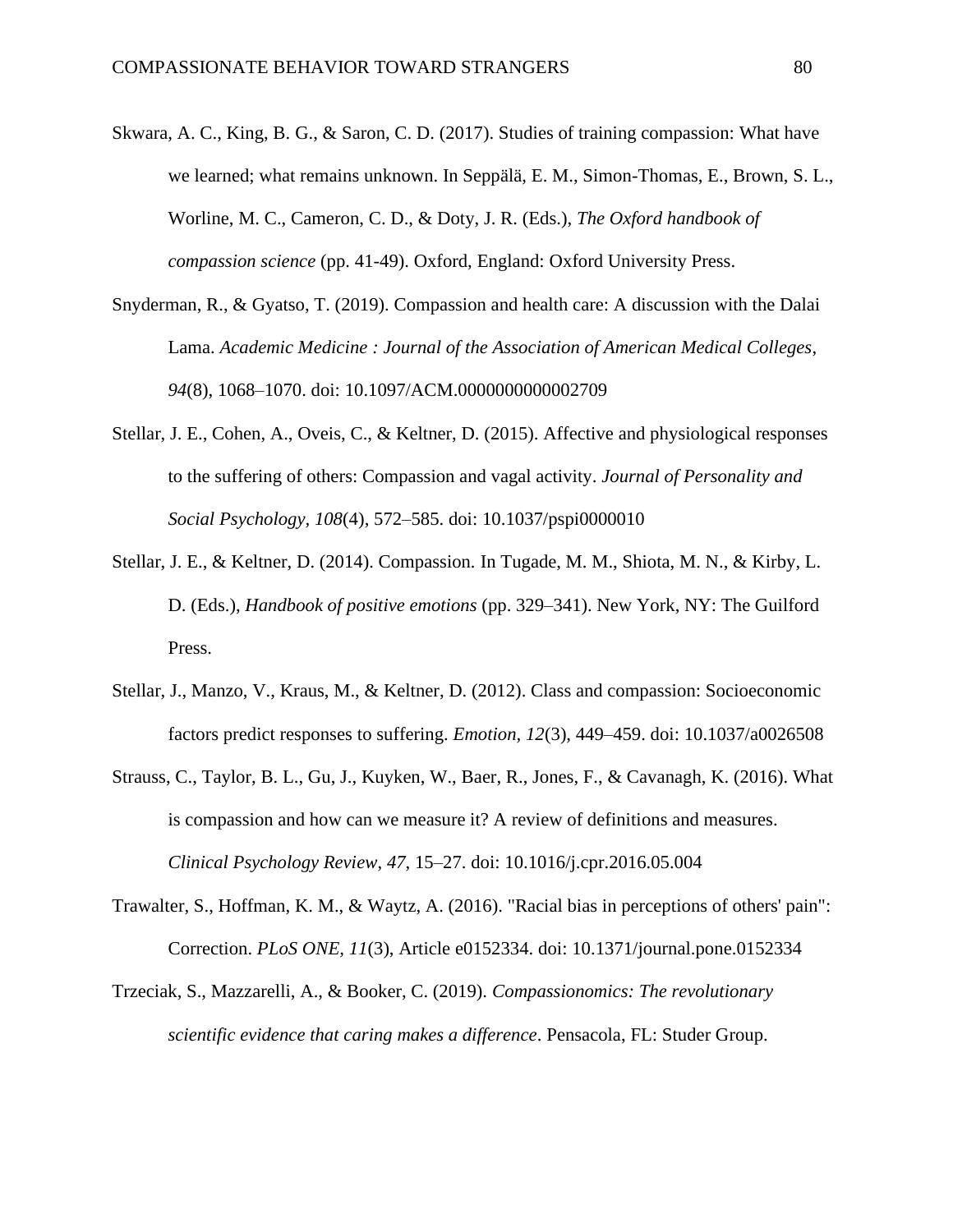- Trzeciak, S., Roberts, B., & Mazzarelli, A. (2017). Compassionomics: Hypothesis and experimental approach. *Medical Hypotheses*, *107*, 92–97. doi: 10.1016/j.mehy.2017.08.015
- Twenge, J., Campbell, W., & Freeman, E. (2012). Generational differences in young adults' life goals, concern for others, and civic orientation, 1966–2009. *Journal of Personality and Social Psychology*, *102*(5), 1045–1062. doi: 10.1037/a0027408
- van Osch, M., Sep, M., van Vliet, L., van Dulmen, S., & Bensing, J. (2014). Reducing patients' anxiety and uncertainty, and improving recall in bad news consultations. *Health Psychology : the Official Journal of the Division of Health Psychology, American Psychological Association*, *33*(11), 1382–1390. doi: 10.1037/hea0000097
- Walters, J. (2005). Fostering a culture of deep inquiry and listening. *The Journal for Quality and Participation*, *28*(2), 4. Retrieved from

https://search.proquest.com/docview/219148009?pq-

origsite=gscholar&fromopenview=true

- Warneken, F., & Tomasello, M. (2009). The roots of human altruism. *British Journal of Psychology*, *100*(3), 455–471. doi: 10.1348/000712608X379061
- Weinstein, J. (2004). Creative altruism: The prospects for a common humanity in the age of globalization. *Journal of Futures Studies*, *9*(1), 45-58. Retrieved from http://citeseerx.ist.psu.edu/viewdoc/download?doi=10.1.1.390.3921&rep=rep1&type=pdf
- Weisz, E., & Zaki, J. (2017). Empathy building interventions: A review of existing work and suggestions for future directions. In Seppälä, E. M., Simon-Thomas, E., Brown, S. L., Worline, M. C., Cameron, C. D., & Doty, J. R. (Eds.), *The Oxford handbook of compassion science* (pp. 205-217). Oxford, England: Oxford University Press.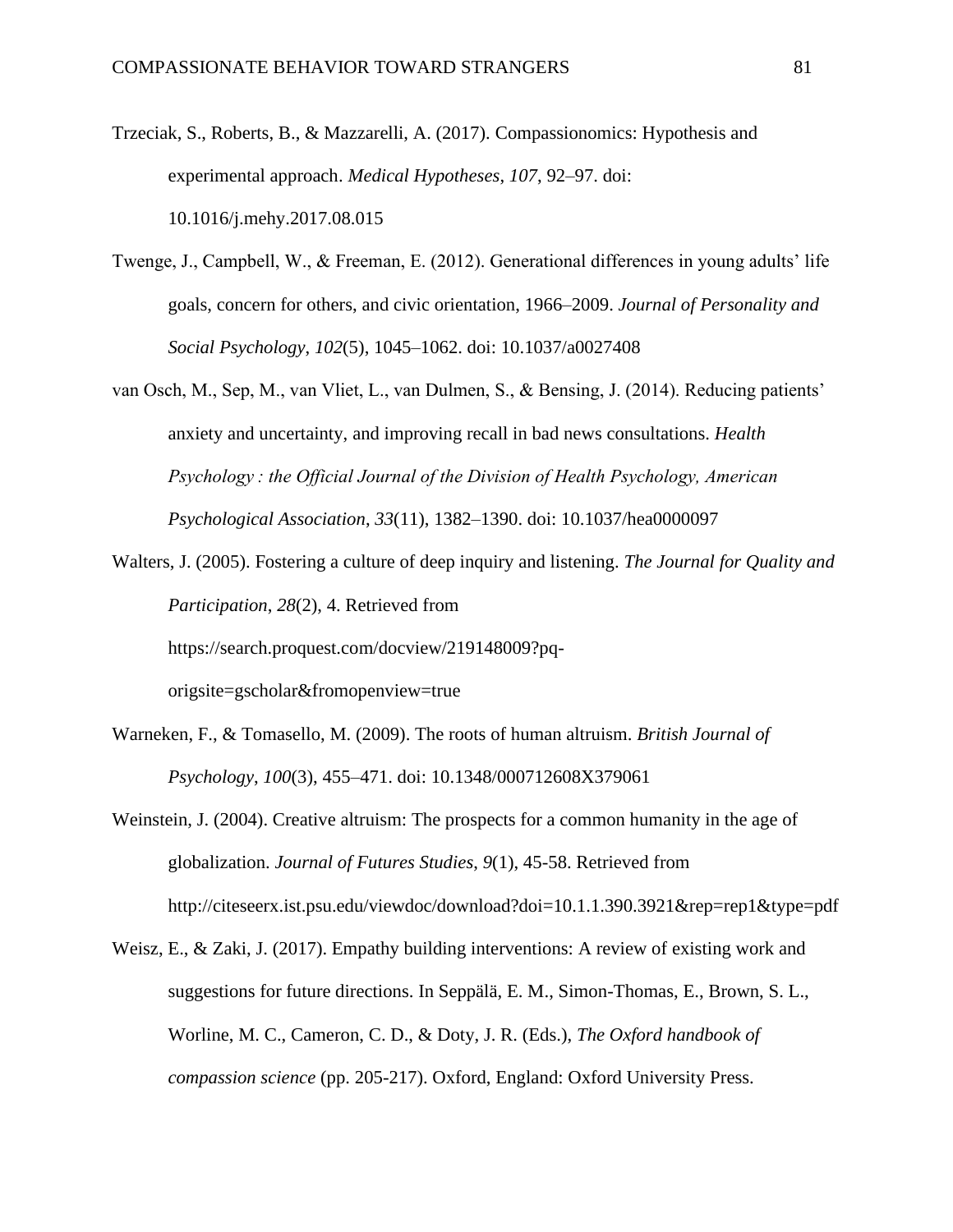- Weng, H., Fox, A., Shackman, A., Stodola, D., Caldwell, J., Olson, M., Rogers, G., & Davidson, R. (2013). Compassion training alters altruism and neural responses to suffering. *Psychological Science: a Journal of the American Psychological Society, 24*(7), 1171– 1180. doi: 10.1177/0956797612469537
- White, J. (2011). *Exploring well-being in schools: A guide to making children's lives more fulfilling.* New York, NY: Routledge.
- Wilkes, M., Milgrom, E., & Hoffman, J. (2002). Towards more empathic medical students: a medical student hospitalization experience. *Medical Education*, *36*(6), 528–533. doi: 10.1046/j.1365-2923.2002.01230.x

Wispé, L. (1991). *The psychology of sympathy.* New York, NY: Plenum.

- Worline, M. C., & Boik, S. (2006). Leadership lessons from Sarah: Values based leadership as everyday practice. In Cameron, K. S. & Hess, E. (Eds.), *Leading with values: Positivity, virtue, and high performance* (pp*.* 108–131). Cambridge, England: Cambridge University Press.
- Worline, M. C., & Dutton, J. E. (2017). 31 How Leaders Shape Compassion Processes in Organizations. In Seppälä, E. M., Simon-Thomas, E., Brown, S. L., Worline, M. C., Cameron, C. D., & Doty, J. R. (Eds.), *The Oxford handbook of compassion science* (pp. 435-456). Oxford, England: Oxford University Press.
- Wuthnow, R. (1991). *Acts of compassion: Caring for ourselves and helping ohers.* Princeton, NJ: Princeton University Press.
- Zaki, J. (2014). Empathy: A motivated account. *Psychological Bulletin*, *140*(6), 1608–1647. doi: 10.1037/a0037679